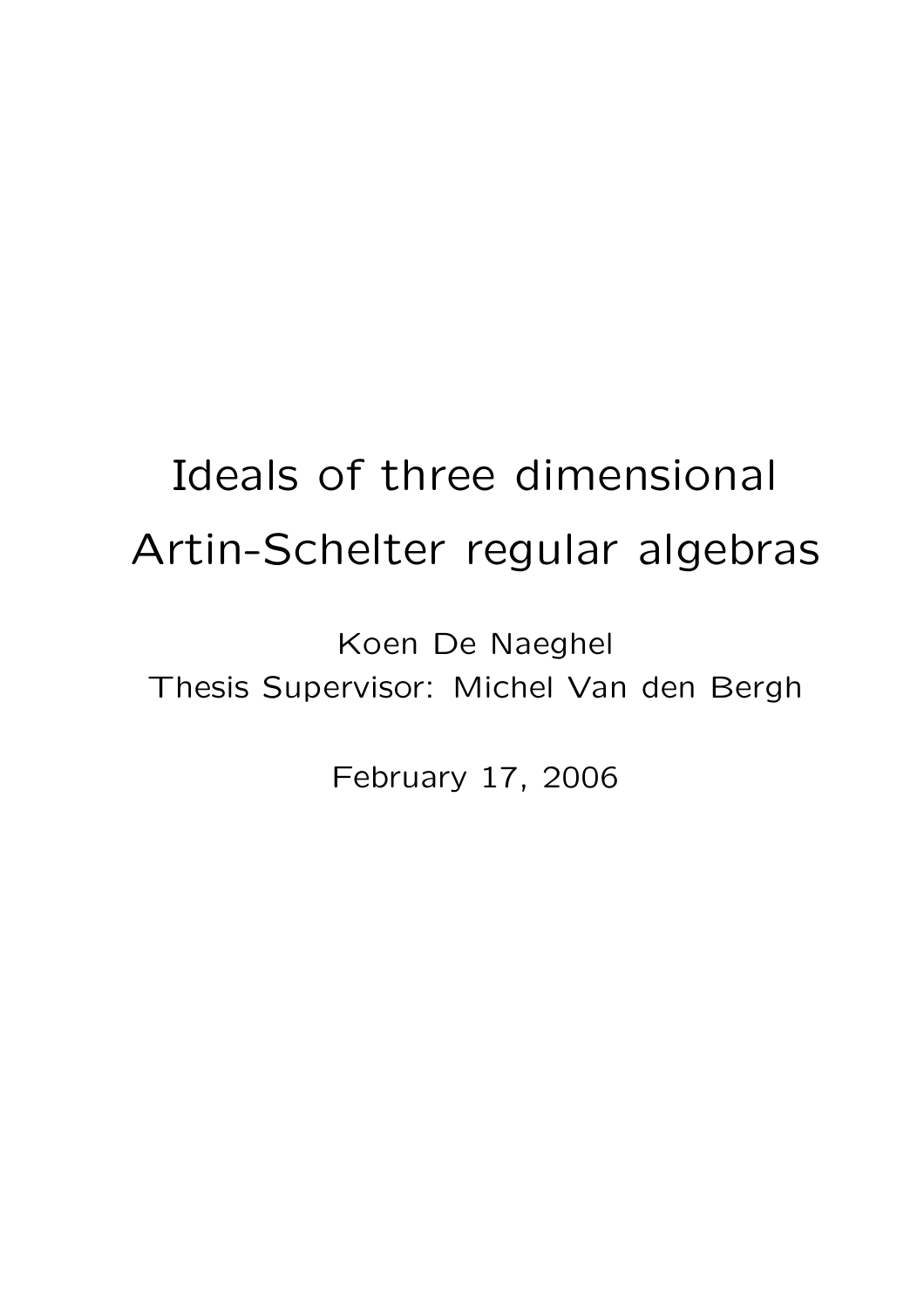Put  $k = \mathbb{C}$ . Commutative polynomial ring  $S = k[x, y, z] = k\langle x, y, z\rangle/(f_1, f_2, f_3)$  $\int$  $\int$  $\overline{\mathcal{L}}$  $f_1: xy - yx = 0$  $f_2: yz - zy = 0$  $f_3: zx - xz = 0$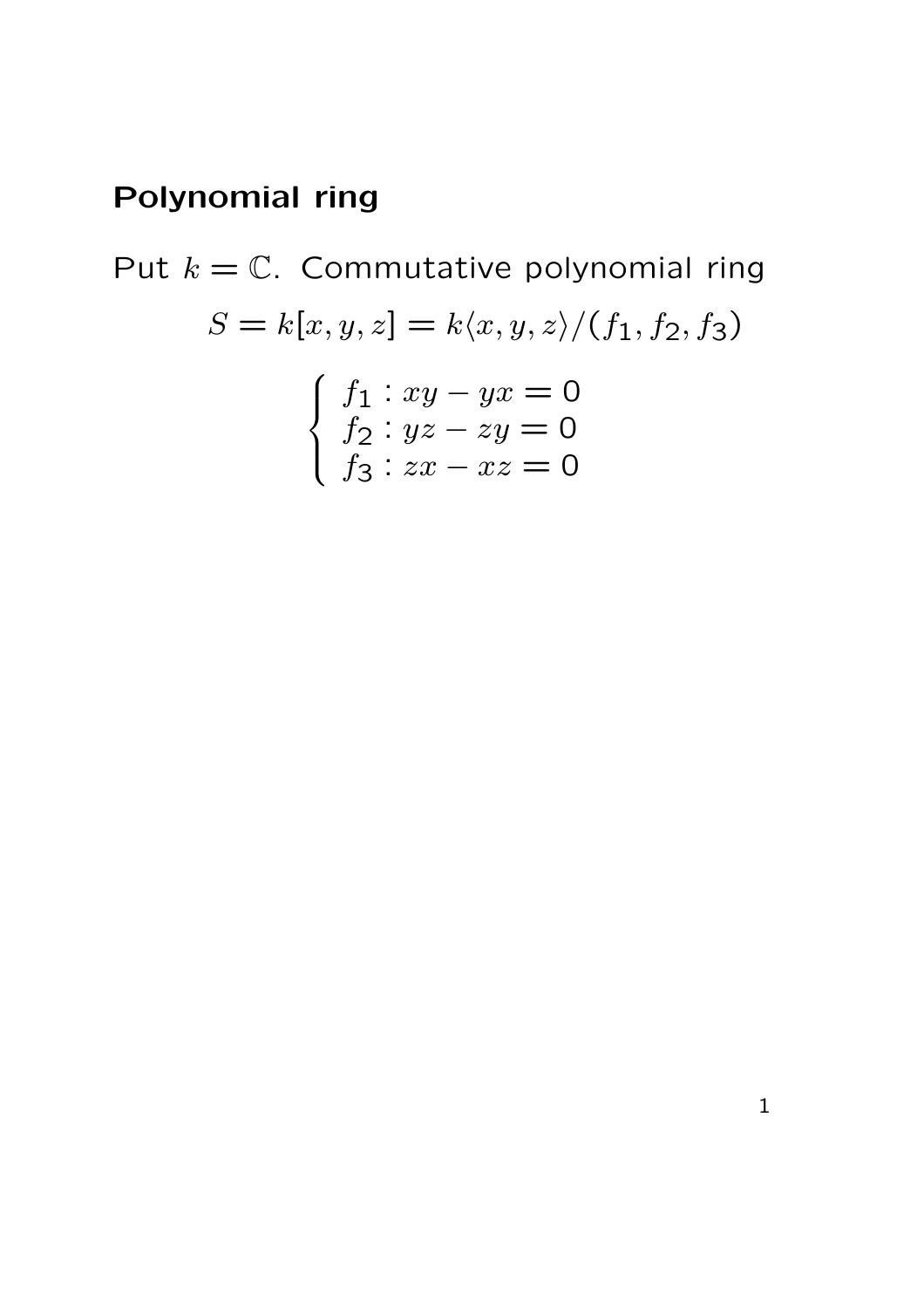Put  $k = \mathbb{C}$ . Commutative polynomial ring  $S = k[x, y, z] = k\langle x, y, z \rangle / (f_1, f_2, f_3)$  $\int$  $\int$  $\overline{\mathcal{L}}$  $f_1: xy - yx = 0$  $f_2: yz - zy = 0$  $f_3: zx - xz = 0$ 

#### Noncommutative polynomial rings

How to define them? Pick certain properties of S.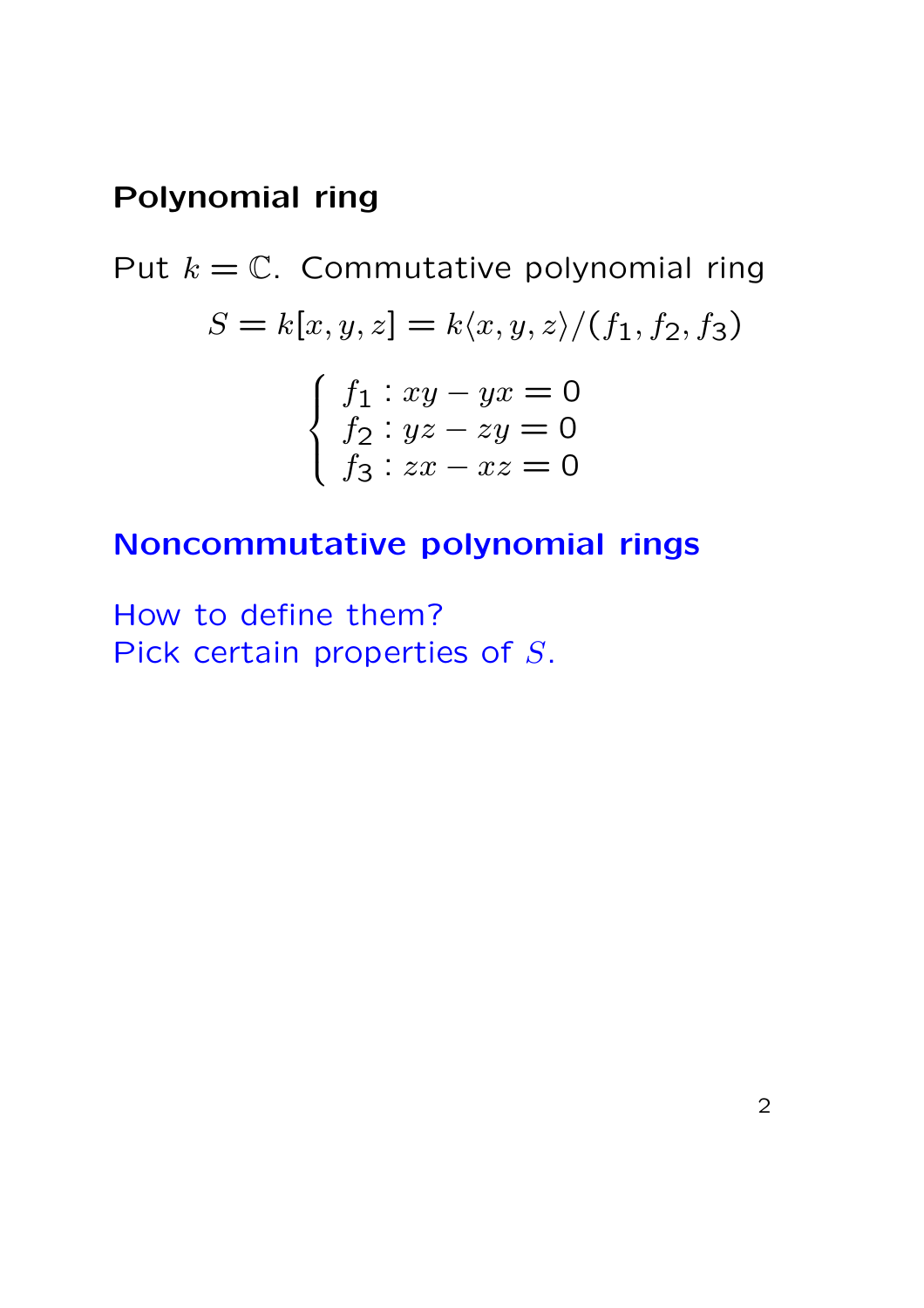Put  $k = \mathbb{C}$ . Commutative polynomial ring  $S = k[x, y, z] = k\langle x, y, z \rangle / (f_1, f_2, f_3)$  $\int$  $\int$  $\overline{\mathcal{L}}$  $f_1: xy - yx = 0$  $f_2: yz - zy = 0$  $f_3: zx - xz = 0$ 

#### Noncommutative polynomial rings

Artin-Schelter (1986) defined class of algebras.

• A is quadratic:  $A = k\langle x, y, z\rangle/(g_1, g_2, g_3)$ Generic:  $\sqrt{ }$  $\int$  $\overline{\mathcal{L}}$  $g_1: ayz + bzy + cx^2 = 0$  $g_2: a z x + b x z + c y^2 = 0$  $g_3: axy + byx + cz^2 = 0$ 

• A is cubic:  $A = k\langle x, y \rangle/(g_1, g_2)$ 

Generic:  $\begin{cases} g_1 : ay^2x + byxy + axy^2 + cx^3 = 0 \\ 0, & \text{otherwise} \end{cases}$  $g_2: ax^2y + bxyx + ayx^2 + cy^3 = 0$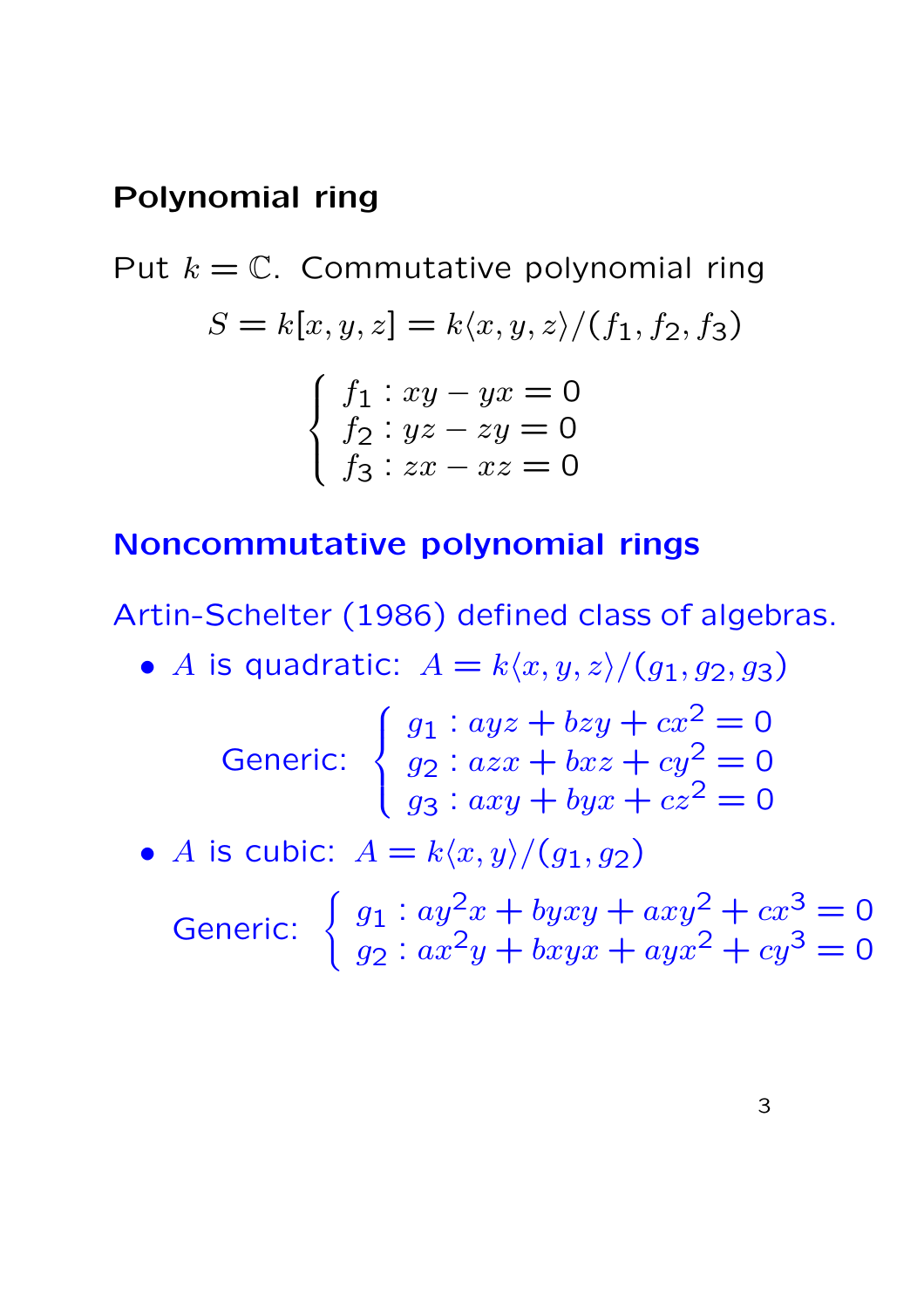Put  $k = \mathbb{C}$ . Commutative polynomial ring  $S = k[x, y, z] = k\langle x, y, z \rangle / (f_1, f_2, f_3)$  $\int$  $\int$  $\overline{\mathcal{L}}$  $f_1: xy - yx = 0$  $f_2: yz - zy = 0$  $f_3: zx - xz = 0$ 

### Noncommutative polynomial rings

Artin-Schelter (1986) defined class of algebras.

• A is quadratic:  $A = k\langle x, y, z\rangle/(g_1, g_2, g_3)$ 

$$
\text{Generic:} \begin{cases} g_1: ayz + bzy + cx^2 = 0 \\ g_2: azx + bxz + cy^2 = 0 \\ g_3: axy + byx + cz^2 = 0 \end{cases}
$$

• A is cubic:  $A = k\langle x, y \rangle/(g_1, g_2)$ 

Generic:  $\begin{cases} g_1 : ay^2x + byxy + axy^2 + cx^3 = 0 \\ 0, & \text{otherwise} \end{cases}$  $g_2: ax^2y + bxyx + ayx^2 + cy^3 = 0$ 

In what follows A will be (generic) quadratic. (some similar results for cubic)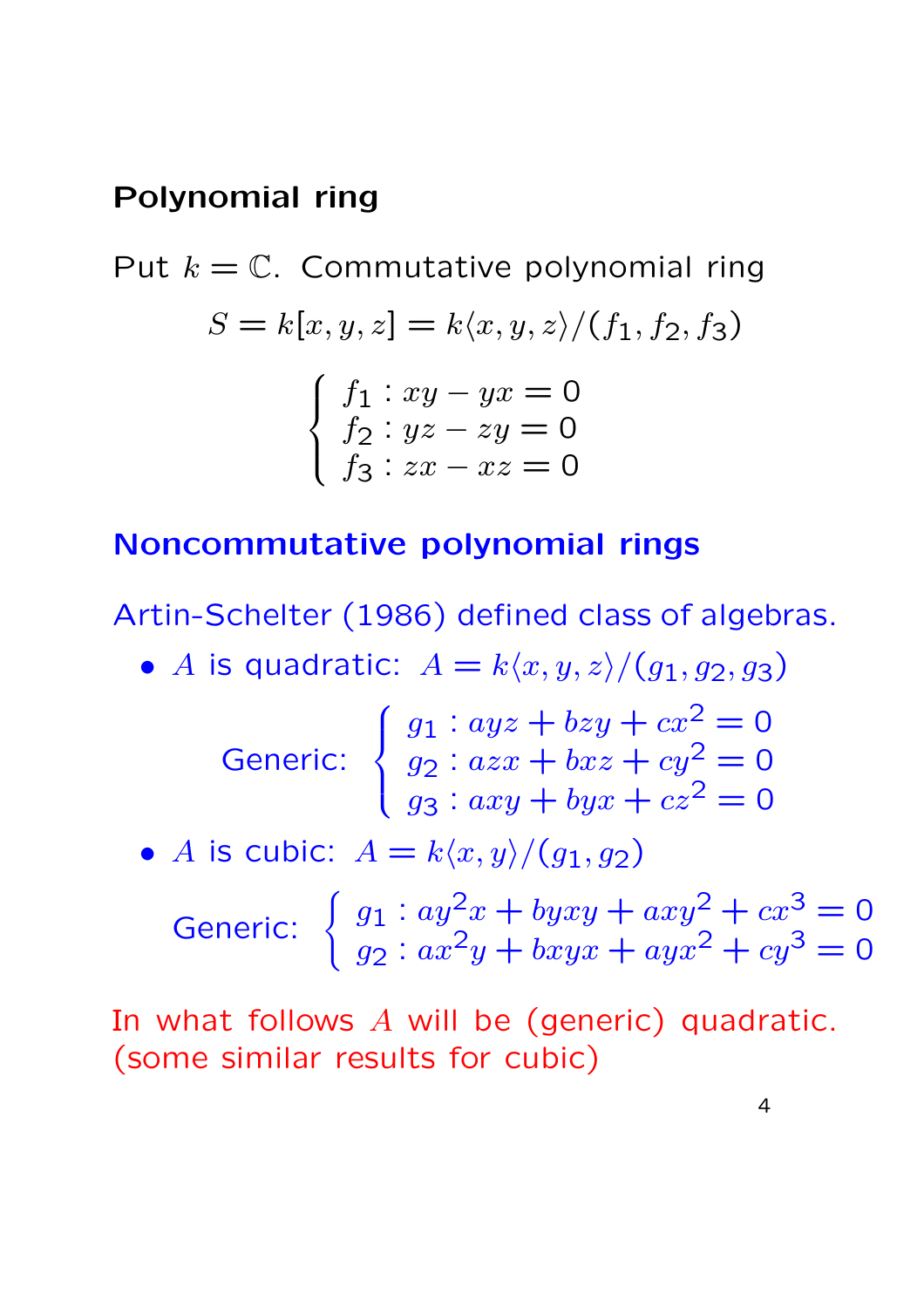Consider the projective plane  $\mathbb{P}^2$ . Homogeneous coordinate ring  $S = k[x, y, z]$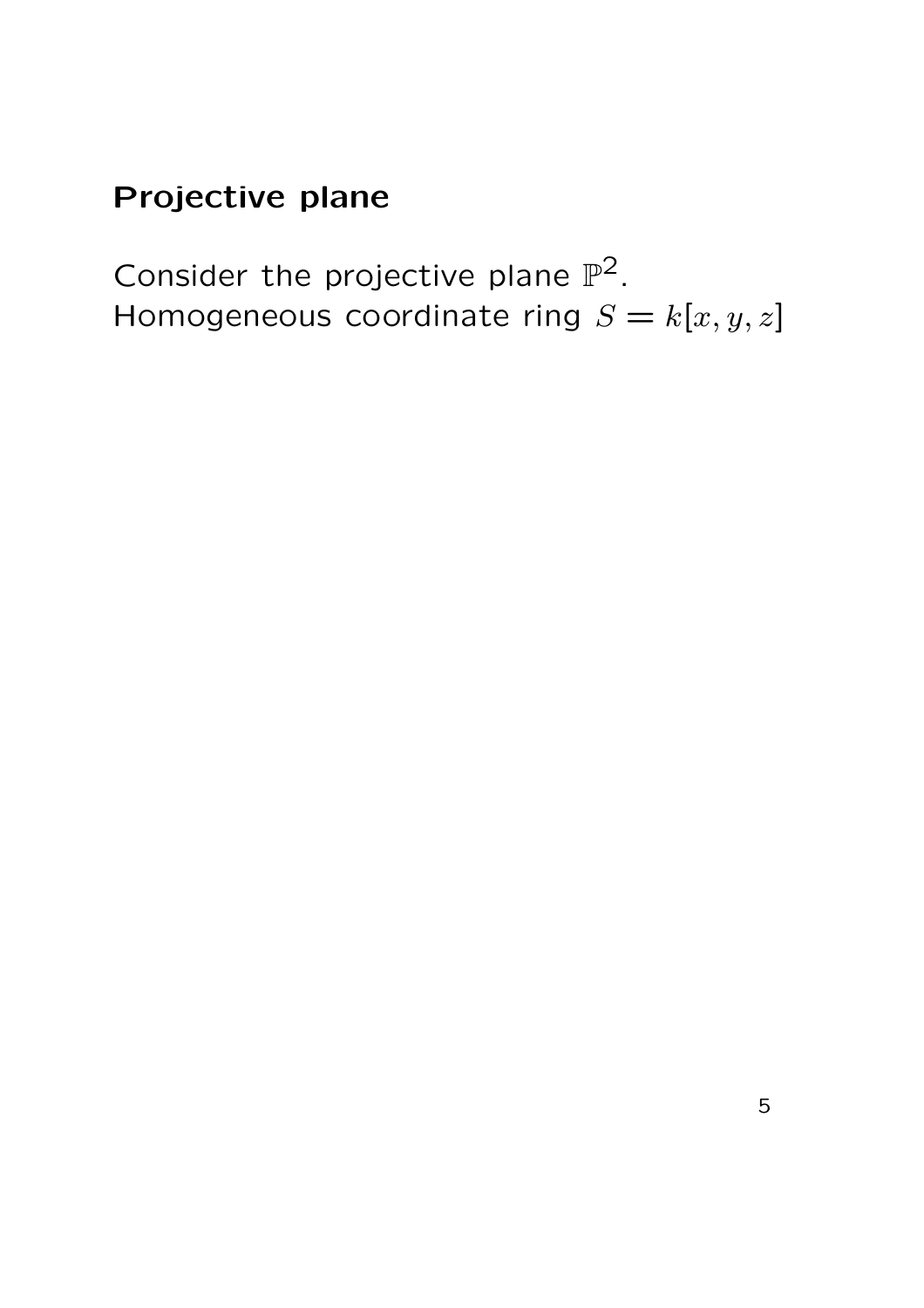Consider the projective plane  $\mathbb{P}^2$ . Homogeneous coordinate ring  $S = k[x, y, z]$ 

What has  $S=k[x,y,z]$  to do with  $\mathbb{P}^2$ ?

For any homogeneous polynomial  $f \in k[x, y, z]$  ${p \in \mathbb{P}^2 \mid f(p) = 0}$ is a curve on  $\mathbb{P}^2$ .

Example:



6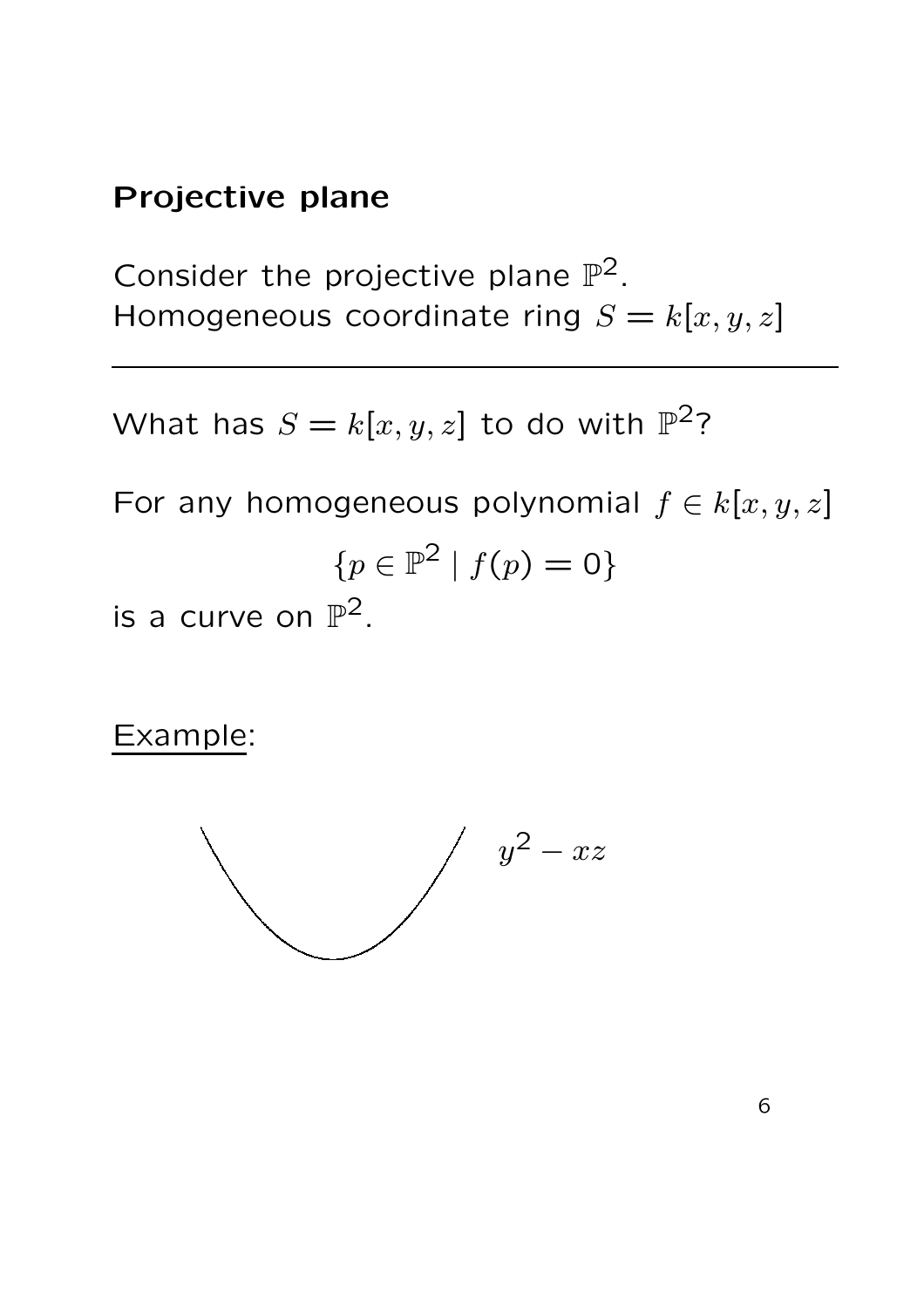Consider the projective plane  $\mathbb{P}^2$ . Homogeneous coordinate ring  $S = k[x, y, z]$ 

 $S_d = \{$ homogeneous polynomials degree  $d\}$  $S = k \oplus S_1 \oplus S_2 \oplus \ldots$  graded k-algebra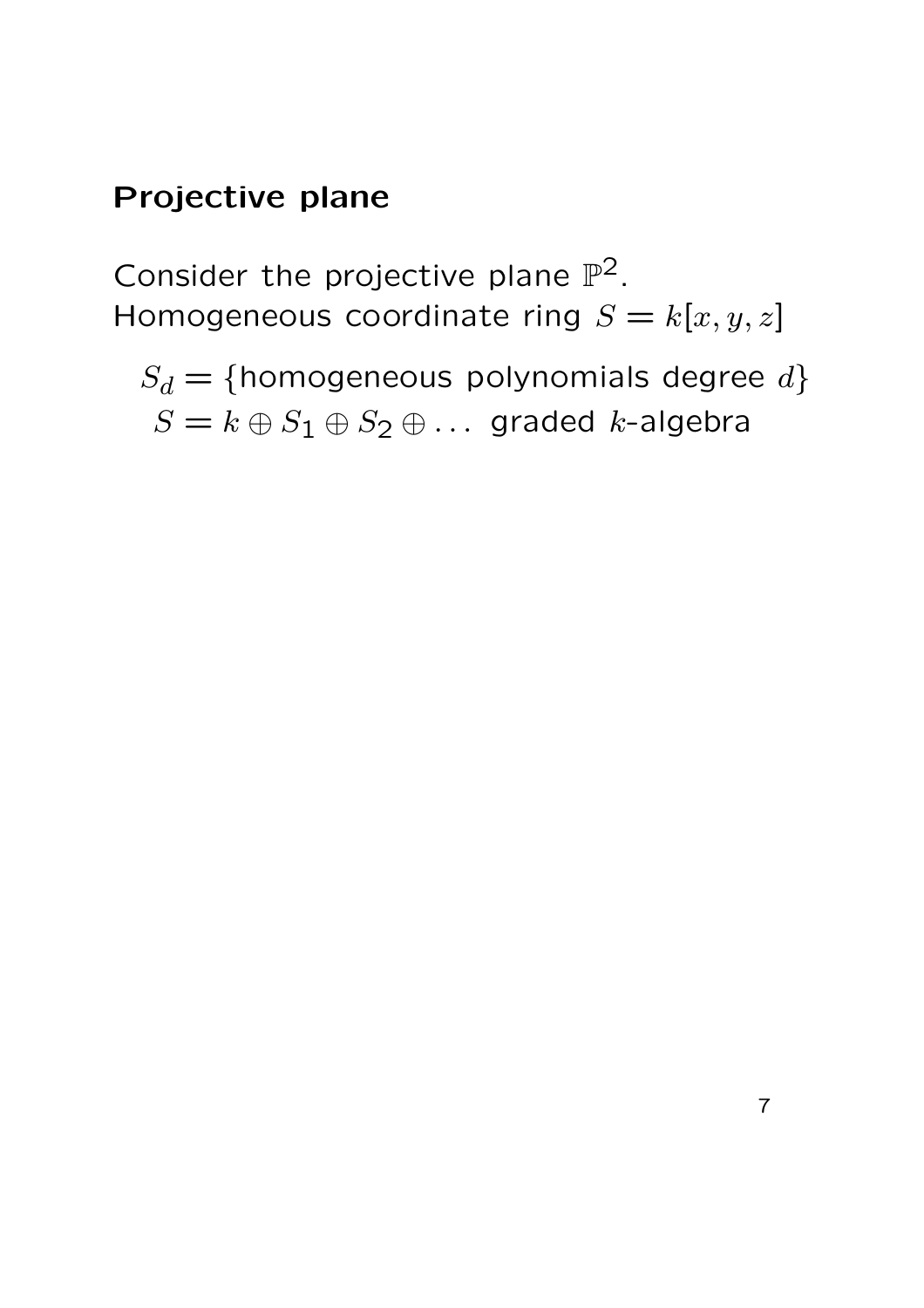Consider the projective plane  $\mathbb{P}^2$ . Homogeneous coordinate ring  $S = k[x, y, z]$ 

 $S_d = \{$ homogeneous polynomials degree  $d\}$  $S = k \oplus S_1 \oplus S_2 \oplus \ldots$  graded k-algebra  $\mathbb{P}^2$  is completely determined by  $S.$ Theorem of Serre (1955)

 $\operatorname{\mathsf{Qcoh}}\nolimits \mathbb P^2 \simeq \operatorname{\mathsf{GrMod}}\nolimits S / \operatorname{\mathsf{Tors}}\nolimits S$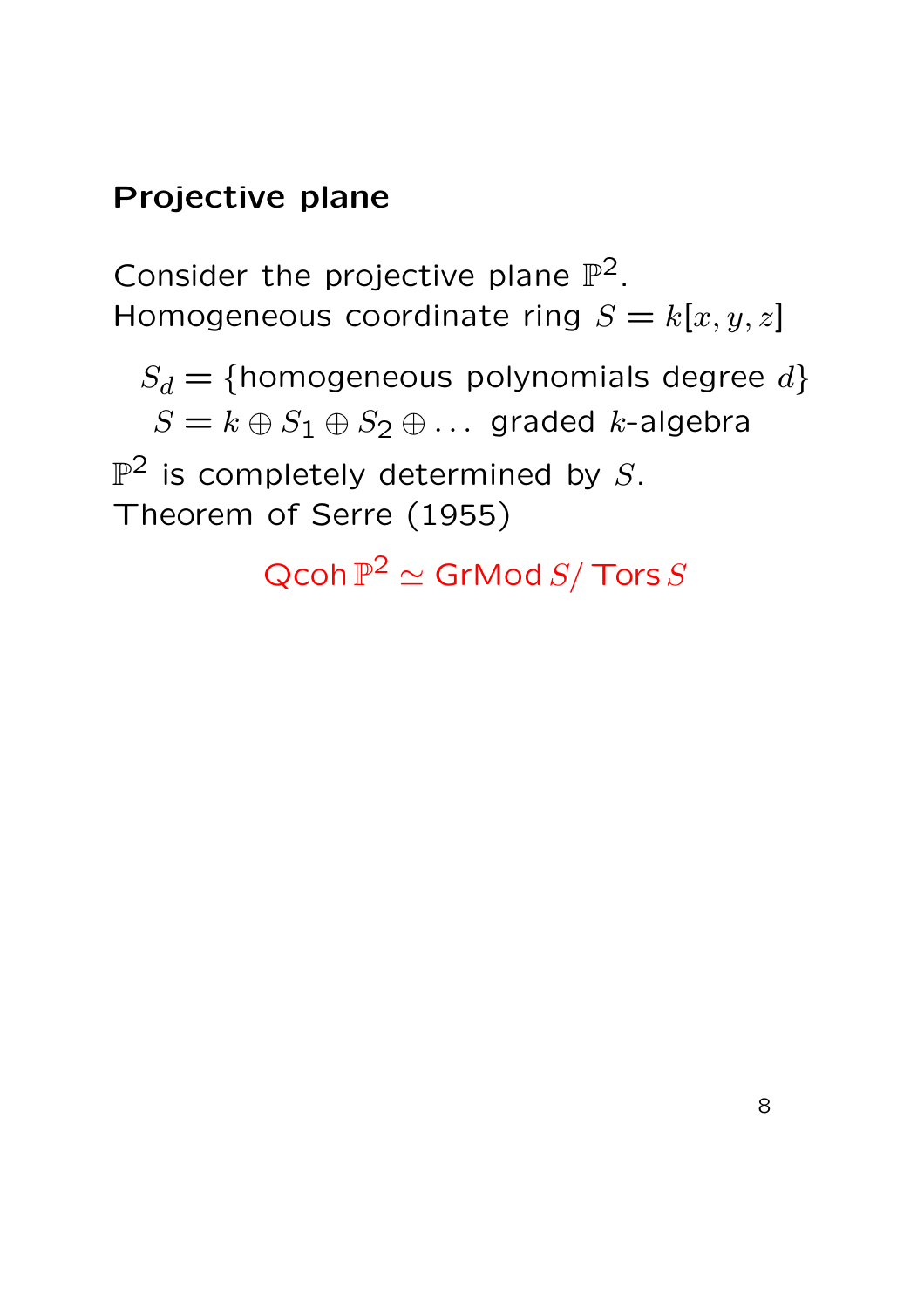Consider the projective plane  $\mathbb{P}^2$ . Homogeneous coordinate ring  $S = k[x, y, z]$ 

 $S_d = \{$ homogeneous polynomials degree  $d\}$  $S = k \oplus S_1 \oplus S_2 \oplus \ldots$  graded k-algebra  $\mathbb{P}^2$  is completely determined by  $S.$ Theorem of Serre (1955)

 $\operatorname{\mathsf{Qcoh}}\nolimits\mathbb{P}^2 \simeq \operatorname{\mathsf{GrMod}}\nolimits S/\operatorname{\mathsf{Tors}}\nolimits S$ 

### What is GrMod S?

An object of  $GrMod S$  is

 $M = \cdots \oplus M_{-1} \oplus M_0 \oplus M_1 \oplus \ldots$ 

where

- $\bullet$   $M_d$  is  $k$ -vector space
- action of S on M such that  $M_iS_j \subset M_{i+j}$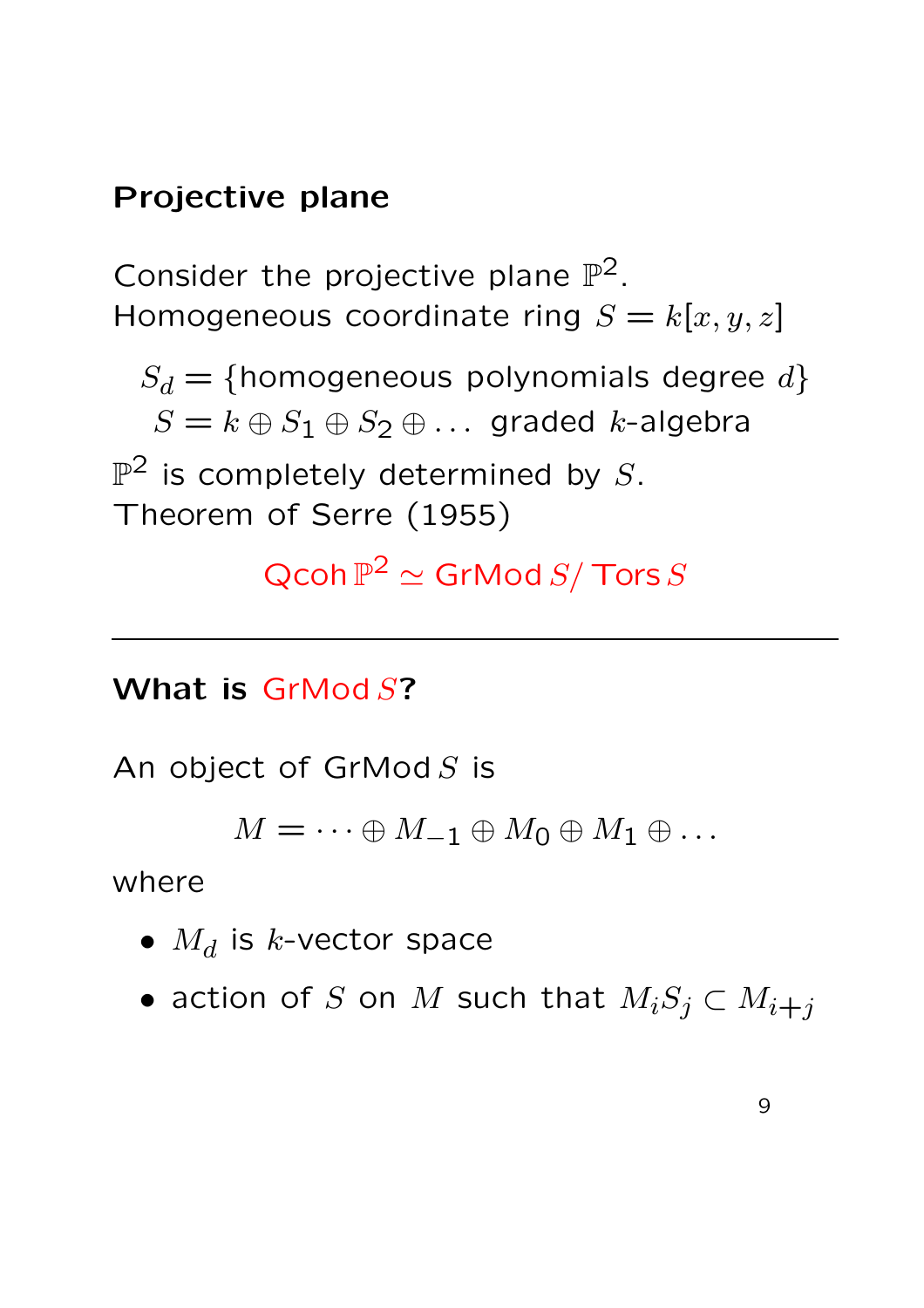Consider the projective plane  $\mathbb{P}^2$ . Homogeneous coordinate ring  $S = k[x, y, z]$ 

 $S_d = \{$ homogeneous polynomials degree  $d\}$  $S = k \oplus S_1 \oplus S_2 \oplus \ldots$  graded k-algebra  $\mathbb{P}^2$  is completely determined by  $S.$ Theorem of Serre (1955)

 $\operatorname{\mathsf{Qcoh}}\nolimits\mathbb{P}^2 \simeq \operatorname{\mathsf{GrMod}}\nolimits S/\operatorname{\mathsf{Tors}}\nolimits S$ 

### What is Tors S?

Generated by modules  $M \in GrMod S$  for which

 $\forall m \in M : mS_{\geq d} = 0$  for some d

Typical:

 $M = \cdots \oplus M_{-1} \oplus M_0 \oplus M_1 \oplus \cdots \oplus 0 \oplus 0 \oplus \ldots$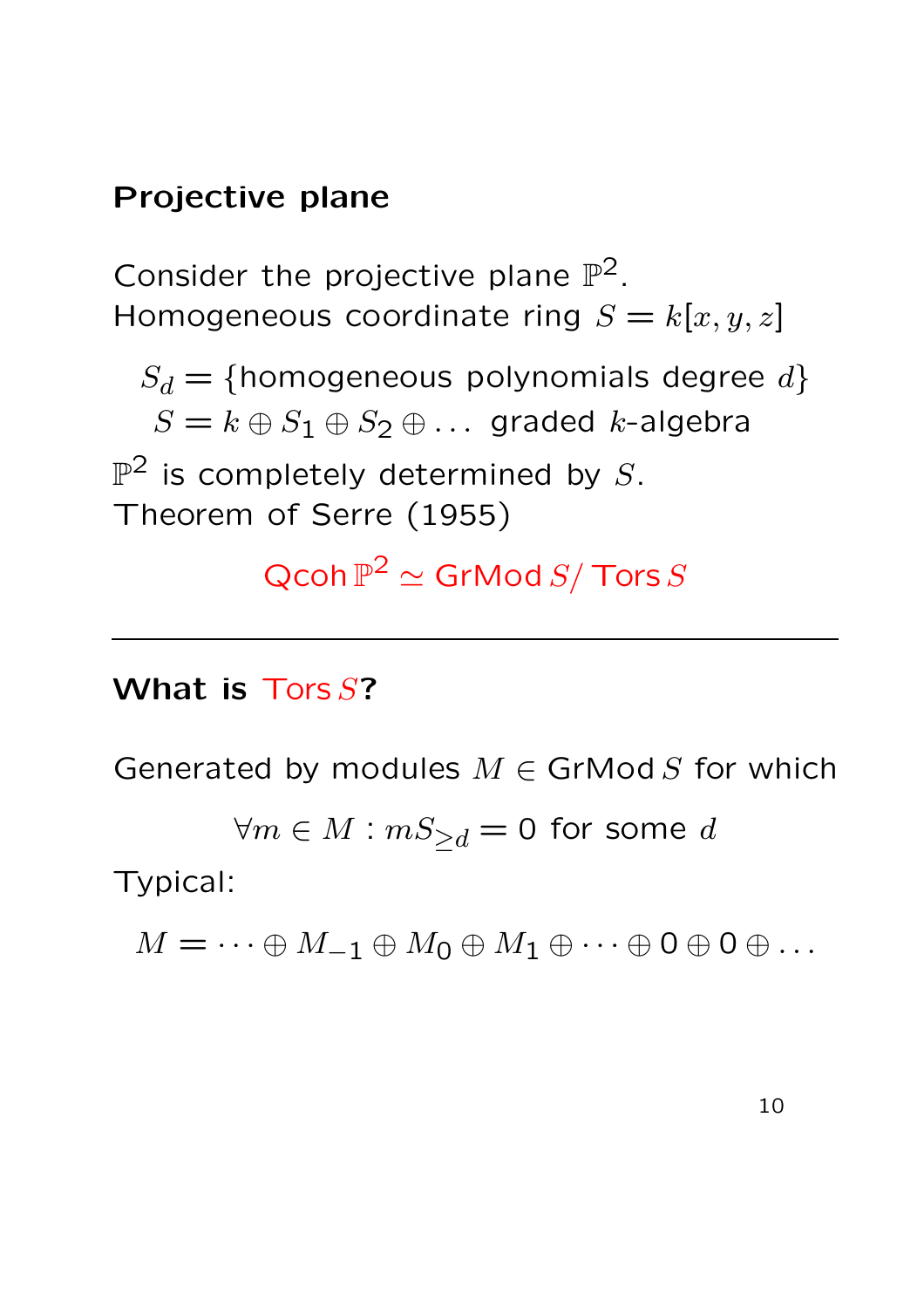Consider the projective plane  $\mathbb{P}^2$ . Homogeneous coordinate ring  $S = k[x, y, z]$ 

 $S_d = \{$ homogeneous polynomials degree  $d\}$  $S = k \oplus S_1 \oplus S_2 \oplus \ldots$  graded k-algebra  $\mathbb{P}^2$  is completely determined by  $S.$ Theorem of Serre (1955)

 $\operatorname{\mathsf{Qcoh}}\nolimits\mathbb{P}^2 \simeq \operatorname{\mathsf{GrMod}}\nolimits S/\operatorname{\mathsf{Tors}}\nolimits S$ 

## Noncommutative projective plane

Model of noncommutative projective plane  $\mathbb{P}^2_{q}$  $\mathsf{\bar{q}}$ Artin-Zhang (1994)

- Replace  $S$  by noncommutative  $k$ -algebra  $A$
- Define Qcoh  $\mathbb{P}_{q}^{2} := Gr\mathsf{Mod}\,A/\mathsf{Tors}\,A$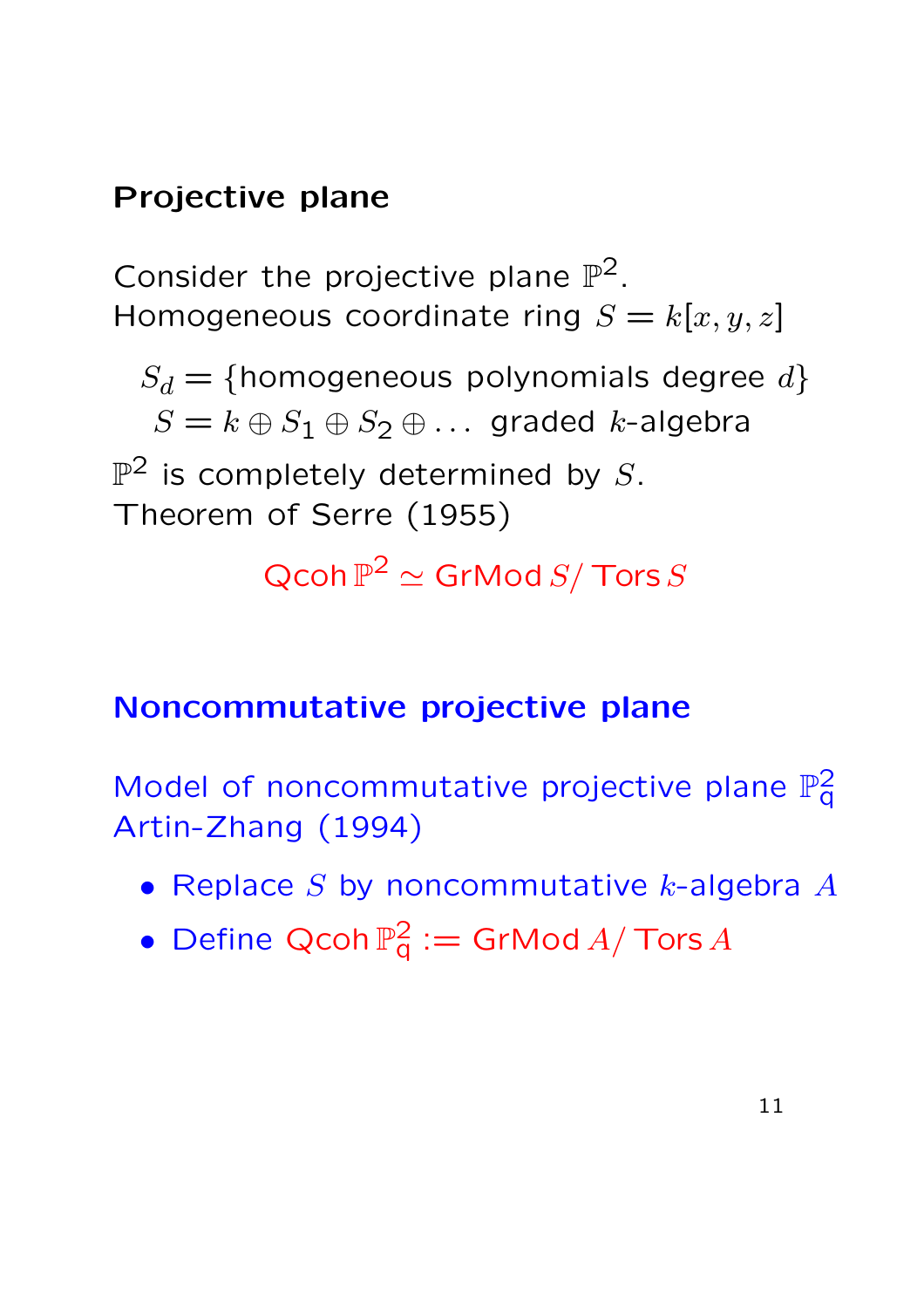Consider the projective plane  $\mathbb{P}^2$ . Homogeneous coordinate ring  $S = k[x, y, z]$ 

 $S_d = \{$ homogeneous polynomials degree  $d\}$  $S = k \oplus S_1 \oplus S_2 \oplus \ldots$  graded k-algebra  $\mathbb{P}^2$  is completely determined by  $S.$ Theorem of Serre (1955)

 $\operatorname{\mathsf{Qcoh}}\nolimits\mathbb{P}^2 \simeq \operatorname{\mathsf{GrMod}}\nolimits S/\operatorname{\mathsf{Tors}}\nolimits S$ 

## Noncommutative projective plane

Model of noncommutative projective plane  $\mathbb{P}^2_{q}$  $\bar{\mathsf{q}}$ Artin-Zhang (1994)

- Replace  $S$  by noncommutative  $k$ -algebra  $A$
- Define Qcoh  $\mathbb{P}_{q}^{2}:=\mathsf{GrMod}\,A/\mathsf{Tors}\,A$
- Arguments for taking  $A$  a quadratic Artin-Schelter algebra.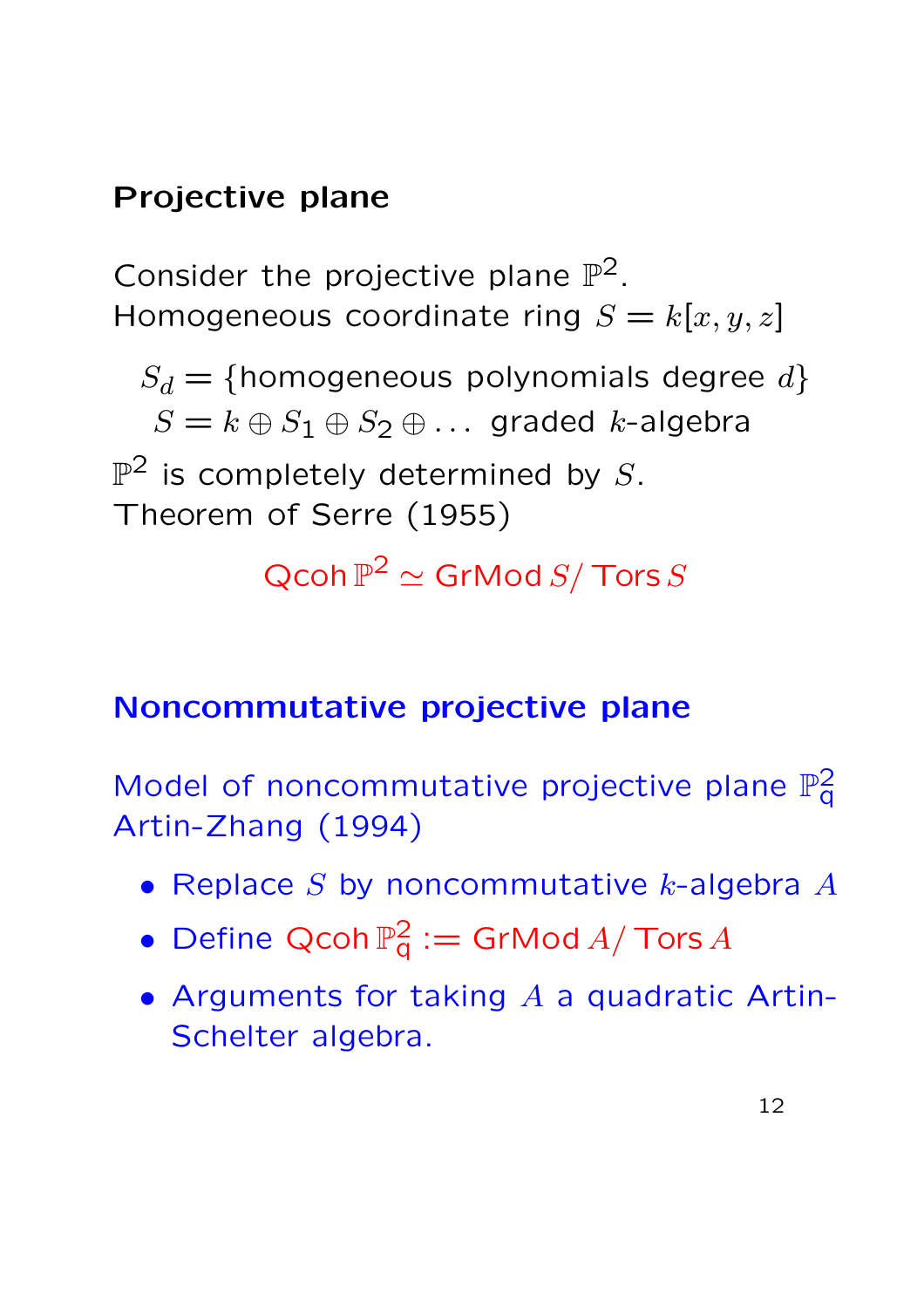Point  $p \in \mathbb{P}^2$ 

 $\overline{p}$ ①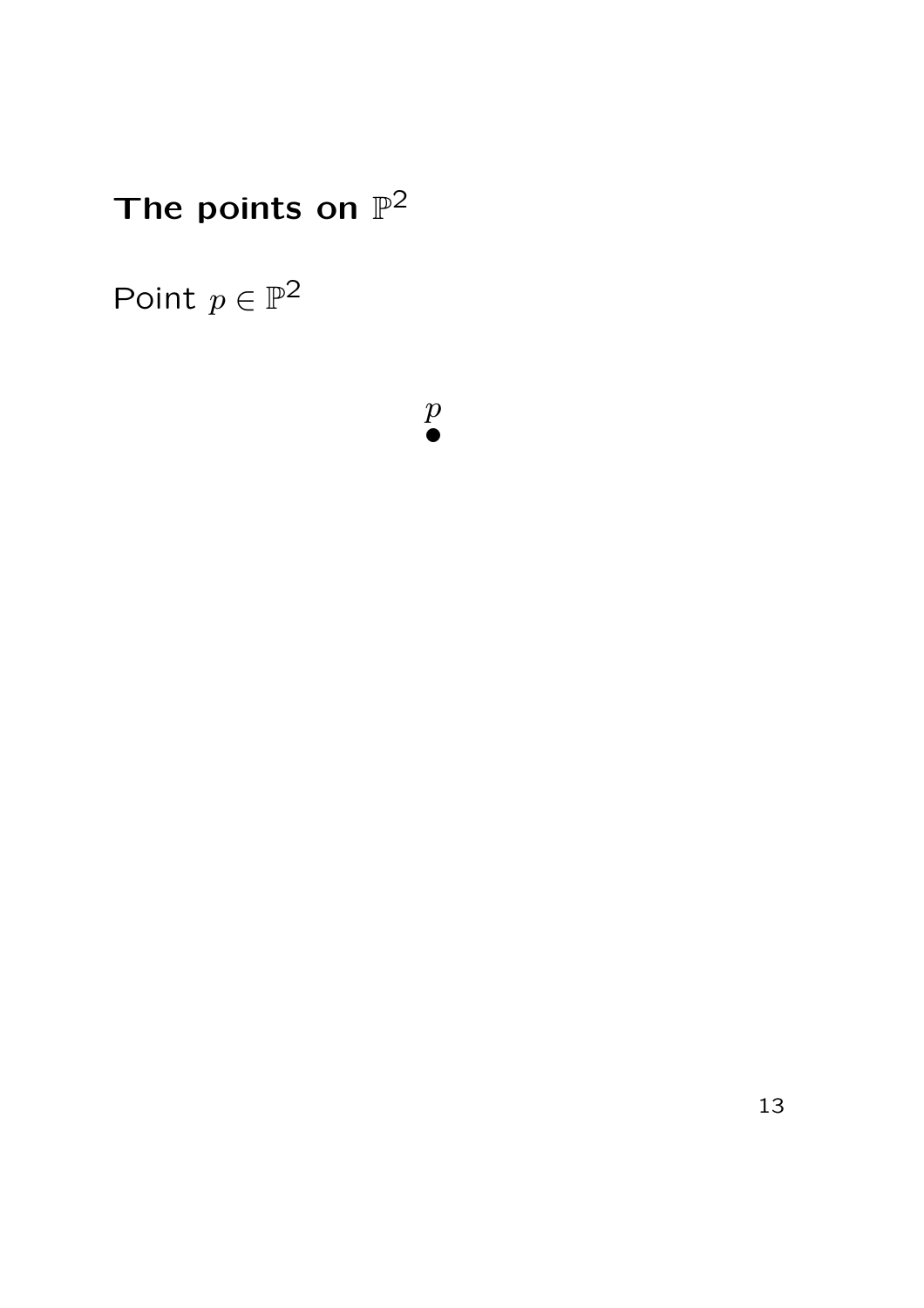Point  $p \in \mathbb{P}^2 \leftrightarrow$  two linear forms  $l_1, l_2 \in S_1$ 

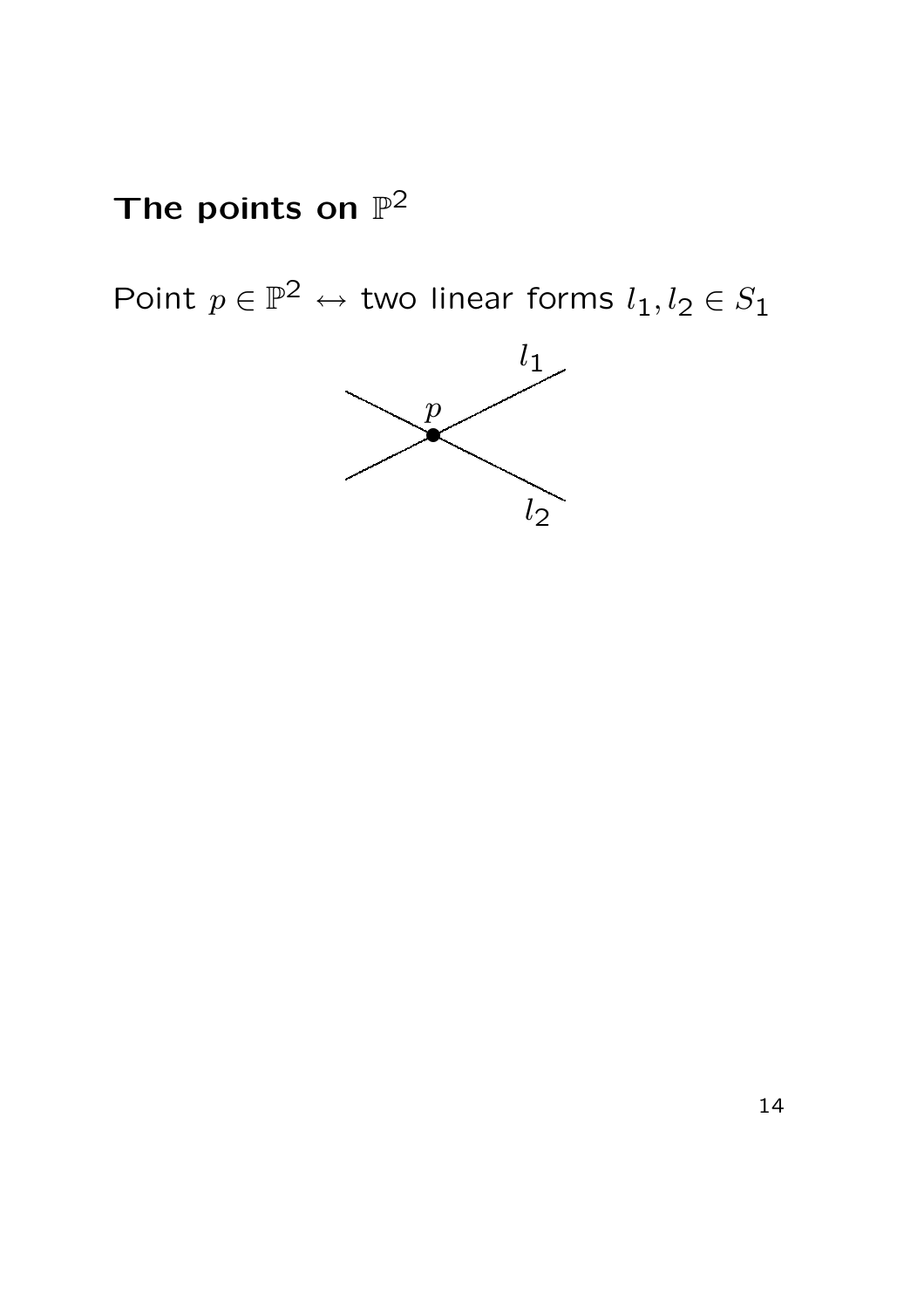Point  $p \in \mathbb{P}^2 \leftrightarrow$  two linear forms  $l_1, l_2 \in S_1$ 



•  $P = P_0 \oplus P_1 \oplus P_2 \oplus \ldots \in$  GrMod S

$$
\bullet \ \ P = P_0 S
$$

 $\bullet\; h_P(t):=\sum_d{\mathop{\rm dim}}_k\,P_d\,t^d=1+t+t^2+\dots$ 

P is called a point module.

15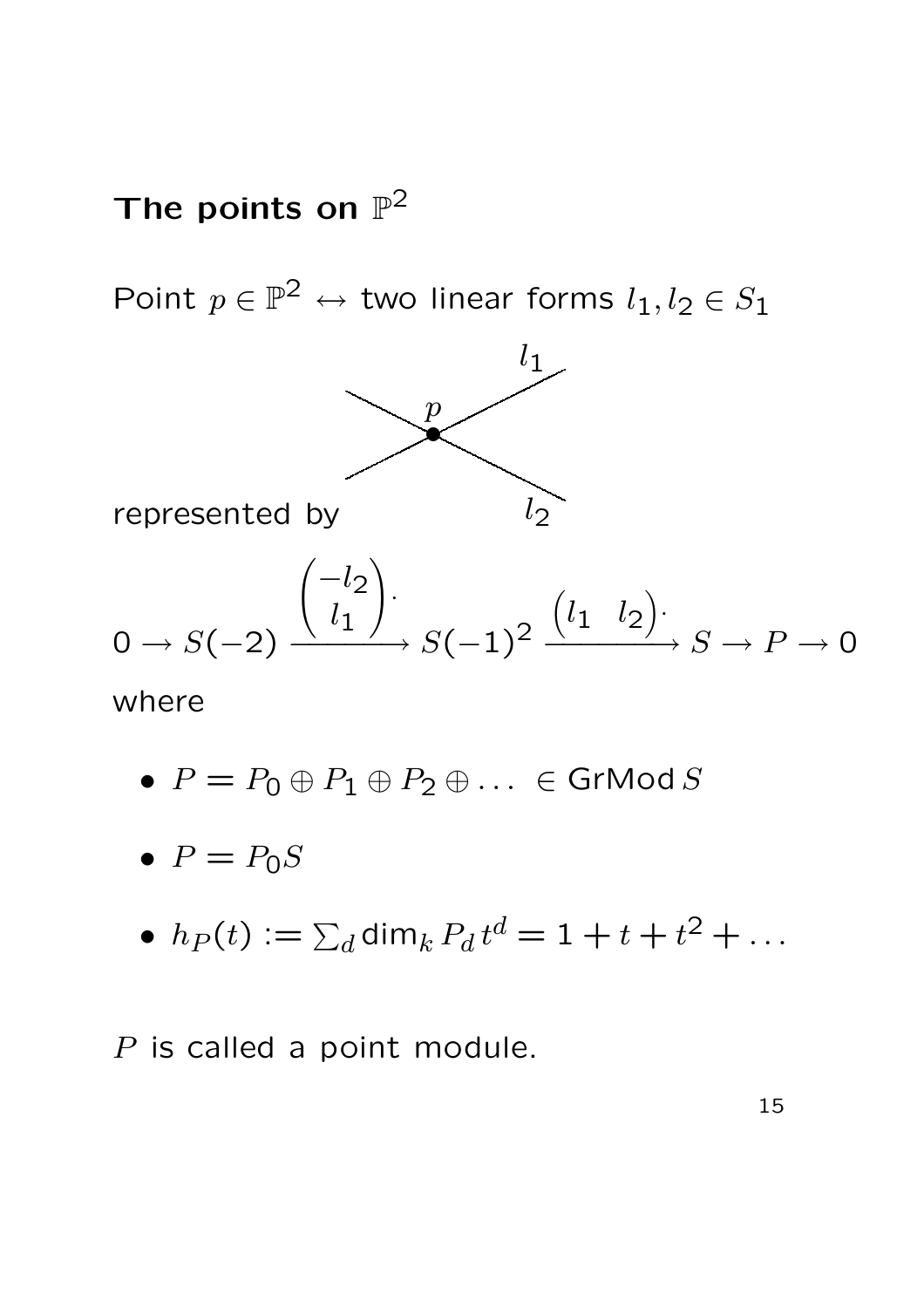### Correspondence is reversible

point  $p$  on  $\mathbb{P}^2$   $\;\leftrightarrow\;$   $S\text{-module } P = P_0 S, h_P(t) = \frac{1}{1-\varepsilon}$  $1 - t$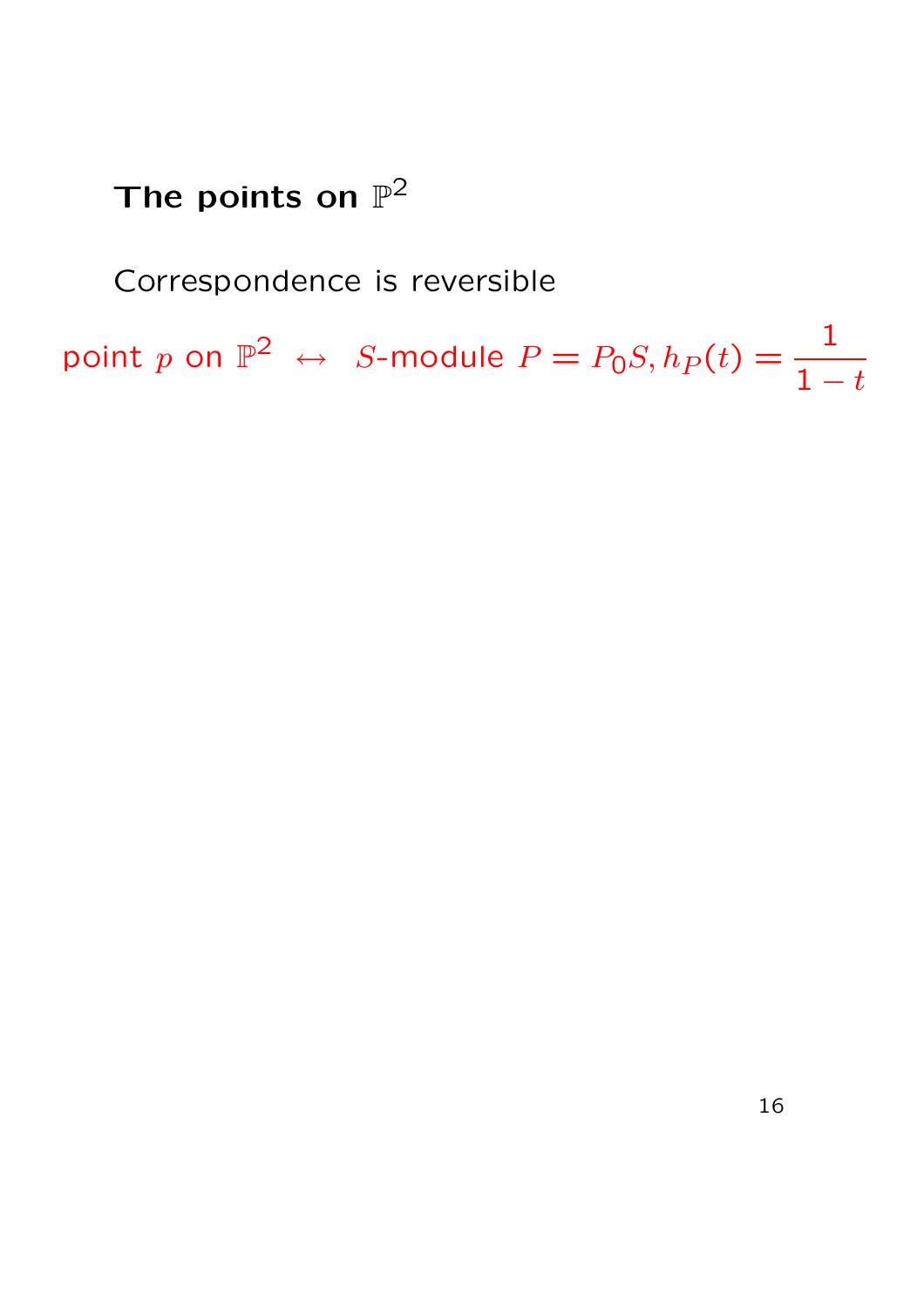Correspondence is reversible

point  $p$  on  $\mathbb{P}^2$   $\;\leftrightarrow\;$   $S\text{-module } P = P_0 S, h_P(t) = \frac{1}{1-\varepsilon}$  $1-t$ 

The points on  $\mathbb{P}^2_q$ : by definition

"point"  $p$  on  $\mathbb{P}^2_q$  $q^2 := \text{ right } A\text{-module } P = P_0 A, h_P (t) = \frac{1}{1-t}$  $1 - t$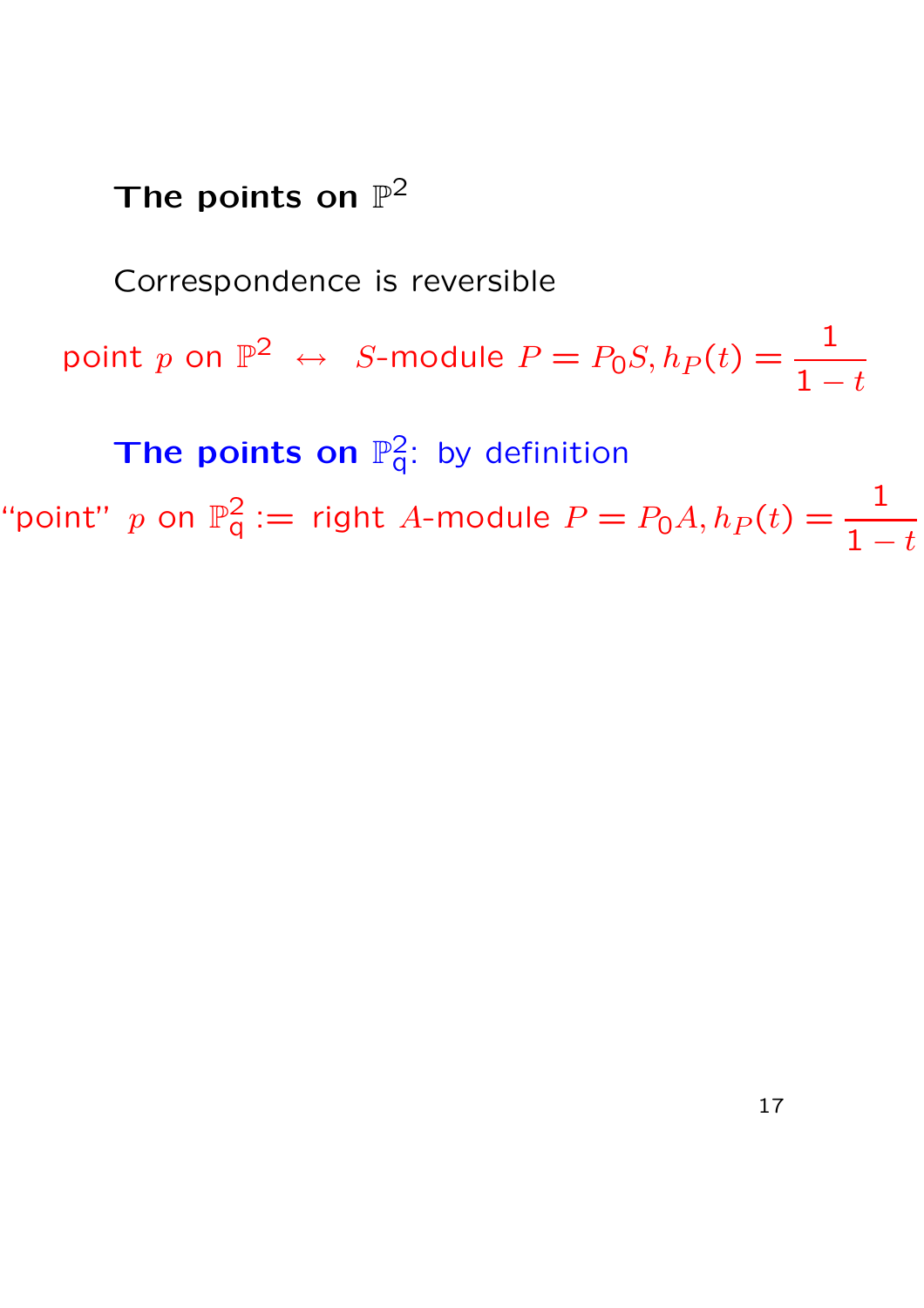Correspondence is reversible point  $p$  on  $\mathbb{P}^2$   $\;\leftrightarrow\;$   $S\text{-module } P = P_0 S, h_P(t) = \frac{1}{1-\varepsilon}$  $1-t$ The points on  $\mathbb{P}^2_q$ : by definition "point"  $p$  on  $\mathbb{P}^2_q$  $q^2 := \text{ right } A\text{-module } P = P_0 A, h_P (t) = \frac{1}{1-t}$  $1 - t$ Artin, Tate and Van den Bergh (1990):

- There is divisor  $E\subset \mathbb{P}^2$  of deg 3 such that (closed) point  $p$  on  $E \leftrightarrow$  "point" on  $\mathbb{P}^2_q$ q
- $A$ ,  $\mathbb{P}^2_q$  determined by the "points" on  $\mathbb{P}^2_q$  $\bar{\mathsf{q}}$

Generic: E is smooth elliptic curve  $(a^{3} + b^{3} + c^{3})xyz = abc(x^{3} + y^{3} + z^{3})$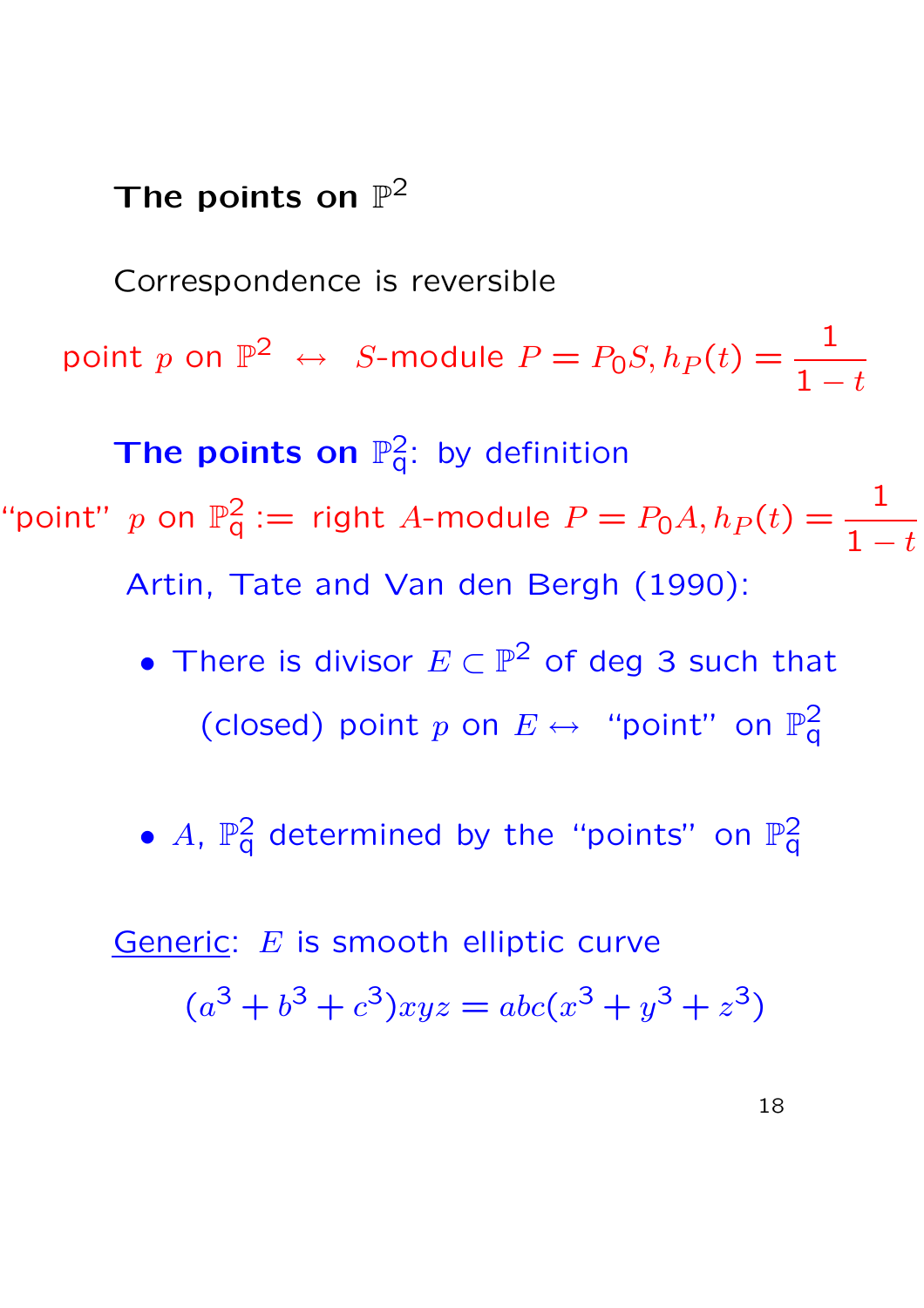The points on  $\mathbb{P}^2$  versus graded S-ideals Point  $p \in \mathbb{P}^2 \leftrightarrow$  two linear forms  $l_1, l_2 \in S_1$ p ①  $l_1$  $l_2$  $0 \rightarrow S(-2)$  $\begin{pmatrix} -l_2 \end{pmatrix}$  $l_{\mathbf{1}}$  $\setminus$ ·  $\xrightarrow{(0,1)'} S(-1)^2$  $(l_1 \quad l_2)$ .  $\longrightarrow S \longrightarrow P \longrightarrow 0$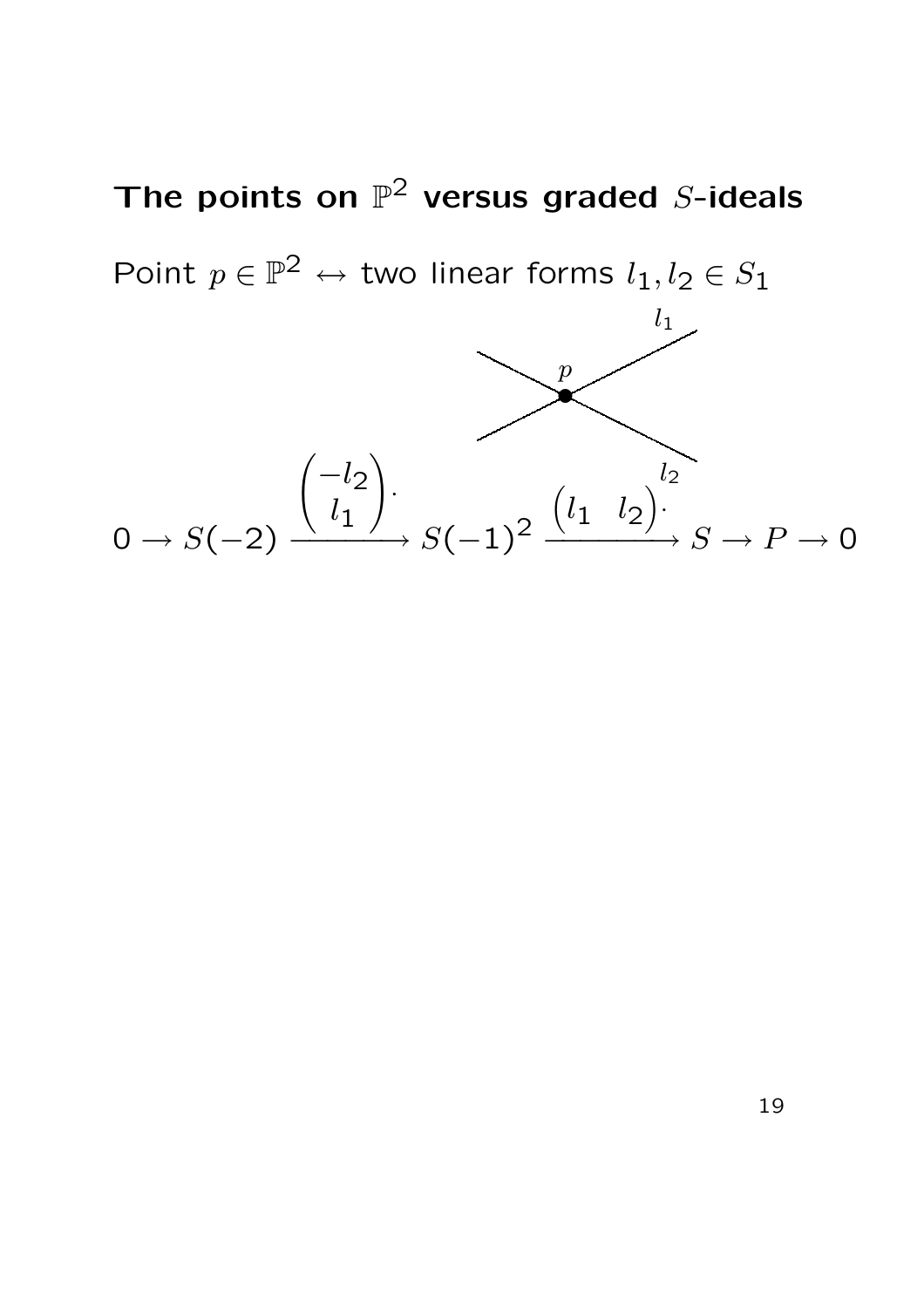The points on  $\mathbb{P}^2$  versus graded S-ideals Point  $p \in \mathbb{P}^2 \leftrightarrow$  two linear forms  $l_1, l_2 \in S_1$  $\overline{p}$ ①  $l<sub>1</sub>$  $l_2$  $0 \rightarrow S(-2)$  $\begin{pmatrix} -l_2 \end{pmatrix}$  $l_{\mathbf{1}}$  $\setminus$ ·  $\xrightarrow{(0,1)'} S(-1)^2$  $(l_1 \quad l_2)$ .  $\longrightarrow S \longrightarrow P \longrightarrow 0$  $\searrow$ I

 $I = l_1S + l_2S$  ideal polynomials vanishing at p.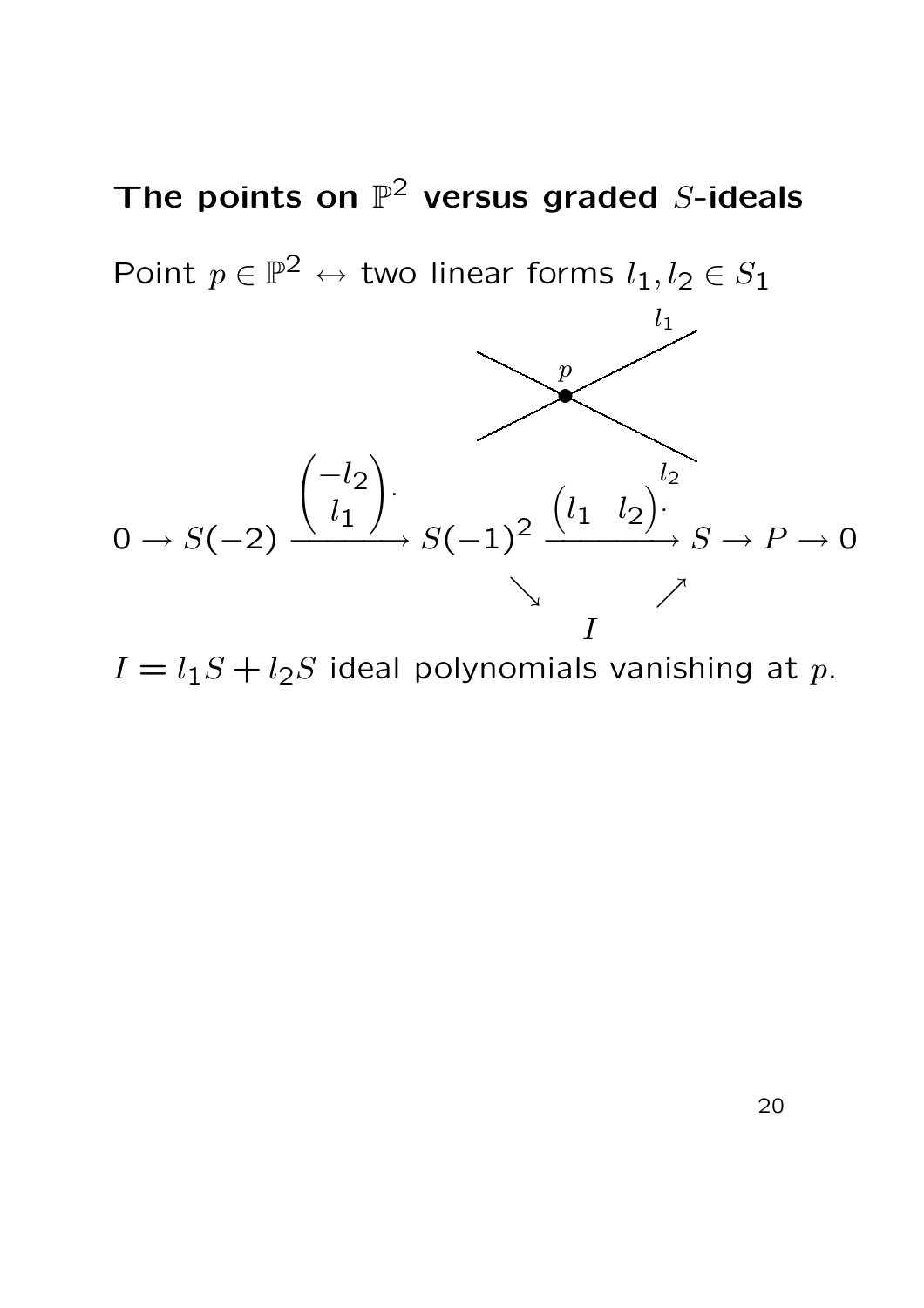The points on  $\mathbb{P}^2$  versus graded S-ideals Point  $p \in \mathbb{P}^2 \leftrightarrow$  two linear forms  $l_1, l_2 \in S_1$  $\overline{p}$ ①  $l_1$  $l_2$  $0 \rightarrow S(-2)$  $\begin{pmatrix} -l_2 \end{pmatrix}$  $l_{1}$  $\setminus$ ·  $\xrightarrow{(0,1)'} S(-1)^2$  $(l_1 \quad l_2)$ .  $\longrightarrow S \longrightarrow P \longrightarrow 0$  $\searrow$ I

 $I = l_1S + l_2S$  ideal polynomials vanishing at p.

In general: any graded ideal I,  $I \not\cong S(d)$  is (up to Tors  $S$ ) the ideal of polynomials vanishing at some points.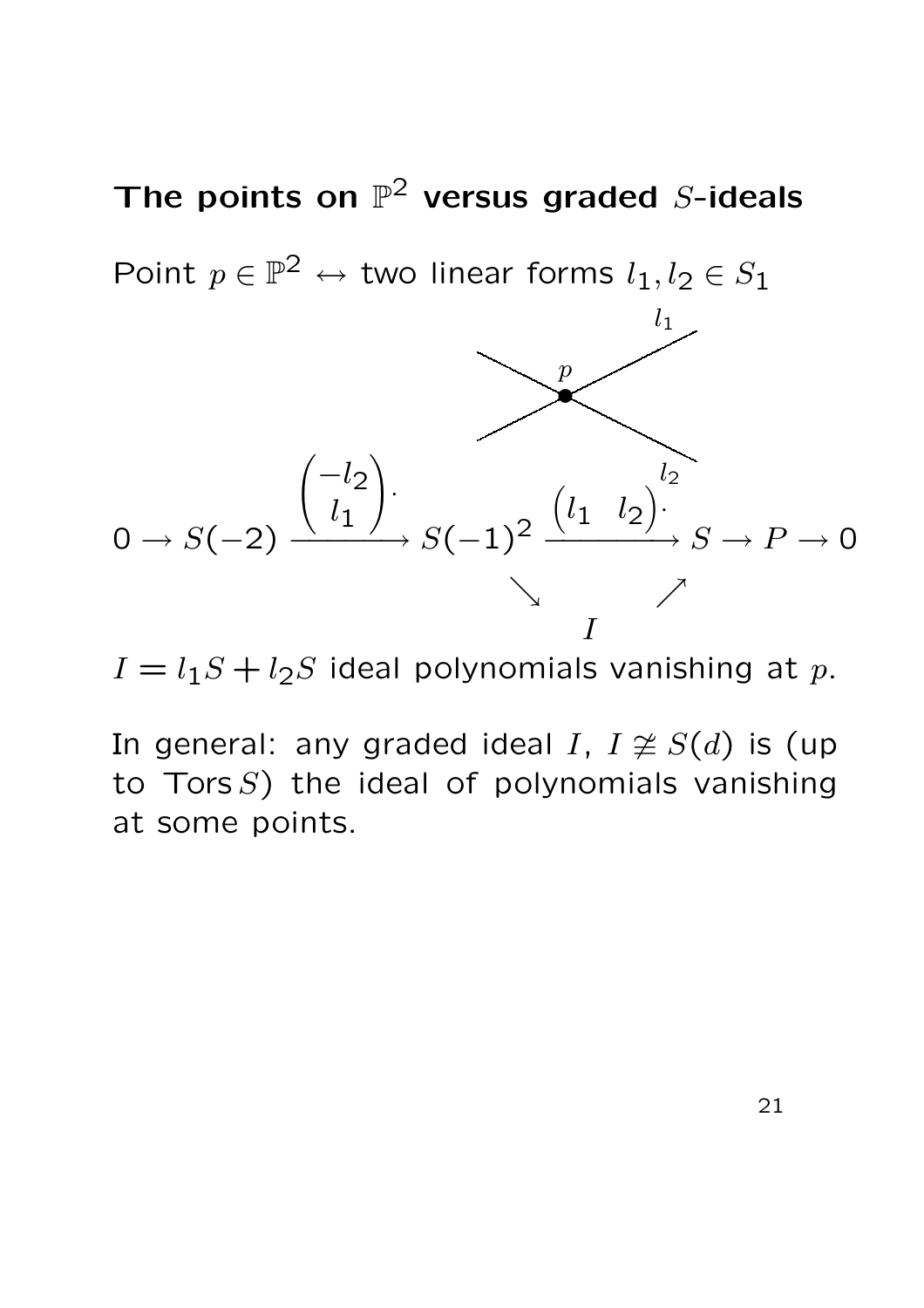The points on  $\mathbb{P}^2$  versus graded S-ideals Point  $p \in \mathbb{P}^2 \leftrightarrow$  two linear forms  $l_1, l_2 \in S_1$  $\boldsymbol{p}$ ①  $l_1$  $l_2$  $0 \rightarrow S(-2)$  $\begin{pmatrix} -l_2 \end{pmatrix}$  $l_{1}$  $\setminus$ ·  $\xrightarrow{(0,1)'} S(-1)^2$  $(l_1 \quad l_2)$ .  $\longrightarrow S \longrightarrow P \longrightarrow 0$  $\searrow$ I

 $I = l_1S + l_2S$  ideal polynomials vanishing at p.

In general: any graded ideal I,  $I \not\cong S(d)$  is (up to Tors  $S$ ) the ideal of polynomials vanishing at some points.

If  $I \subset S$  graded S-ideal:

- put 
$$
J = \omega \pi I
$$

- Either  $J \cong S(d)$  or pd  $J = 1$ .
- If pd  $J = 1$  then  $J^{**} \cong S(d)$  i.e.  $\underline{\text{Ext}}_S^1(P, J) \neq 0$ for some point module  $P$ .

22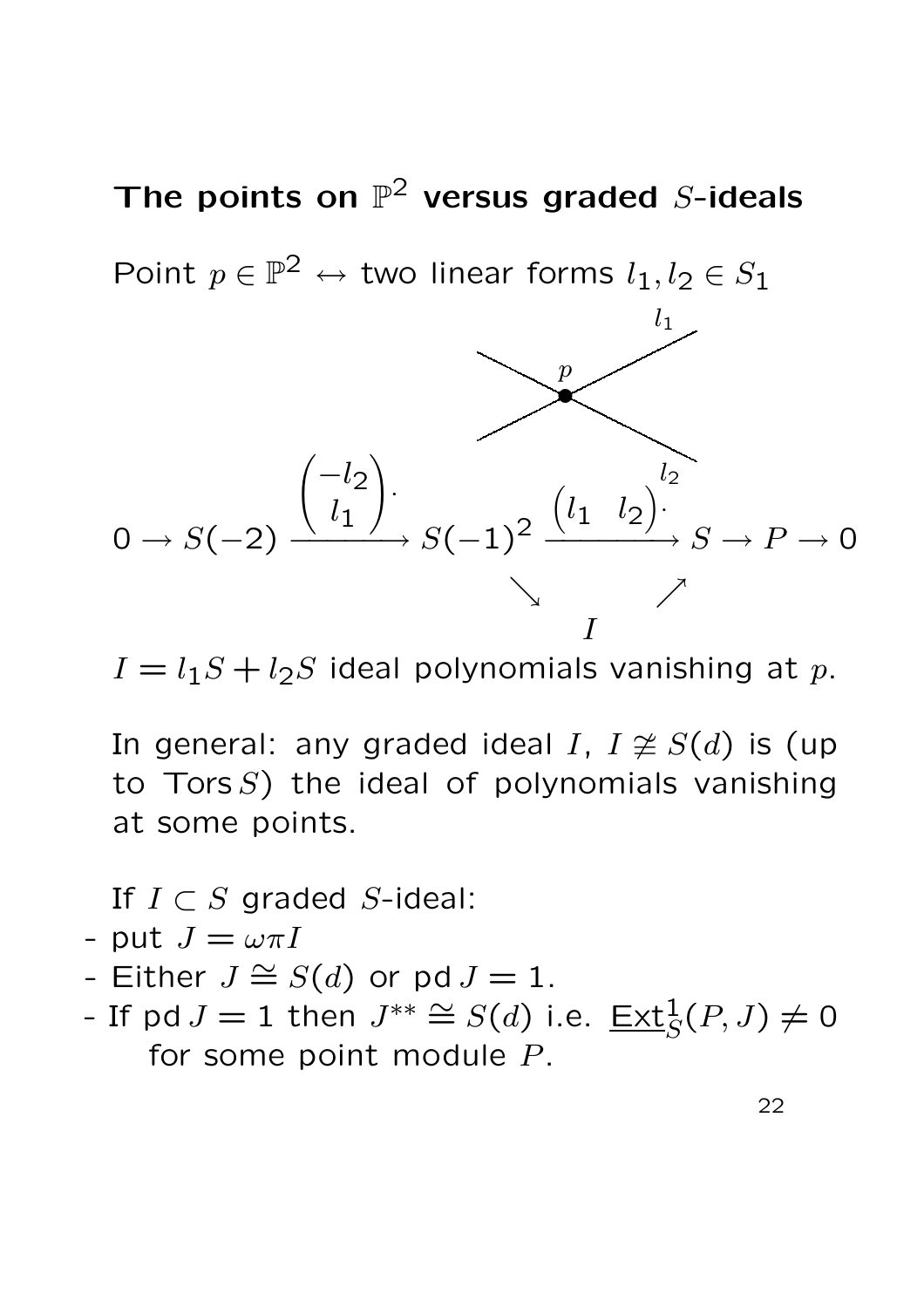Let  $I \subset S$  graded ideal, pd  $I = 1$ 

 $0 \to \oplus_i S(-i)^{b_i} \overset{M\cdot}{\longrightarrow} \oplus_i S(-i)^{a_i} \to I \to 0$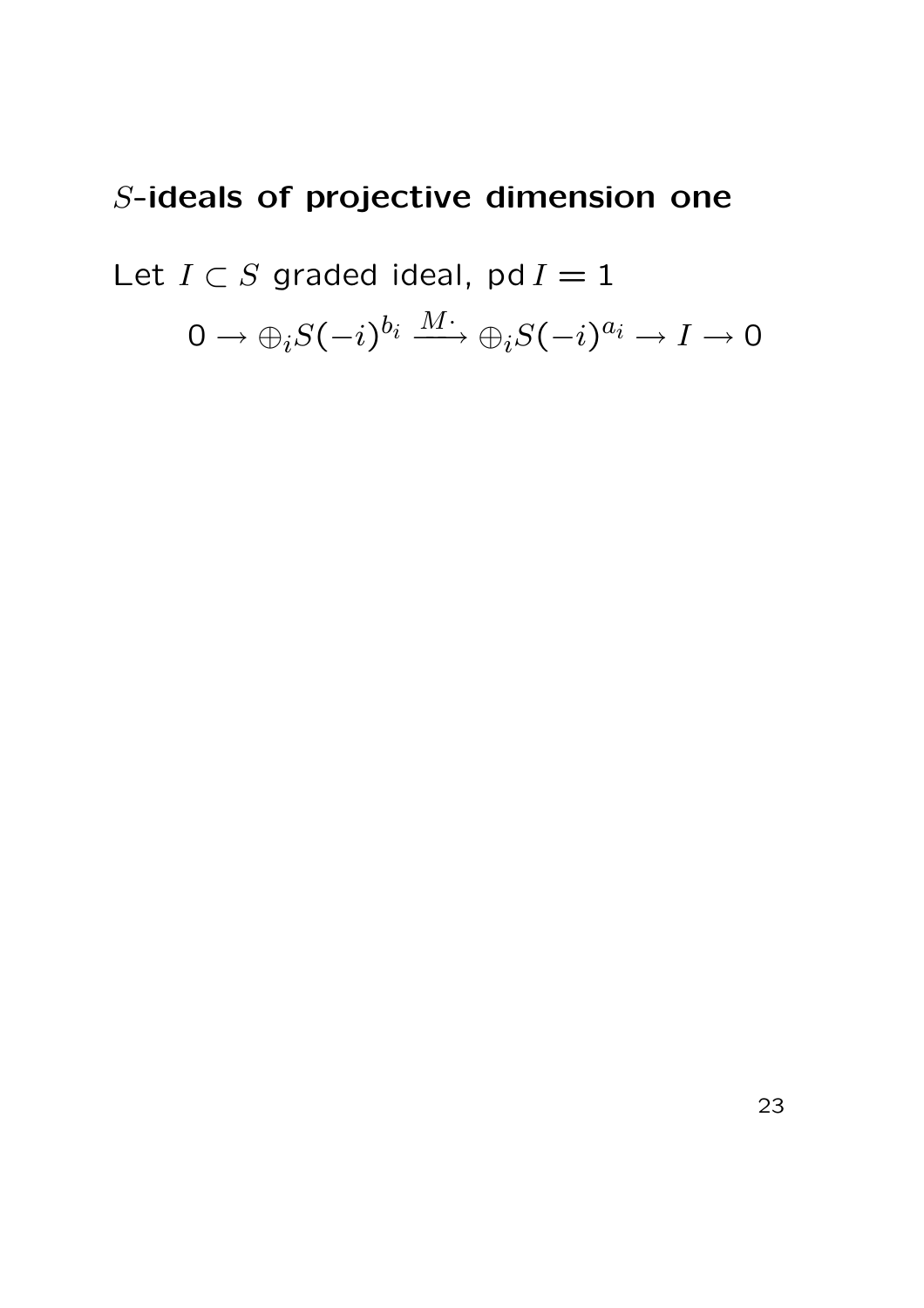Let  $I \subset S$  graded ideal, pd  $I = 1$ 

$$
0\rightarrow \oplus_i S(-i)^{b_i}\stackrel{M\cdot}{\longrightarrow} \oplus_i S(-i)^{a_i}\rightarrow I\rightarrow 0
$$

Hilbert-Burch (1890)

I is generated by the maximal minors of  $M$ (whose zero's determine configuration of points)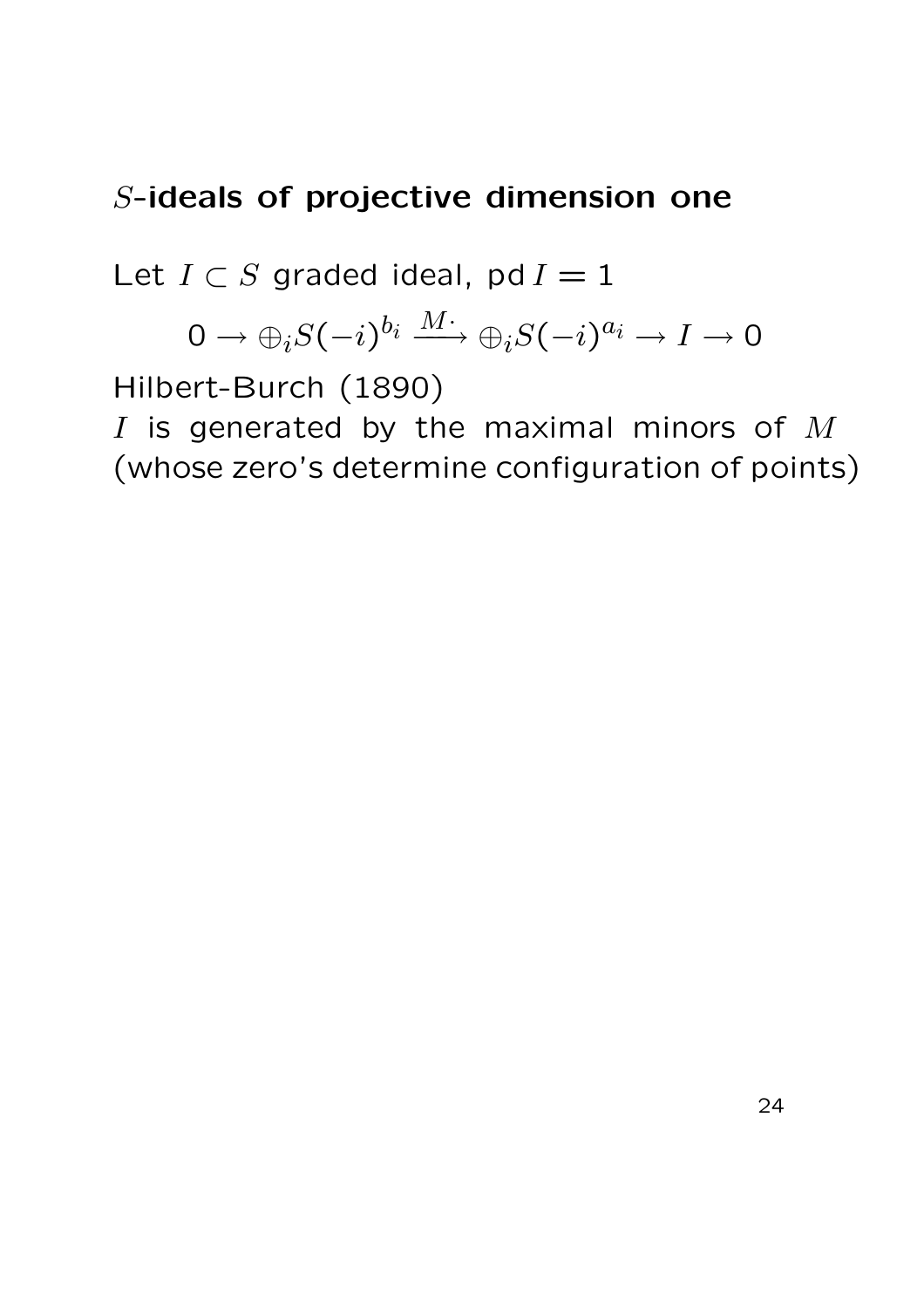Let  $I \subset S$  graded ideal, pd  $I = 1$ 

$$
0\rightarrow \oplus_i S(-i)^{b_i}\stackrel{M\cdot}{\longrightarrow} \oplus_i S(-i)^{a_i}\rightarrow I\rightarrow 0
$$

Hilbert-Burch (1890)

I is generated by the maximal minors of  $M$ (whose zero's determine configuration of points)

Known:

Given  $a_i, b_i$  there is such an ideal I (up to shift) if and only if

$$
\deg\left(\bigoplus S(-i)^{b_i}\to \bigoplus_i S(-i)^{a_i}\right)=\left(\begin{array}{ccc} \times & \times & \cdots & \times & \times \\ \times & \times & & \times & \times \\ & \times & & \times & \times \\ & & & \times & \times \\ & & & & \times \end{array}\right) \times 's>0
$$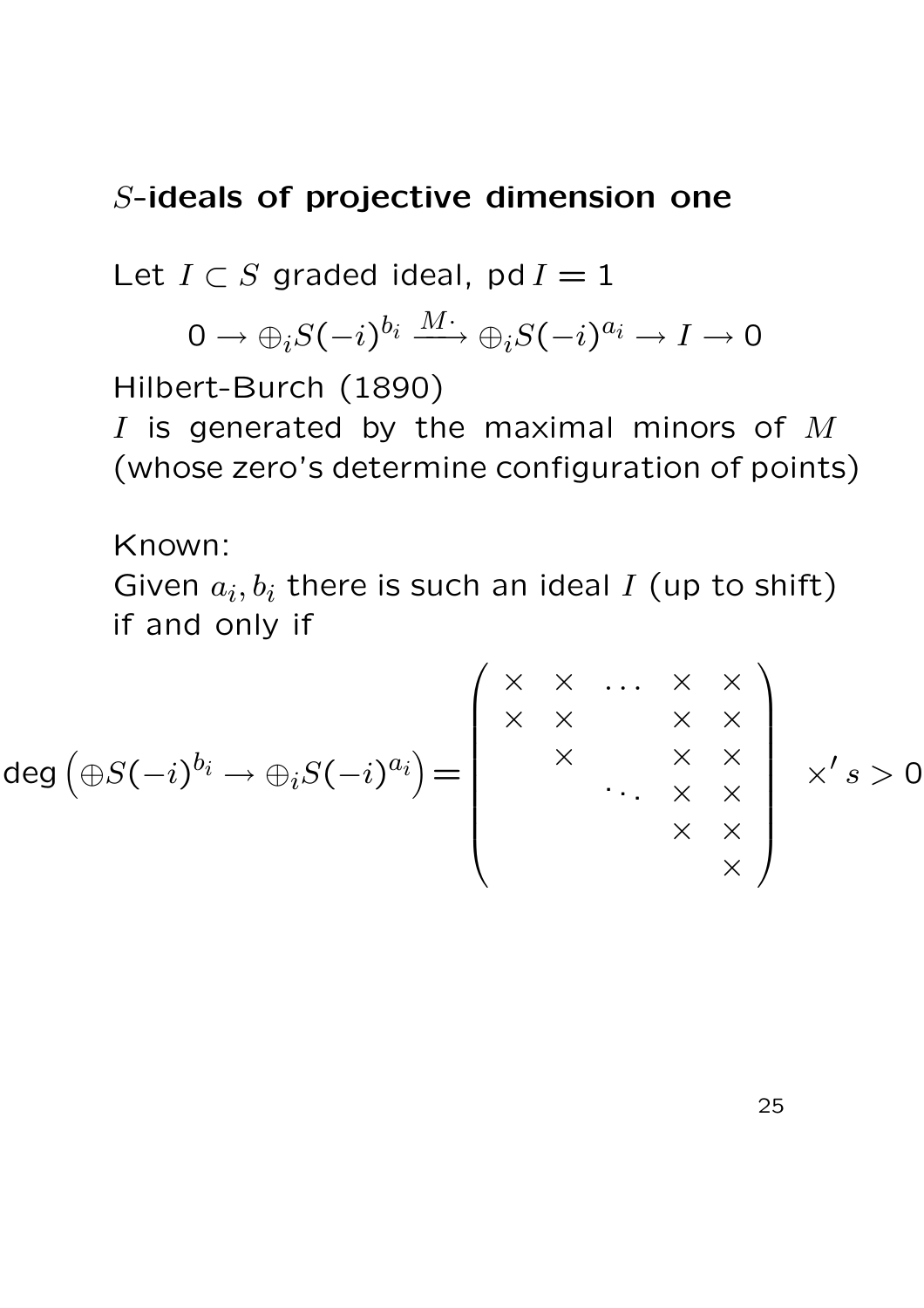Let  $I \subset S$  graded ideal, pd  $I = 1$ 

$$
0\rightarrow \oplus_i S(-i)^{b_i}\stackrel{M\cdot}{\longrightarrow} \oplus_i S(-i)^{a_i}\rightarrow I\rightarrow 0
$$

Hilbert-Burch (1890)

I is generated by the maximal minors of  $M$ (whose zero's determine configuration of points)

Known:

Given  $a_i, b_i$  there is such an ideal I (up to shift) if and only if

$$
\deg\left(\oplus S(-i)^{b_i}\to\oplus_iS(-i)^{a_i}\right)=\left(\begin{array}{cccc} \times & \times & \cdots & \times & \times \\ \times & \times & & \times & \times \\ & \times & & \times & \times \\ & & & \times & \times \\ & & & & \times \end{array}\right) \quad \times' \quad s > 0
$$

if and only if

$$
h_I(t) = \frac{1}{(1-t)^3} - \frac{s(t)}{1-t}
$$

for some Castelnuovo polynomial  $s(t)$ .

26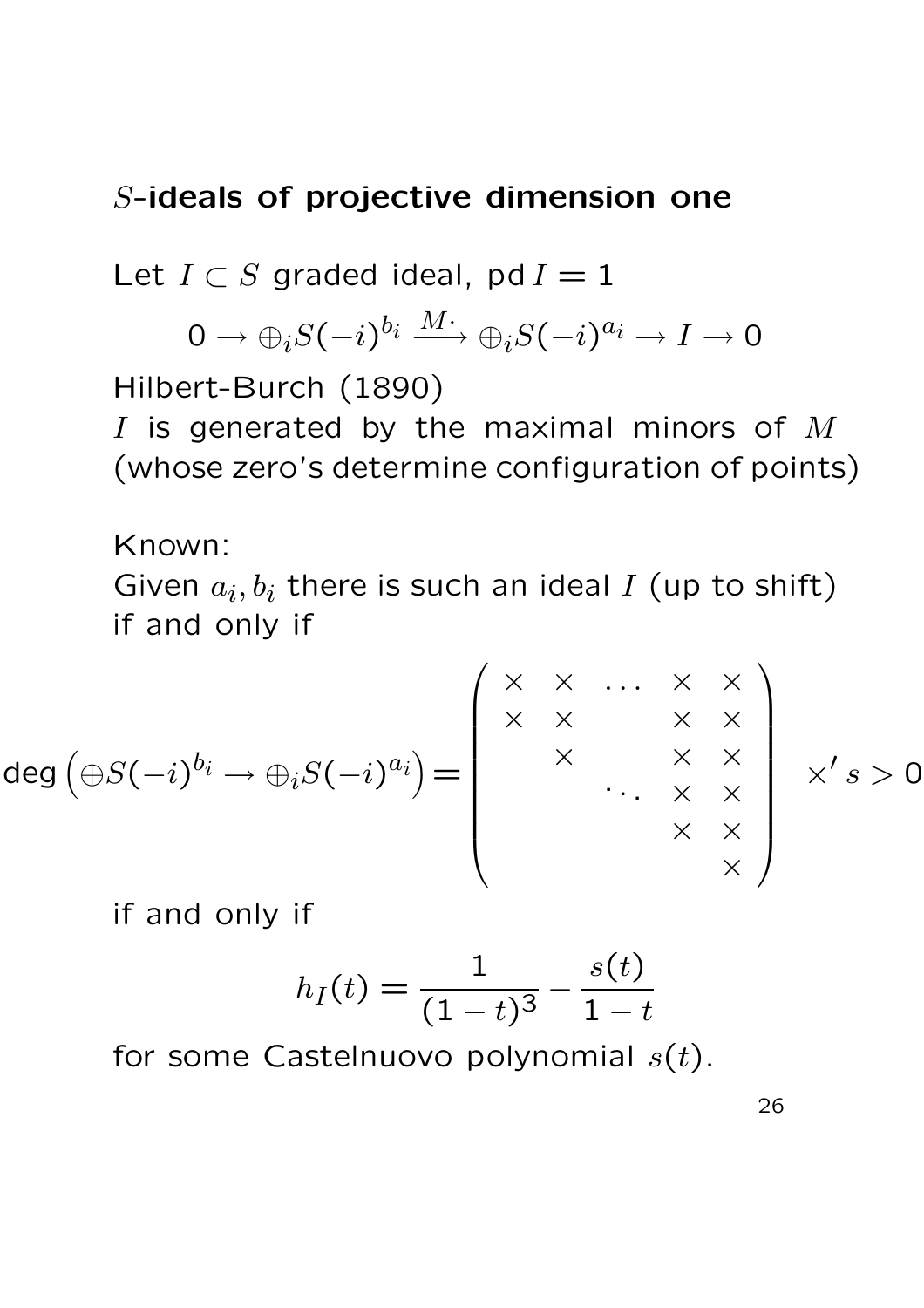A Castelnuovo polynomial is of the form  $s(t) = 1 + 2t + 3t^2 + \cdots + ut^{u-1} + s_u t^u + \cdots + s_v t^v$  $u \geq s_u \geq \ldots \geq s_v \geq 0$ 

for some integers  $u, v \ge 0$ .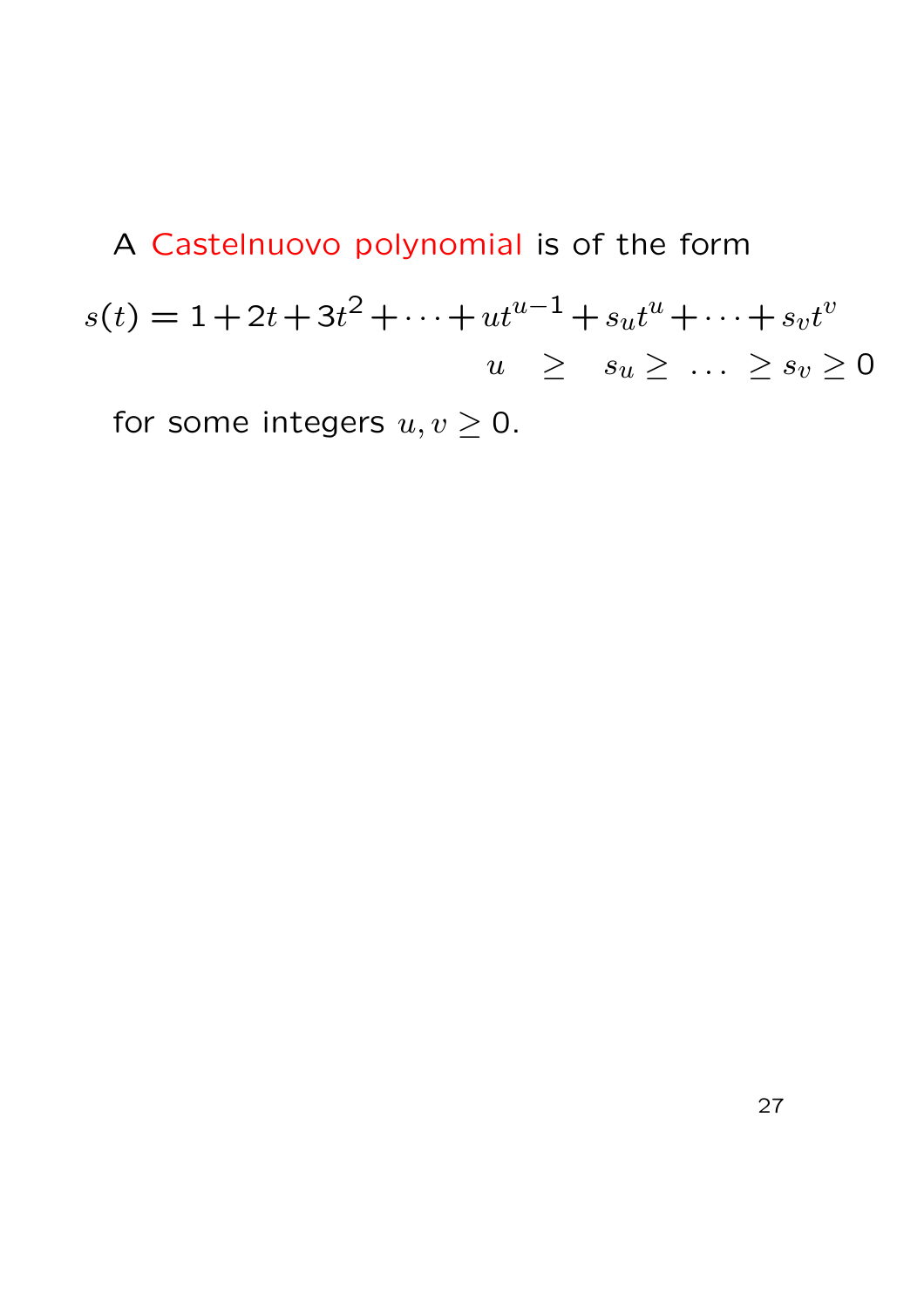A Castelnuovo polynomial is of the form  $s(t) = 1 + 2t + 3t^2 + \cdots + ut^{u-1} + s_u t^u + \cdots + s_v t^v$  $u \geq s_u \geq \ldots \geq s_v \geq 0$ for some integers  $u, v \geq 0$ .

Visualized in form of a stair

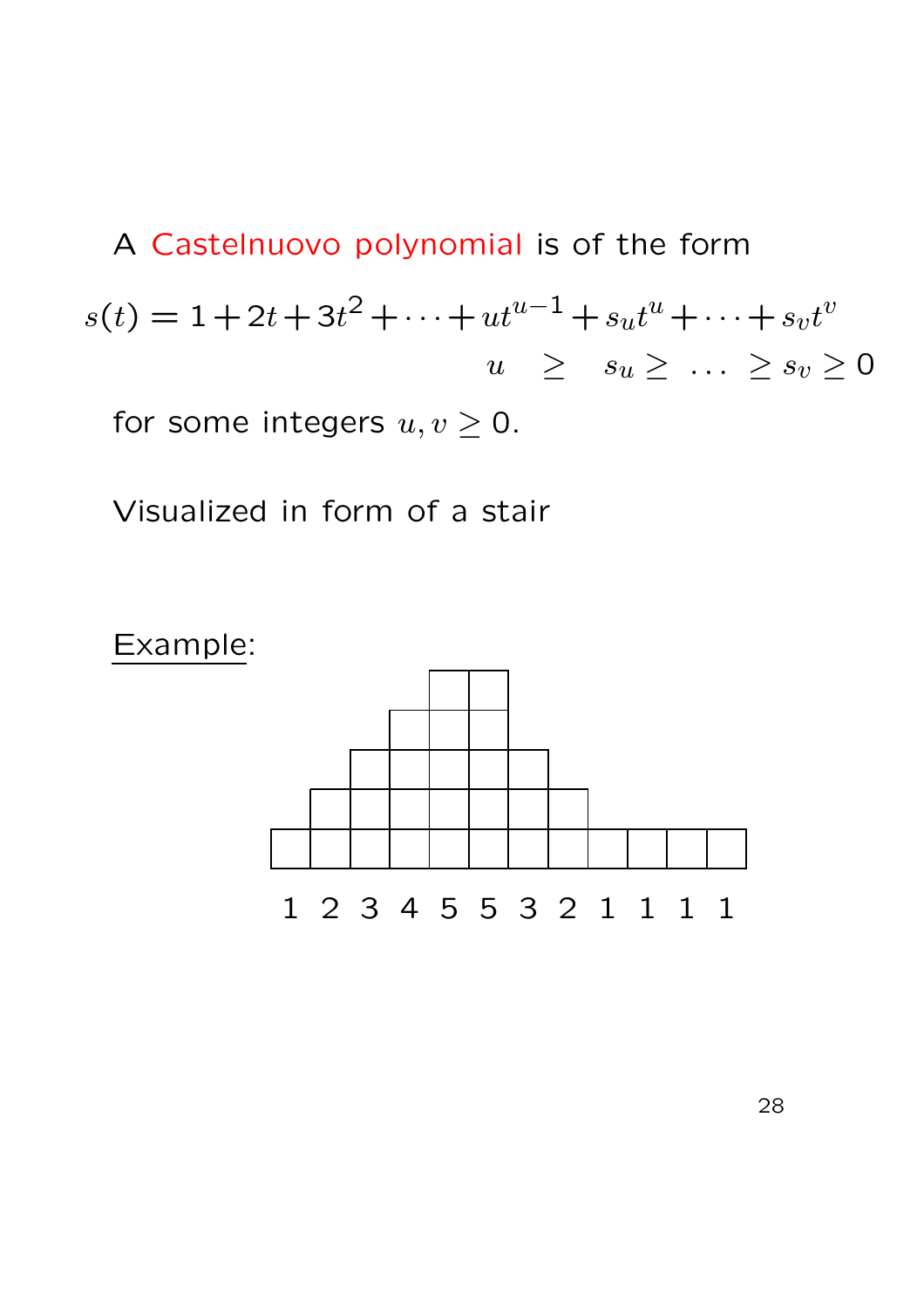"point" on  $\mathbb{P}^2_{q}$  $\bar{\mathsf{q}}$ 

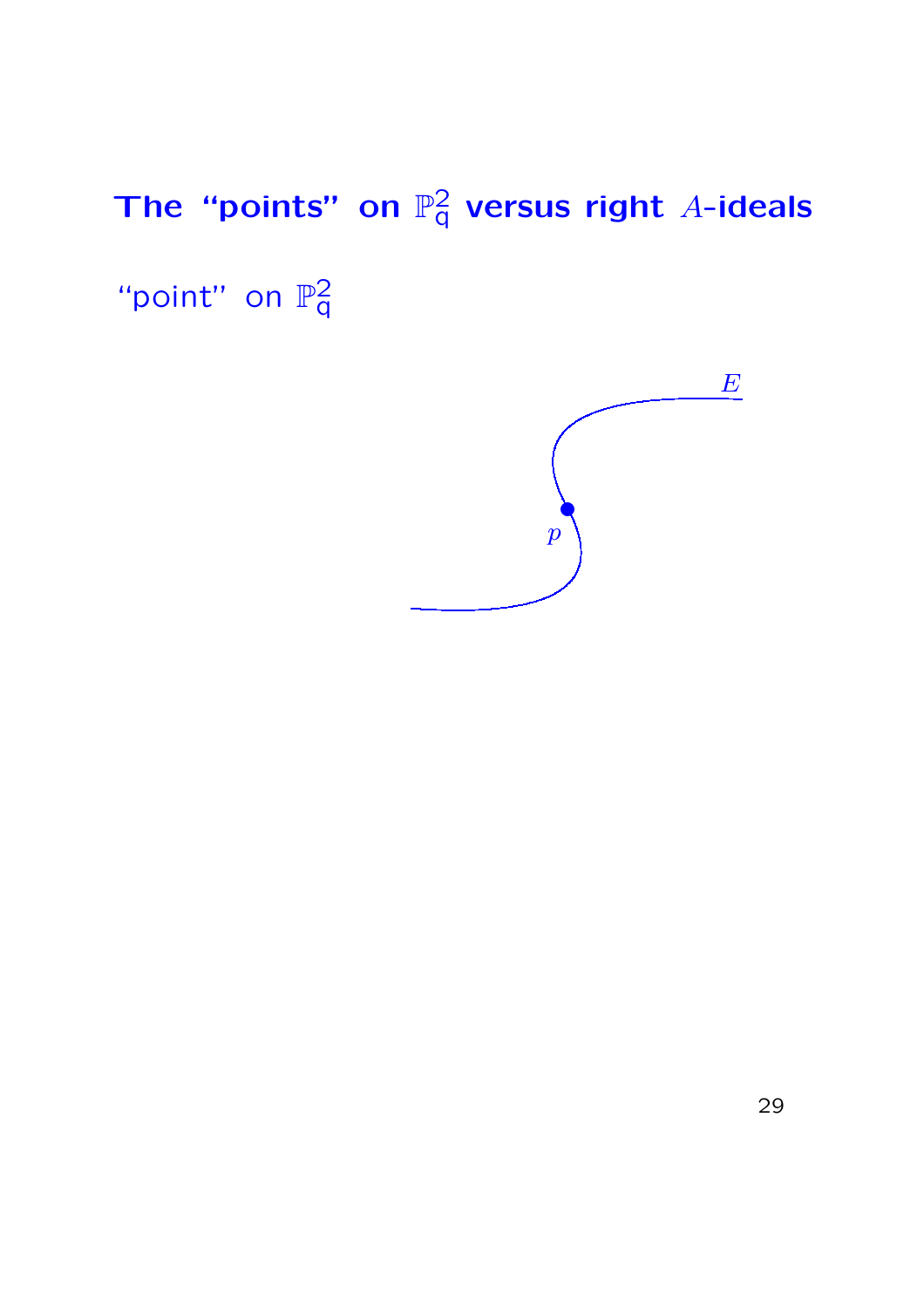"point" on  $\mathbb{P}^2_q \leftrightarrow$  two linear forms  $l_1, l_2 \in A_1$ intersecting at  $E$ 

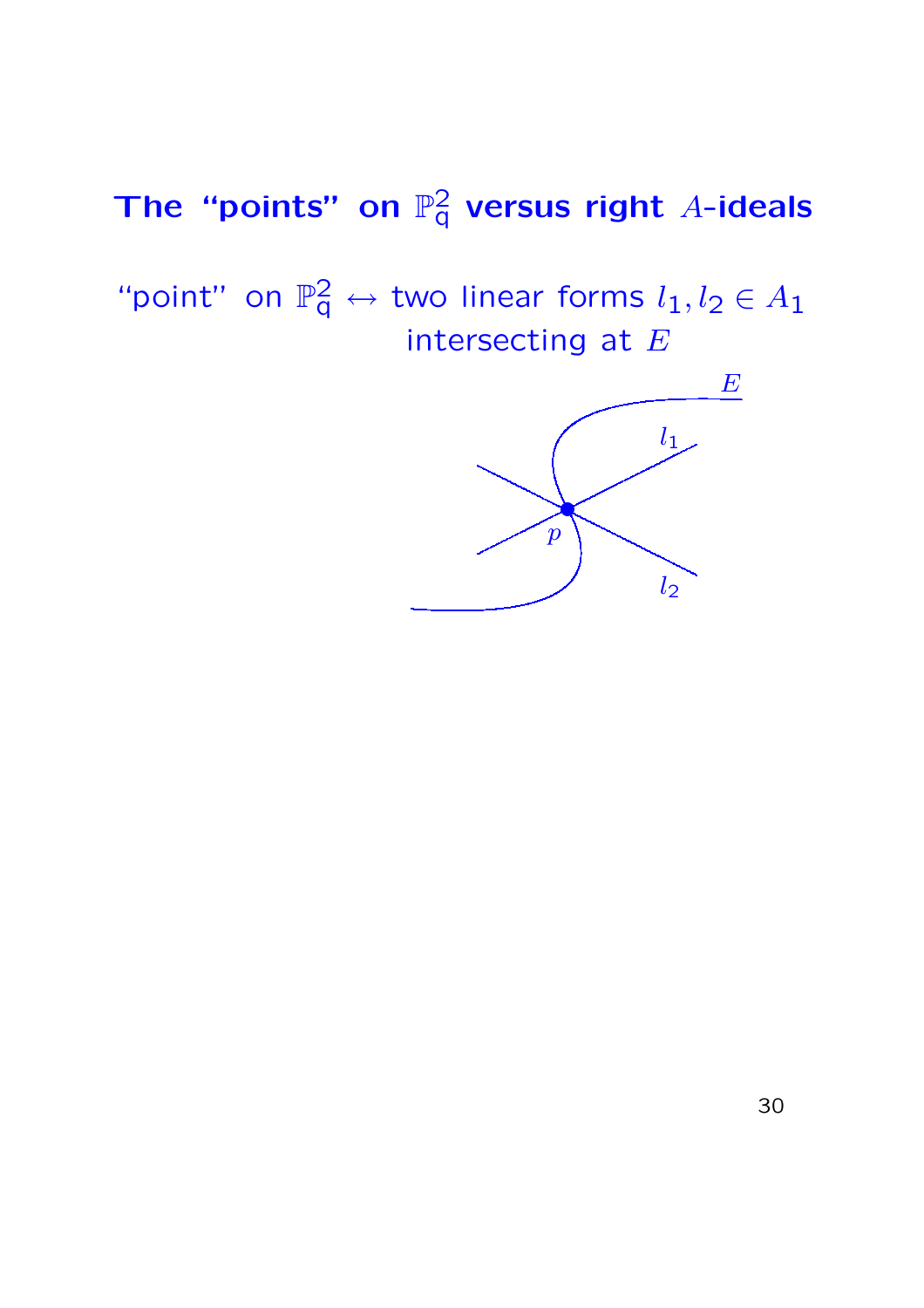"point" on  $\mathbb{P}^2_q \leftrightarrow$  two linear forms  $l_1, l_2 \in A_1$ intersecting at  $E$ 

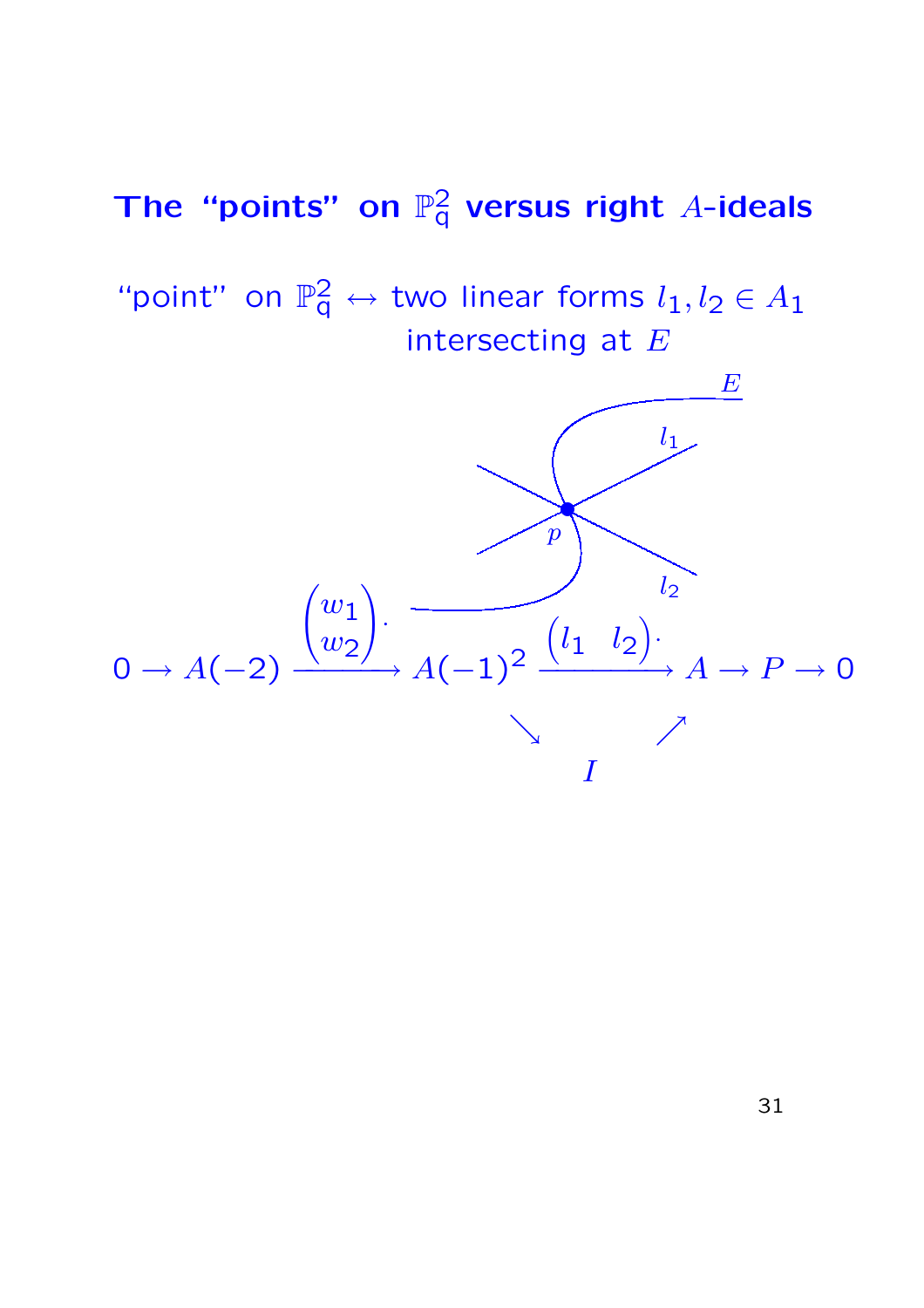"point" on  $\mathbb{P}^2_q \leftrightarrow$  two linear forms  $l_1, l_2 \in A_1$ intersecting at  $E$ 



If  $v_1, v_2 \in A_1$  not intersecting at E

$$
0 \to A(-2) \xrightarrow{\begin{pmatrix} v_1 \\ v_2 \end{pmatrix}} A(-1)^2 \to I' \to 0
$$

Then  $\underline{\text{Ext}}_{A}^{1}(P, I') = 0$  for all point modules P. Such ideals I' are called reflexive.

32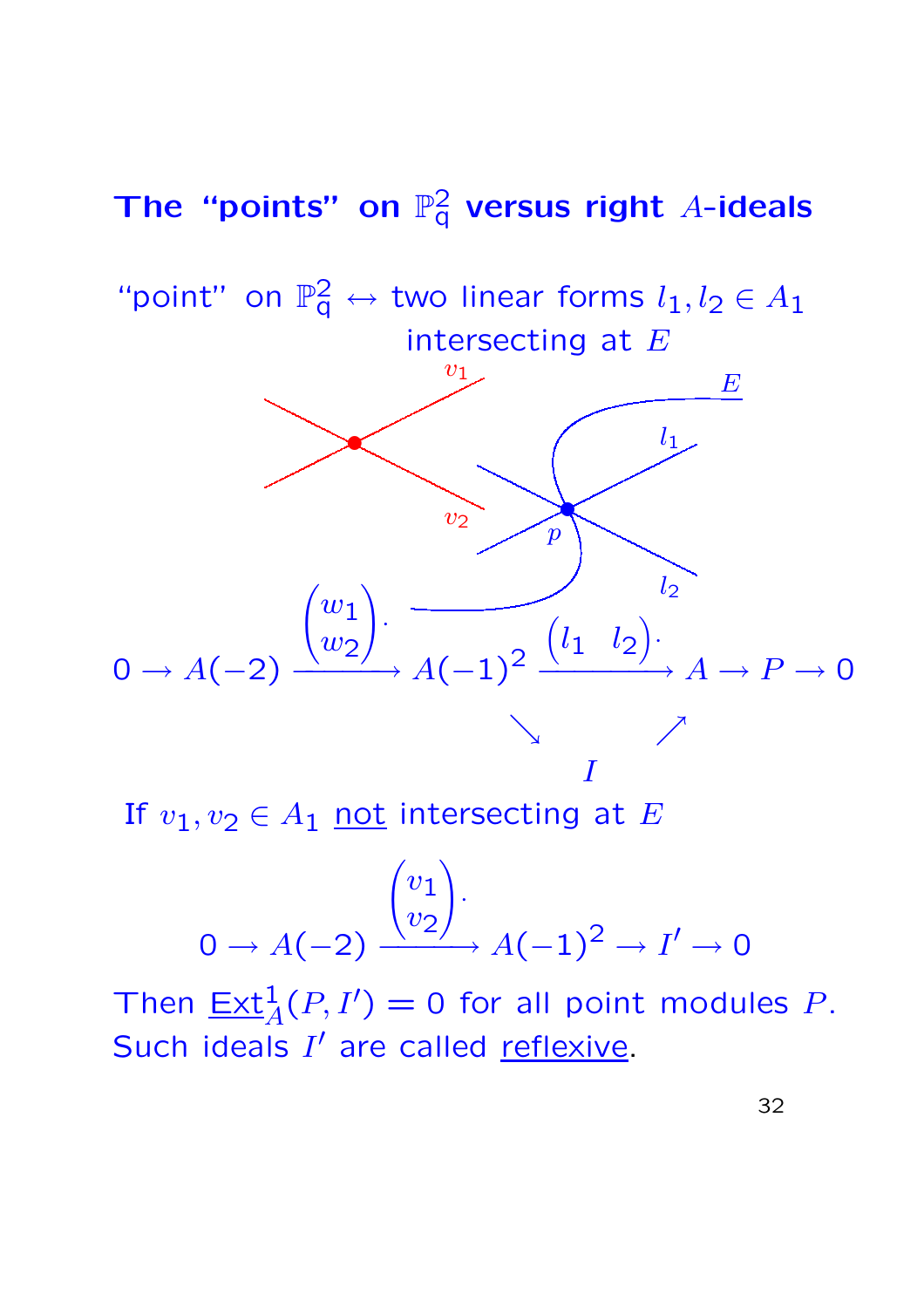Let  $I \subset A$  graded right ideal, pd  $I = 1$ 

 $0 \to \oplus_i A(-i)^{b_i} \overset{M\cdot}{\longrightarrow} \oplus_i A(-i)^{a_i} \to I \to 0$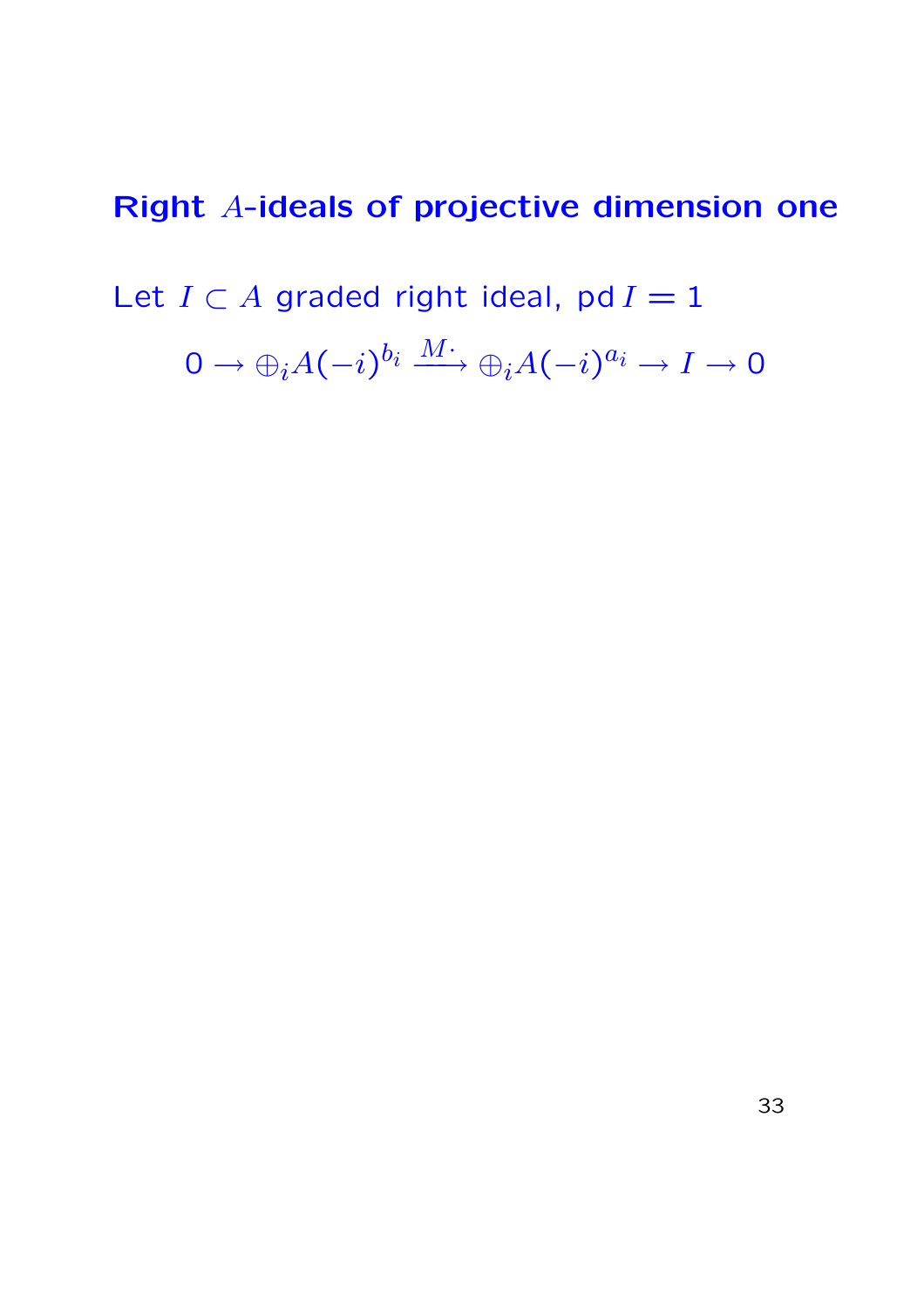Let  $I \subset A$  graded right ideal, pd  $I = 1$ 

$$
0 \to \oplus_i A(-i)^{b_i} \xrightarrow{M^*} \oplus_i A(-i)^{a_i} \to I \to 0
$$

Given  $a_i, b_i$  there is such I (up to shift) if and only if (Theorem 6)

$$
\deg\left(\oplus S(-i)^{b_i}\to\oplus_i S(-i)^{a_i}\right)=\left(\begin{array}{cccc} \times & \times & \ldots & \times & \times \\ \times & \times & & \times & \times \\ & \times & & \times & \times \\ & & & \times & \times \\ & & & & \times \end{array}\right) \times 's>0
$$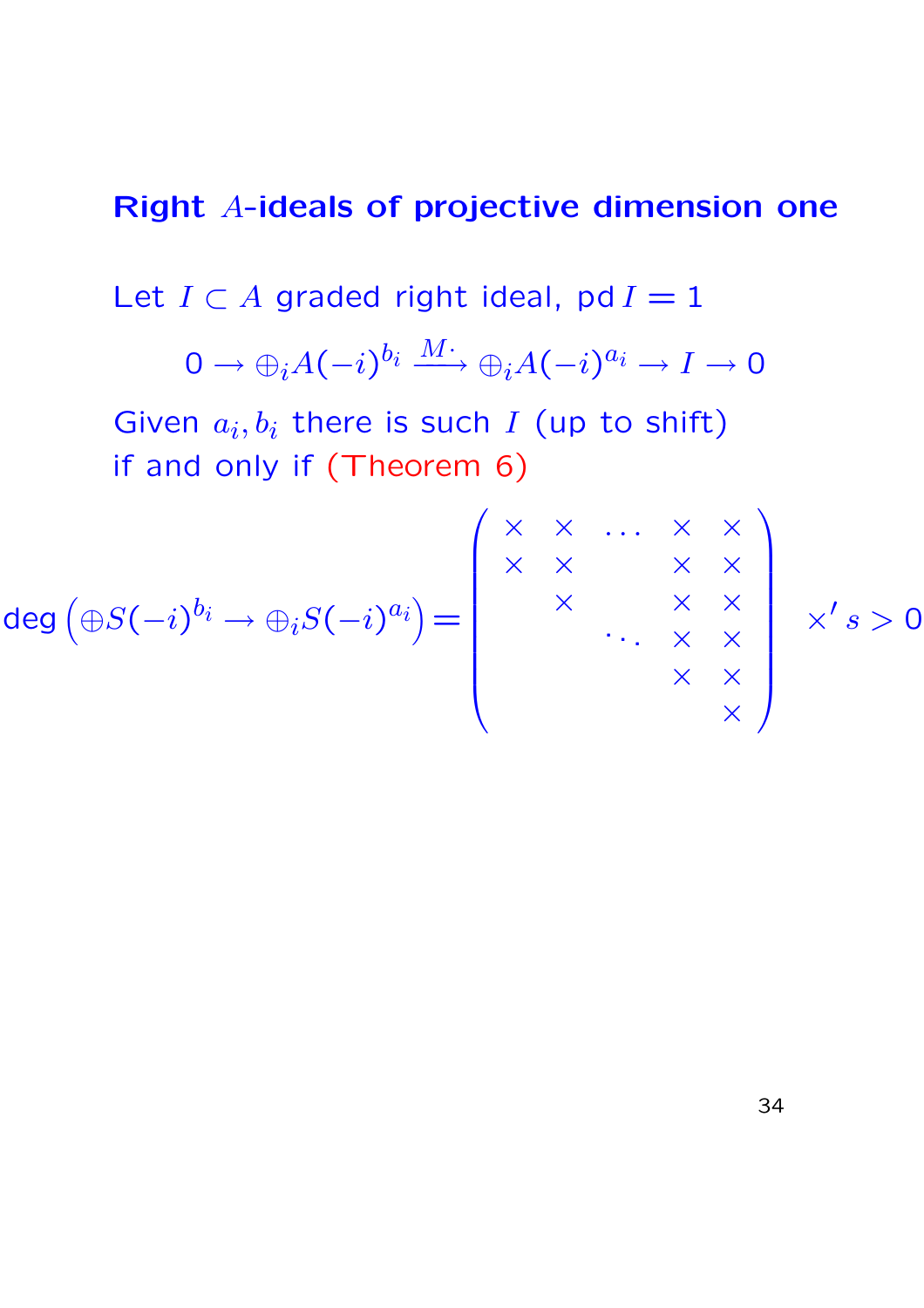Let  $I \subset A$  graded right ideal, pd  $I = 1$ 

$$
0 \to \oplus_i A(-i)^{b_i} \xrightarrow{M^*} \oplus_i A(-i)^{a_i} \to I \to 0
$$

Given  $a_i, b_i$  there is such I (up to shift) if and only if (Theorem 6)

$$
\deg\left(\bigoplus S(-i)^{b_i}\to\bigoplus_i S(-i)^{a_i}\right)=\left(\begin{array}{ccc} \times & \times & \cdots & \times & \times \\ \times & \times & & \times & \times \\ & & \times & \times & \times \\ & & & \times & \times \\ & & & & \times \end{array}\right)
$$

if and only if (Theorem 4)

$$
h_I(t) = \frac{1}{(1-t)^3} - \frac{s(t)}{1-t}
$$

for some Castelnuovo polynomial  $s(t)$ .

35

 $\bar{X}$ 

 $\times 's>0$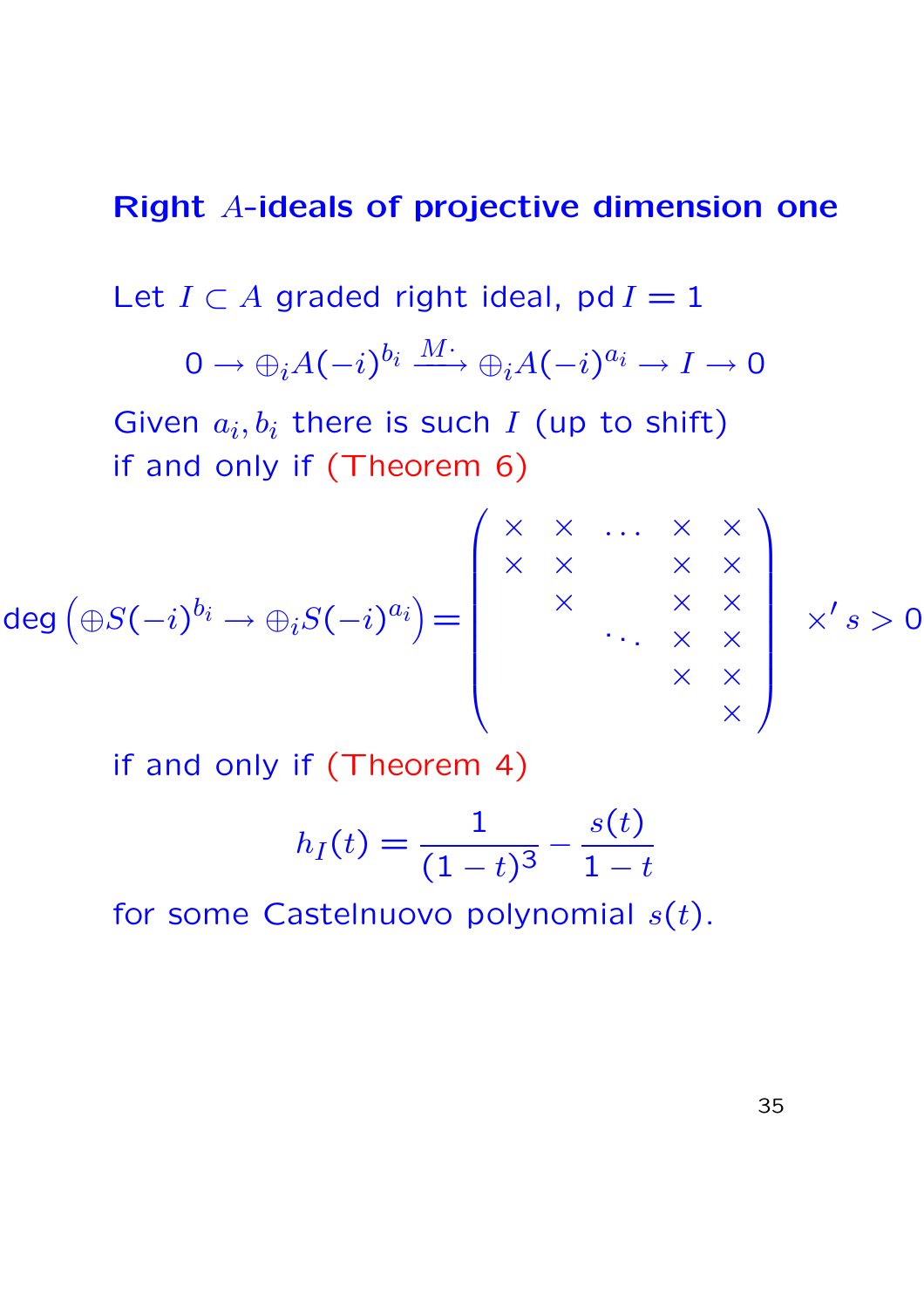Let  $I \subset A$  graded right ideal, pd  $I = 1$ 

$$
0 \to \oplus_i A(-i)^{b_i} \xrightarrow{M^*} \oplus_i A(-i)^{a_i} \to I \to 0
$$

Given  $a_i, b_i$  there is such I (up to shift) if and only if (Theorem 6)

$$
\deg\left(\bigoplus S(-i)^{b_i}\to\bigoplus_i S(-i)^{a_i}\right)=\left(\begin{array}{cccc} \times & \times & \ldots & \times & \times \\ \times & \times & & \times & \times \\ & & \times & & \times & \times \\ & & & & \times & \times \\ & & & & \times & \times \\ & & & & & \times \end{array}\right)
$$

if and only if (Theorem 4)

$$
h_I(t) = \frac{1}{(1-t)^3} - \frac{s(t)}{1-t}
$$

for some Castelnuovo polynomial  $s(t)$ .

#### If A generic: also true for reflexive ideals

 $\Delta$ 

 $\times 's > 0$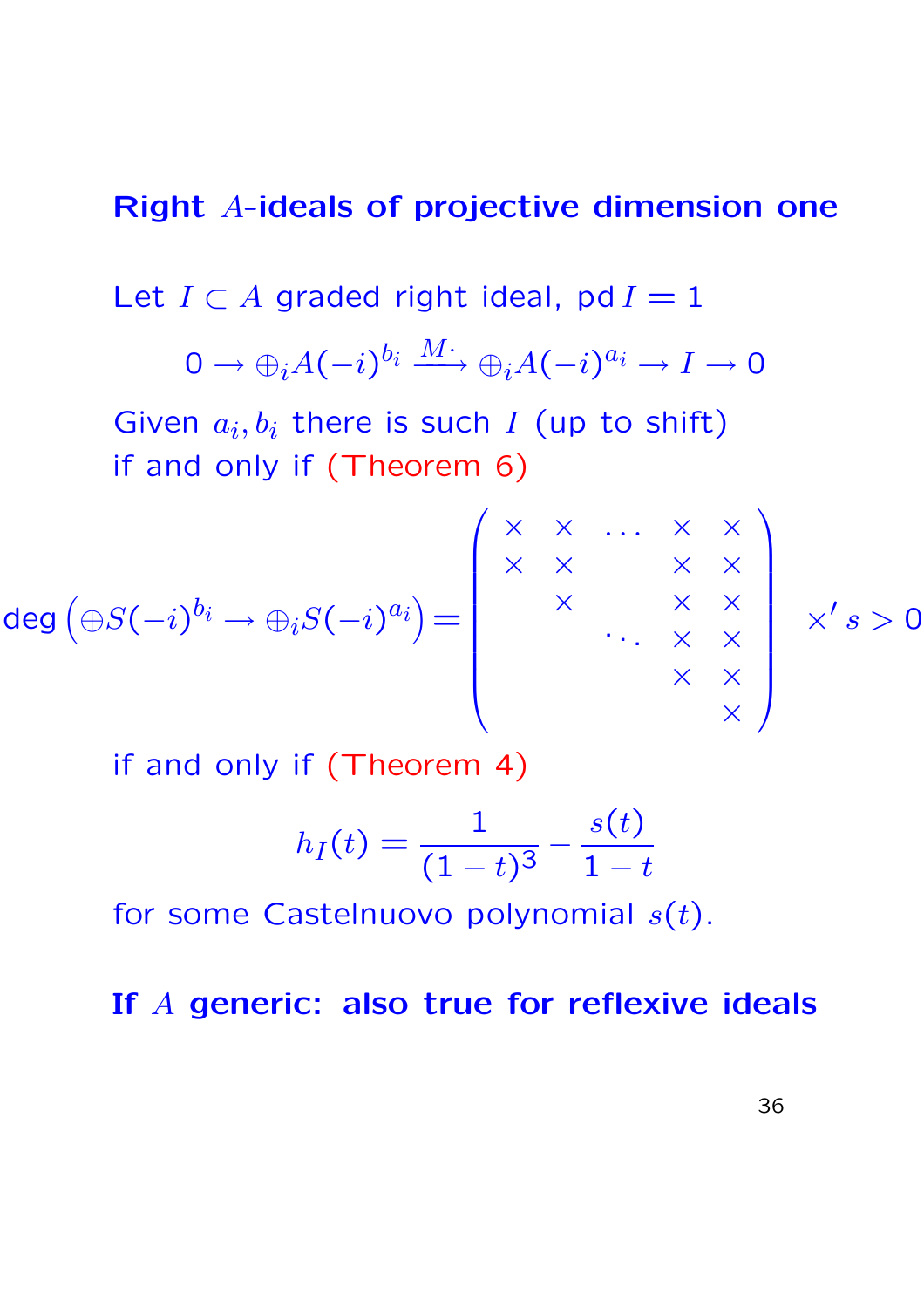# Hilbert scheme of points on  $\mathbb{P}^2$

Classify all possible configurations of  $n$  points on  $\mathbb{P}^2$ . Can be done by parameterspace.

Formally: parameter space for subschemes of  $\mathbb{P}^2$  of dimension zero and degree  $n.$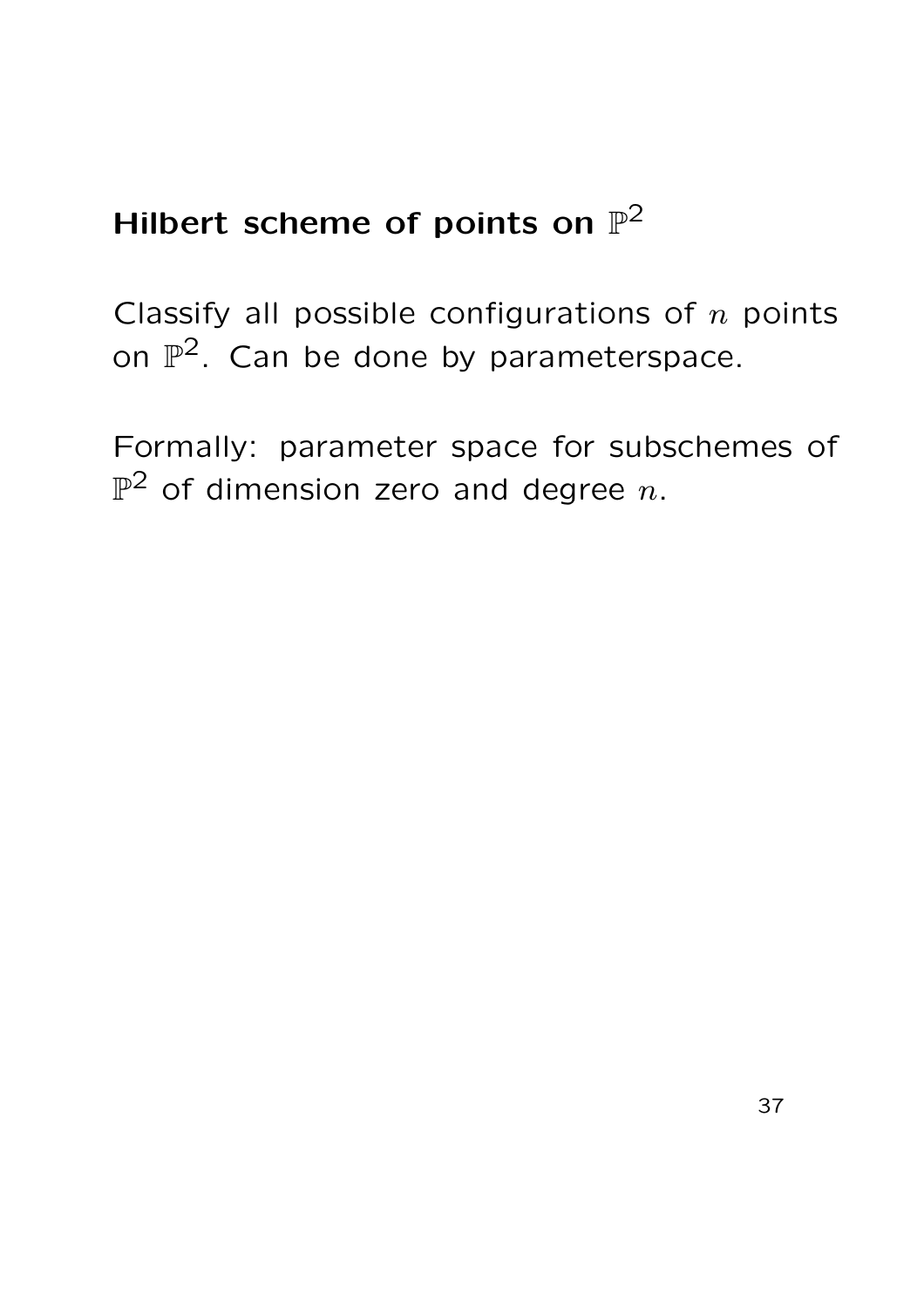# Hilbert scheme of points on  $\mathbb{P}^2$

Classify all possible configurations of  $n$  points on  $\mathbb{P}^2$ . Can be done by parameterspace.

Formally: parameter space for subschemes of  $\mathbb{P}^2$  of dimension zero and degree  $n.$ 

moduli problem

$$
\mathcal{H}ilb_n(\mathbb{P}^2): \text{Noeth } /k \to \textsf{Sets}
$$

$$
R \mapsto \mathcal{H}ilb_n(\mathbb{P}^2)(R)
$$

 $\mathcal{H}ilb_{n}(\mathbb{P}^{2})(R)=$   $\{\mathcal{N}\subset \mathbb{P}^{2}_{R}\ |\ \mathcal{N}\ \text{is}\ R\text{-flat and}\ \forall x\in \operatorname{\mathsf{Spec}} R$  $\mathcal{N}_x$  dimension 0, degree  $n$ }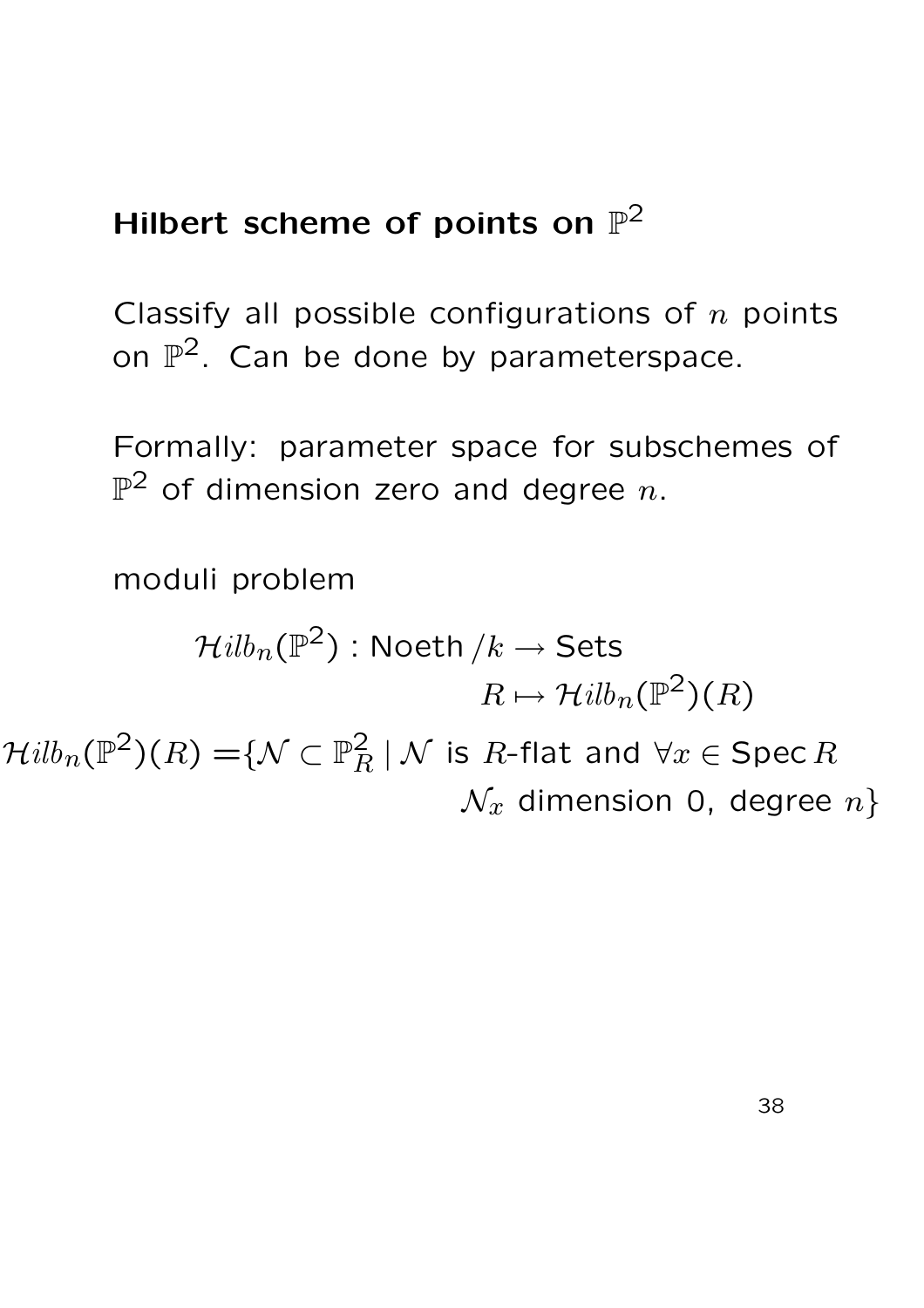# Hilbert scheme of points on  $\mathbb{P}^2$

Classify all possible configurations of  $n$  points on  $\mathbb{P}^2$ . Can be done by parameterspace.

Formally: parameter space for subschemes of  $\mathbb{P}^2$  of dimension zero and degree  $n.$ 

moduli problem

$$
\mathcal{H}ilb_n(\mathbb{P}^2): \text{Noeth } /k \to \text{Sets}
$$

$$
R \mapsto \mathcal{H}ilb_n(\mathbb{P}^2)(R)
$$

 $\mathcal{H}ilb_{n}(\mathbb{P}^{2})(R)=$   $\{\mathcal{N}\subset \mathbb{P}^{2}_{R}\ |\ \mathcal{N}\ \text{is}\ R\text{-flat and}\ \forall x\in \operatorname{\mathsf{Spec}} R$  $\mathcal{N}_x$  dimension 0, degree  $n$ }

> The functor  $\mathcal{H}ilb_{n}(\mathbb{P}^{2})$  is representable by projective variety  $\mathsf{Hilb}_n(\mathbb{P}^2) = \mathcal{H}ilb_n(\mathbb{P}^2)(k)$

- smooth
- connected
- dimension  $2n$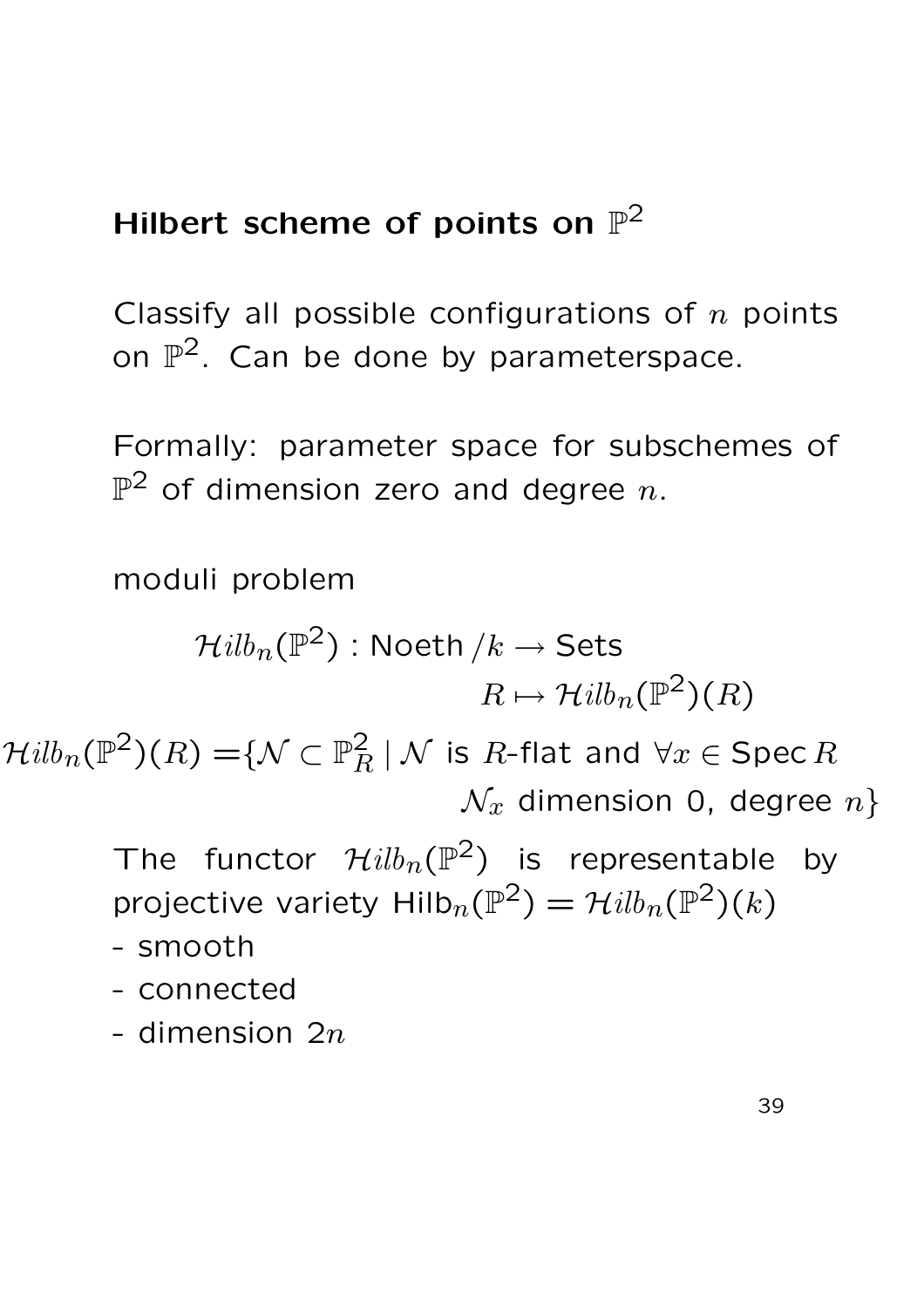Initial problem:  $\mathbb{P}^2_q$  has few zero-dimensional noncommutative subschemes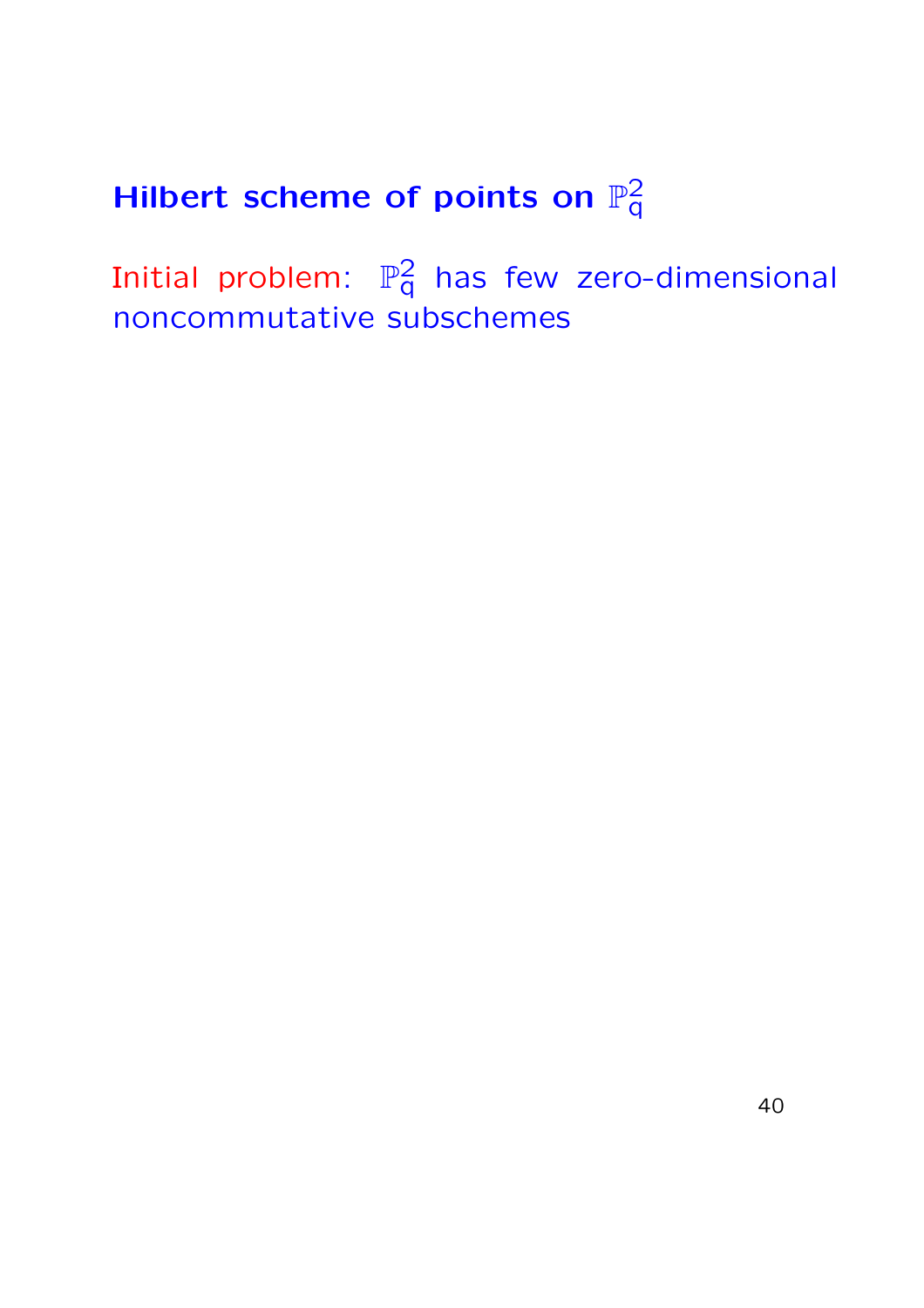Initial problem:  $\mathbb{P}^2_q$  has few zero-dimensional noncommutative subschemes Solution: consider ideal sheaves instead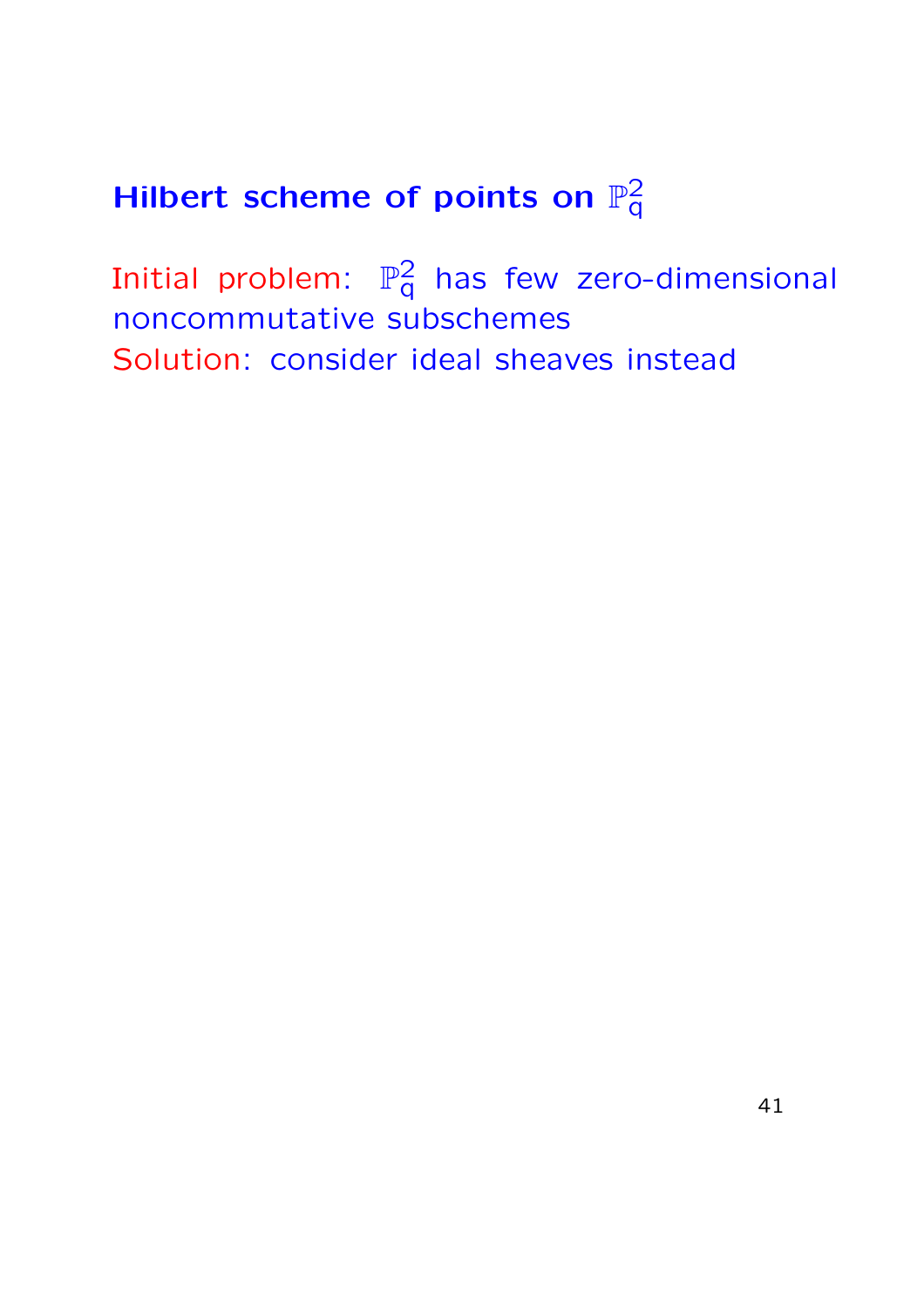Initial problem:  $\mathbb{P}^2_q$  has few zero-dimensional noncommutative subschemes Solution: consider ideal sheaves instead moduli problem

 $\mathcal{H}ilb_{n}(\mathbb{P}^{2}_{\mathrm{q}})$  : Noeth  $/k \rightarrow \mathsf{Sets}$  $R \mapsto \mathcal{H}ilb_n(\mathbb{P}^2_{\mathsf{q}})(R)$  $\mathcal{H}ilb_{n}(\mathbb{P}_{\mathsf{q}}^{2})(R)=$   $\{{\mathcal{I}} \in \mathsf{coh}\,\mathbb{P}_{\mathsf{q},R}^{2}~|~{\mathcal{I}} \text{ is } R\text{-flat and }\forall x \in \mathsf{Spec}\, R\}$  $\mathcal{I}_x \in \mathsf{coh}\,\mathbb{P}^2_\mathsf{q}$  $\mathsf{q}_{,k(x)}^2$  torsion free, pd 1, normalized, rk 1}/ Pic  $R$ 

In case  $A=S^{\cdot}$  agrees with  $\mathcal{H}ilb_{n}(\mathbb{P}^{2}).$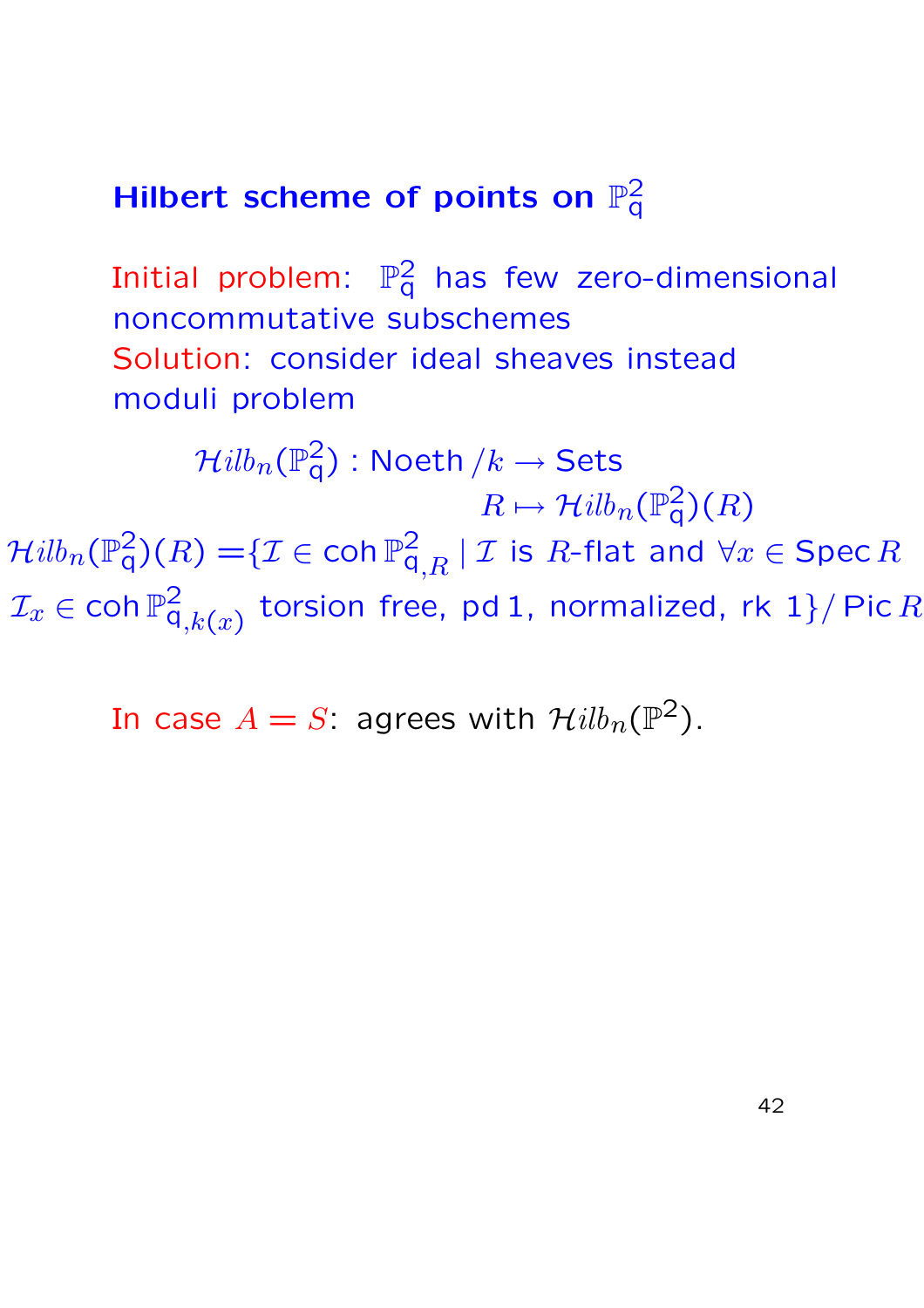Initial problem:  $\mathbb{P}^2_q$  has few zero-dimensional noncommutative subschemes Solution: consider ideal sheaves instead moduli problem

 $\mathcal{H}ilb_{n}(\mathbb{P}^{2}_{\mathrm{q}})$  : Noeth  $/k \rightarrow \mathsf{Sets}$  $R \mapsto \mathcal{H}ilb_n(\mathbb{P}^2_{\mathsf{q}})(R)$  $\mathcal{H}ilb_{n}(\mathbb{P}_{\mathsf{q}}^{2})(R)=$   $\{{\mathcal{I}} \in \mathsf{coh}\,\mathbb{P}_{\mathsf{q},R}^{2}~|~{\mathcal{I}} \text{ is } R\text{-flat and }\forall x \in \mathsf{Spec}\, R\}$  $\mathcal{I}_x \in \mathsf{coh}\,\mathbb{P}^2_\mathsf{q}$  $\mathsf{q}_{,k(x)}^2$  torsion free, pd 1, normalized, rk 1}/ Pic  $R$ 

In case  $A=S$ : agrees with  $\mathcal{H}ilb_{n}(\mathbb{P}^{2}).$ 

Nevins and Stafford (2002)

The functor  $\mathcal{H}ilb_n(\mathbb{P}^2_q)$  is representable by projective variety  $\text{Hilb}_n(\mathbb{P}^2_q) = \mathcal{H}ilb_n(\mathbb{P}^2_q)(k)$ 

- smooth
- dimension  $2n$
- connectedness proved for almost all A
- (using deformation theory and  $\text{Hilb}_n(\mathbb{P}^2)$ )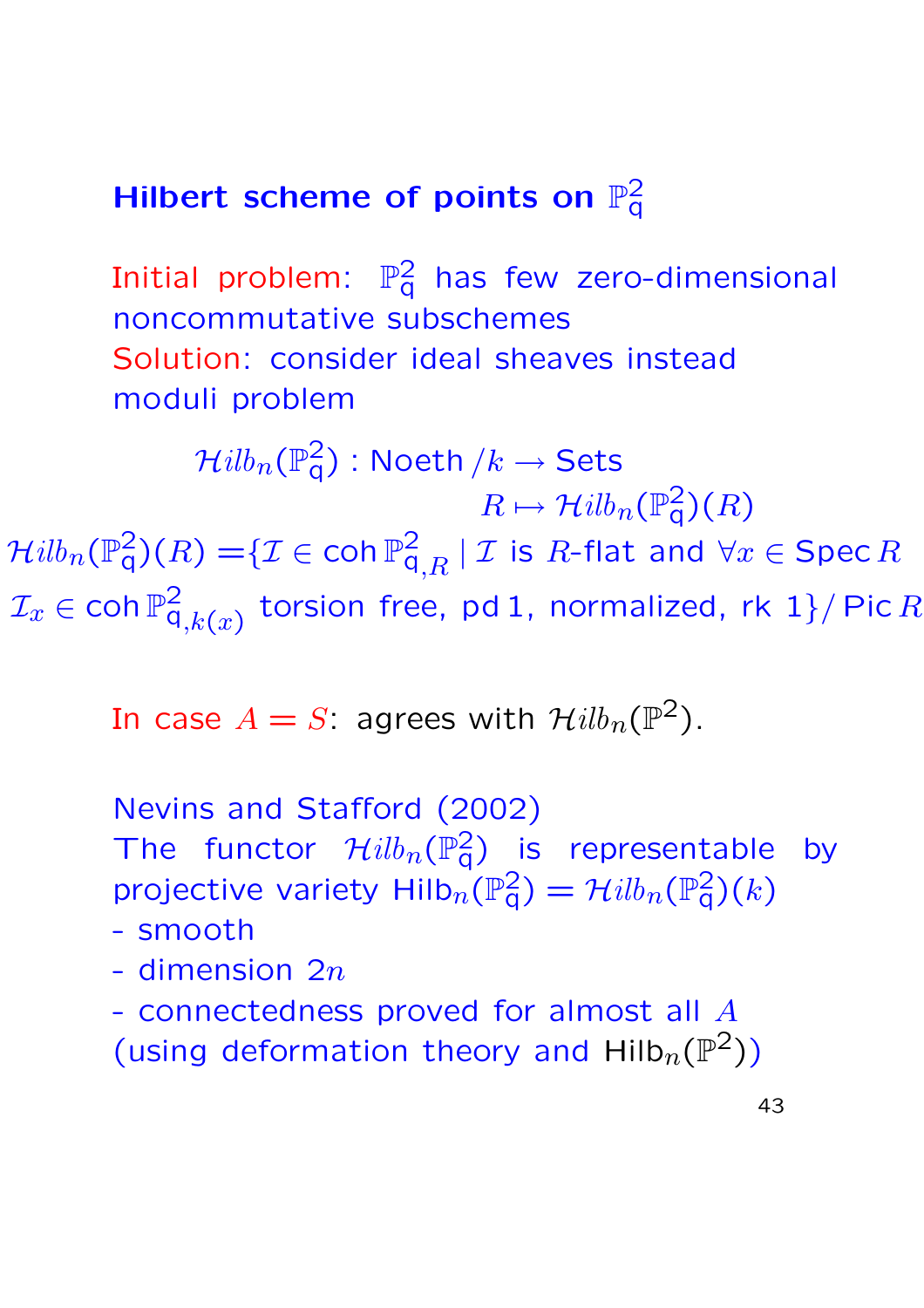- A graded (right) ideal  $I$  is reflexive if  $\underline{\text{Ext}}^1(P,I) = 0$  for all point modules  $P$ - If I is reflexive then pd  $I \leq 1$ .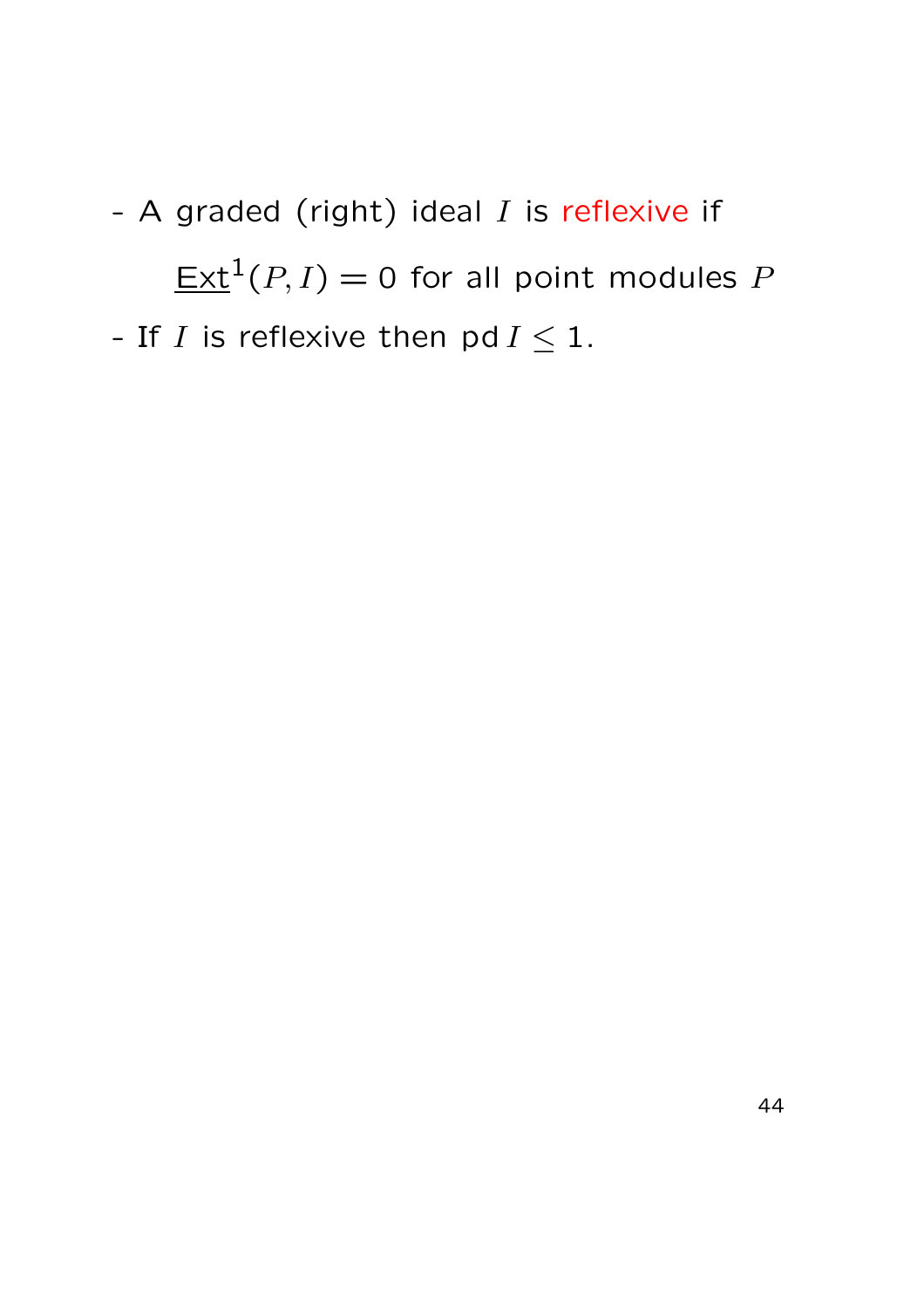- A graded (right) ideal  $I$  is reflexive if  $\underline{\text{Ext}}^1(P,I) = 0$  for all point modules  $P$ 

- If I is reflexive then  $pd I \leq 1$ .

reflexive graded  $S$ -ideals:  $S(d)$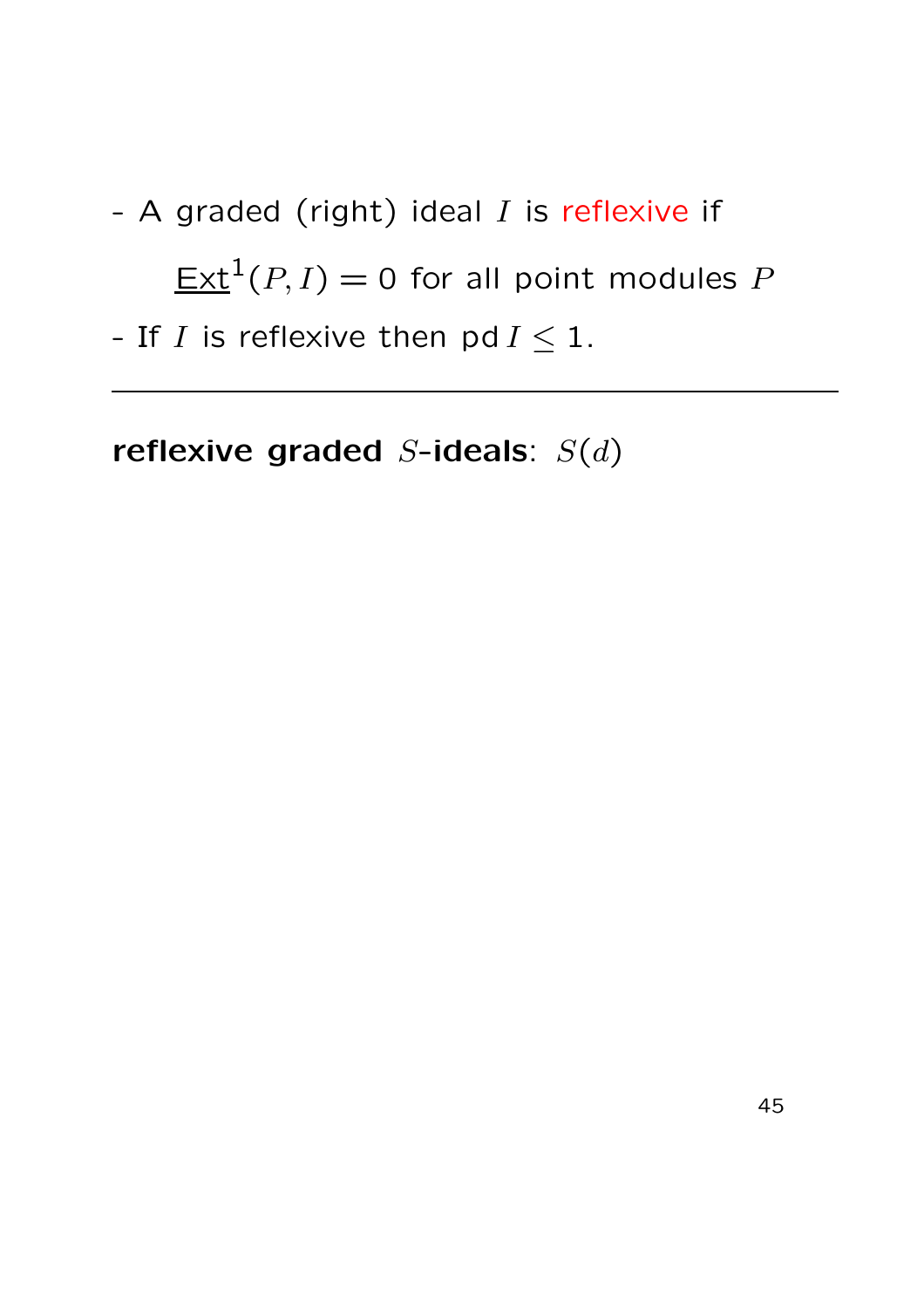- A graded (right) ideal  $I$  is reflexive if  $\underline{\text{Ext}}^1(P,I) = 0$  for all point modules  $P$ 

- If I is reflexive then pd  $I \leq 1$ .

reflexive graded  $S$ -ideals:  $S(d)$ 

reflexive graded right A-ideals

In case  $A$  is generic: Theorems 1,2

 $R(A) = {reflexive graded right A-ideals}/iso, shift$  $\int$  $\coprod D_n$  where  $D_n$  is smooth affine variety of dim  $2n$  $\overline{n}$ 

points  $D_n$  are given by stable representations

$$
k^{n} \xrightarrow{Y} k^{n} \quad \text{with rank} \begin{pmatrix} cX & aZ & bY \\ bZ & cY & aX \\ aY & bX & cZ \end{pmatrix} \le 2n+1
$$

46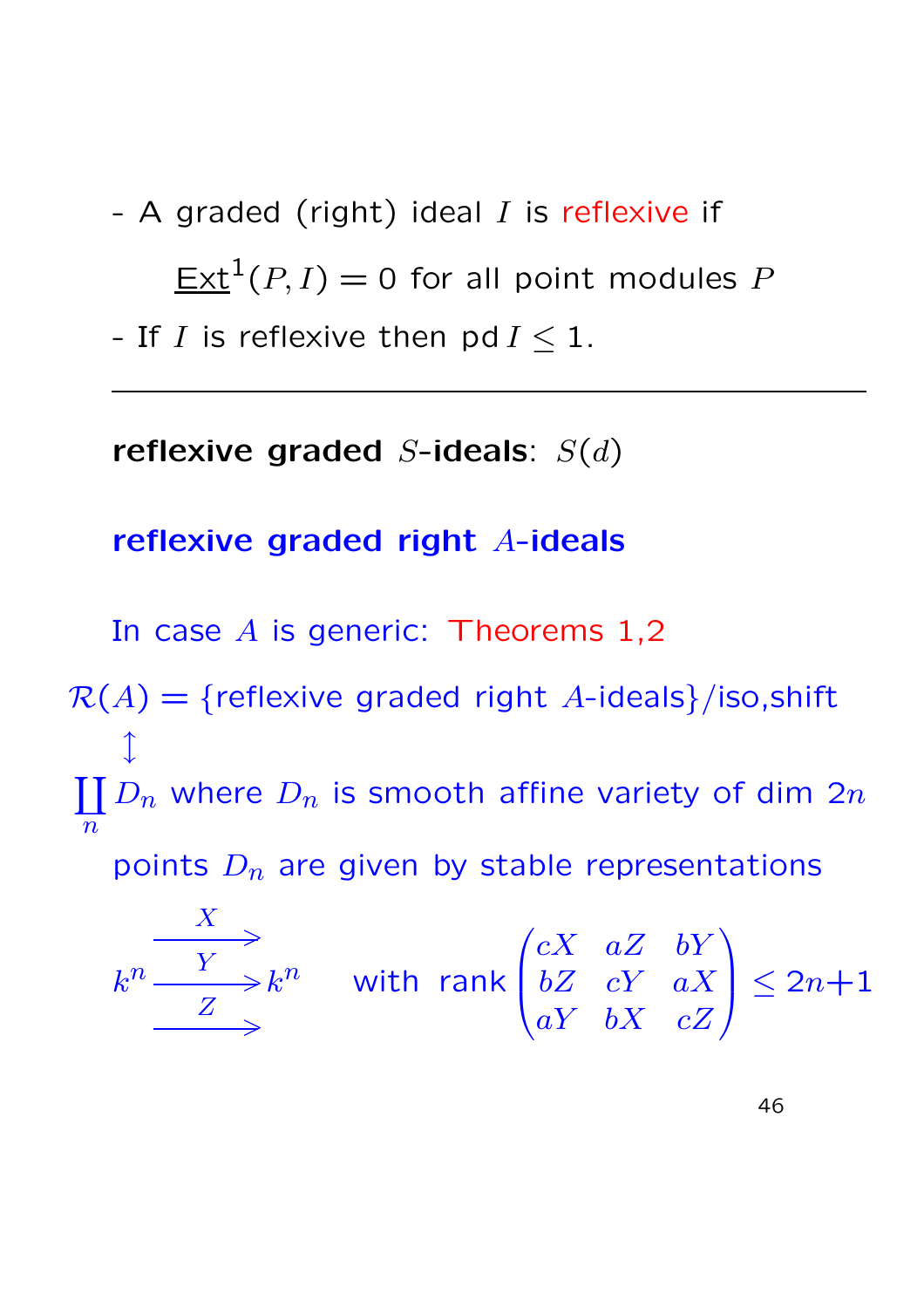Picture in case A is generic:

 $\mathsf{Hilb}_n(\mathbb{P}^2_q)$ 



• Hilb $_n(\mathbb{P}^2_q)$  parameterizes

{graded right A-ideals  $I$ , pd  $I = 1$ 

 $h_I(t)$  is  $\frac{1}{\sqrt{1}}$  $\frac{1}{(1-t)^3}$  –  $s(t)$  $1 - t$ up to shift}/iso, shift

•  $D_n$  parameterizes

{reflexive graded right  $A$ -ideals  $I$ 

$$
h_I(t)
$$
 is  $\frac{1}{(1-t)^3} - \frac{s(t)}{1-t}$  up to shift}/iso, shift

What about the boundary?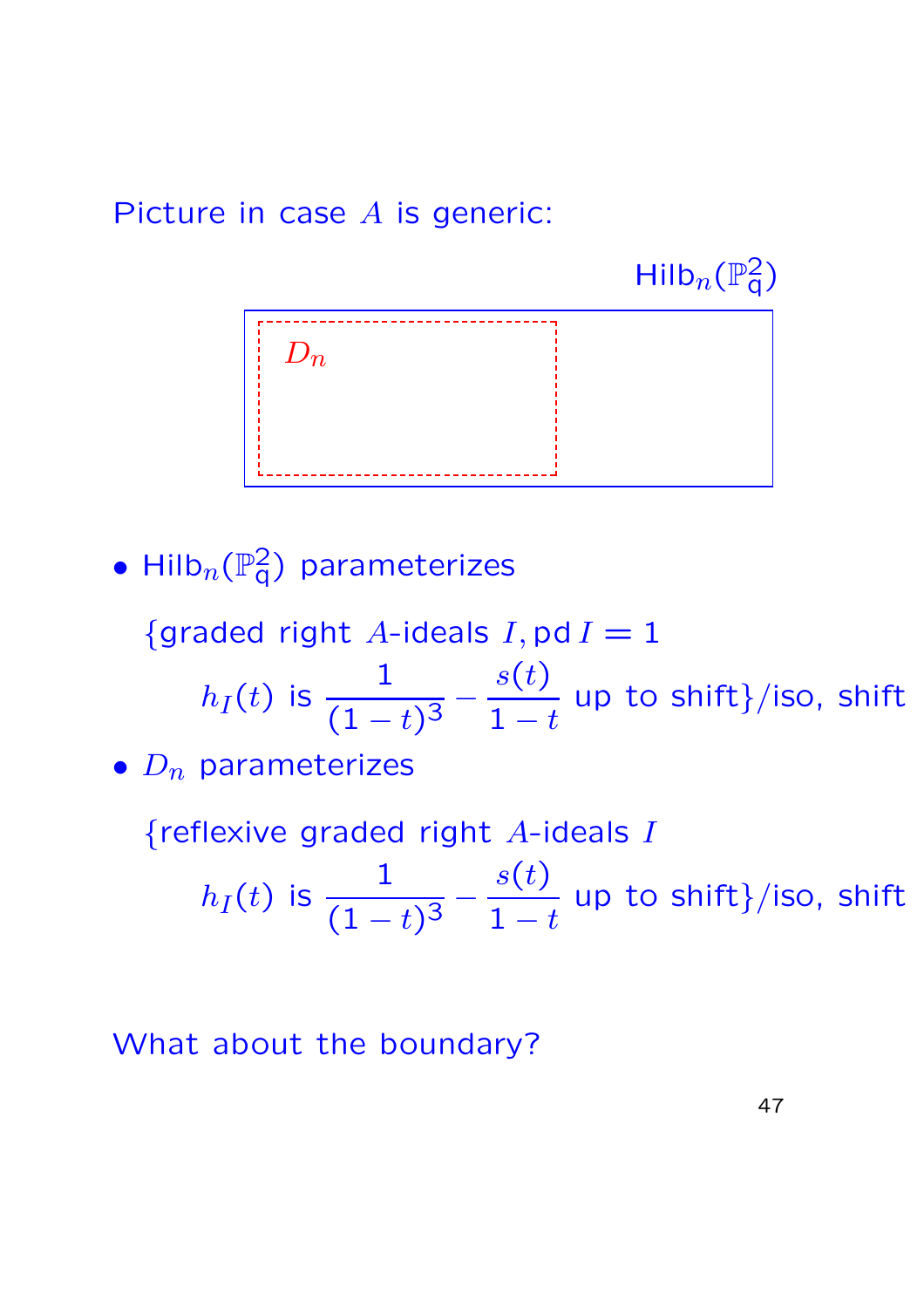For any graded right ideal J with pd  $J = 1$ 

$$
0 \to J \to J_1 \to P_1(d_1) \to 0
$$
  

$$
0 \to J_1 \to J_2 \to P_2(d_2) \to 0
$$
  

$$
\vdots
$$
  

$$
0 \to J_{r-1} \to J_r \to P_r(d_r) \to 0
$$

where  $J_r$  is reflexive. Note  $0 \leq r \leq n$ .

 $\mathop{\hbox{\rm L}}\nolimits_n$  Hilb $_n(\mathbb{P}^2_{\sf q})$ 

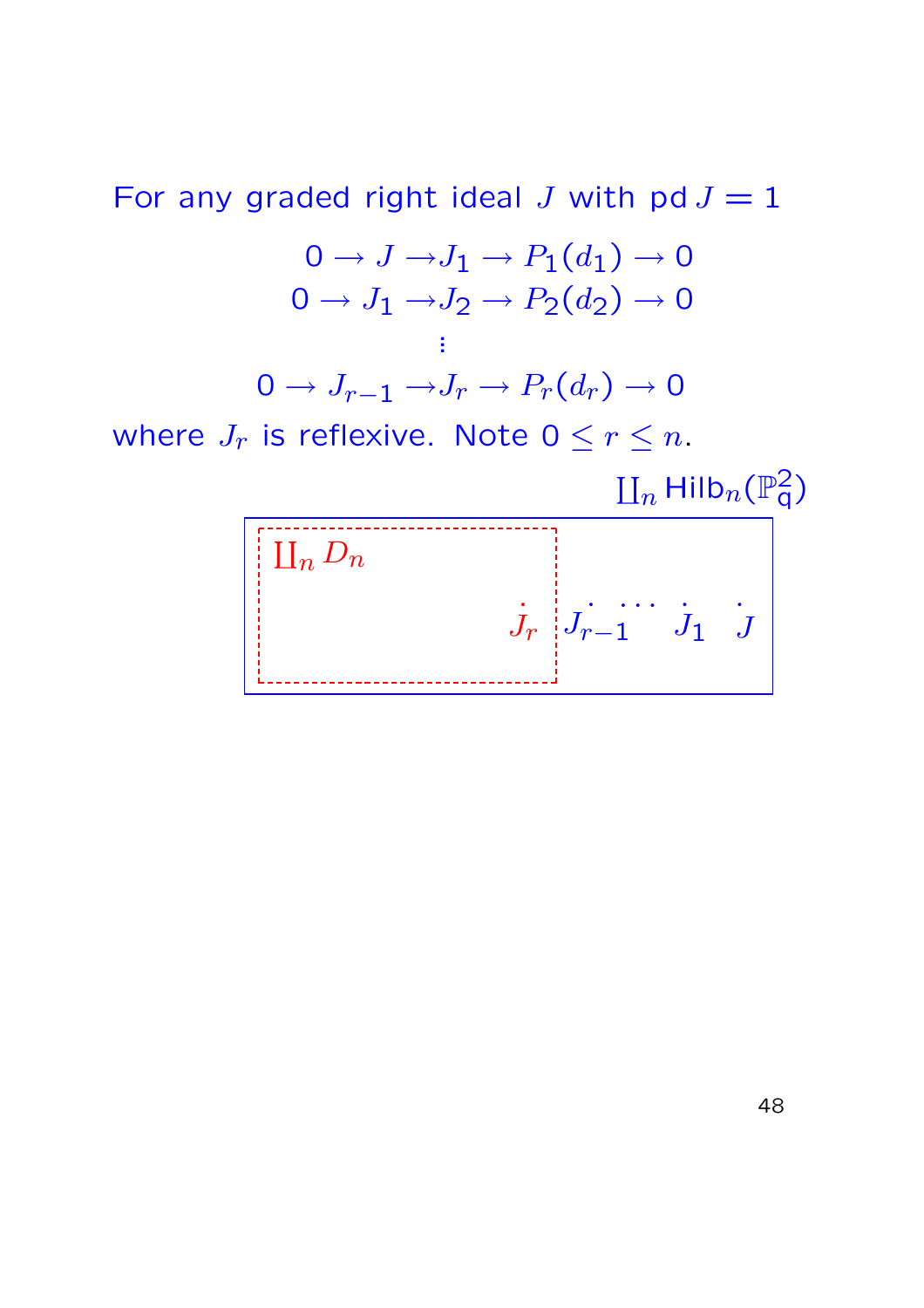For any graded right ideal J with pd  $J = 1$ 

$$
0 \to J \to J_1 \to P_1(d_1) \to 0
$$
  

$$
0 \to J_1 \to J_2 \to P_2(d_2) \to 0
$$
  

$$
\vdots
$$

$$
0 \to J_{r-1} \to J_r \to P_r(d_r) \to 0
$$

where  $J_r$  is reflexive. Note  $0 \leq r \leq n$ .

 $\mathop{\hbox{\rm L}}\nolimits_n$  Hilb $_n(\mathbb{P}^2_{\sf q})$ 



Let  $\text{Hilb}_n^{\ge d}(\mathbb{P}^2_q)$  be the  $J\in \text{Hilb}_n(\mathbb{P}^2_q)$  with  $r\ge d.$ 

Theorem 7

- Hilb $_n^{\ge d}(\mathbb{P}^2_{\mathsf{q}})$  projective variety of dimension 2 $n{-}d$ - boundary  $\mathsf{Hilb}_n(\mathbb{P}^2_{\mathsf{q}}) \setminus D_n$  has dimension  $2n-1$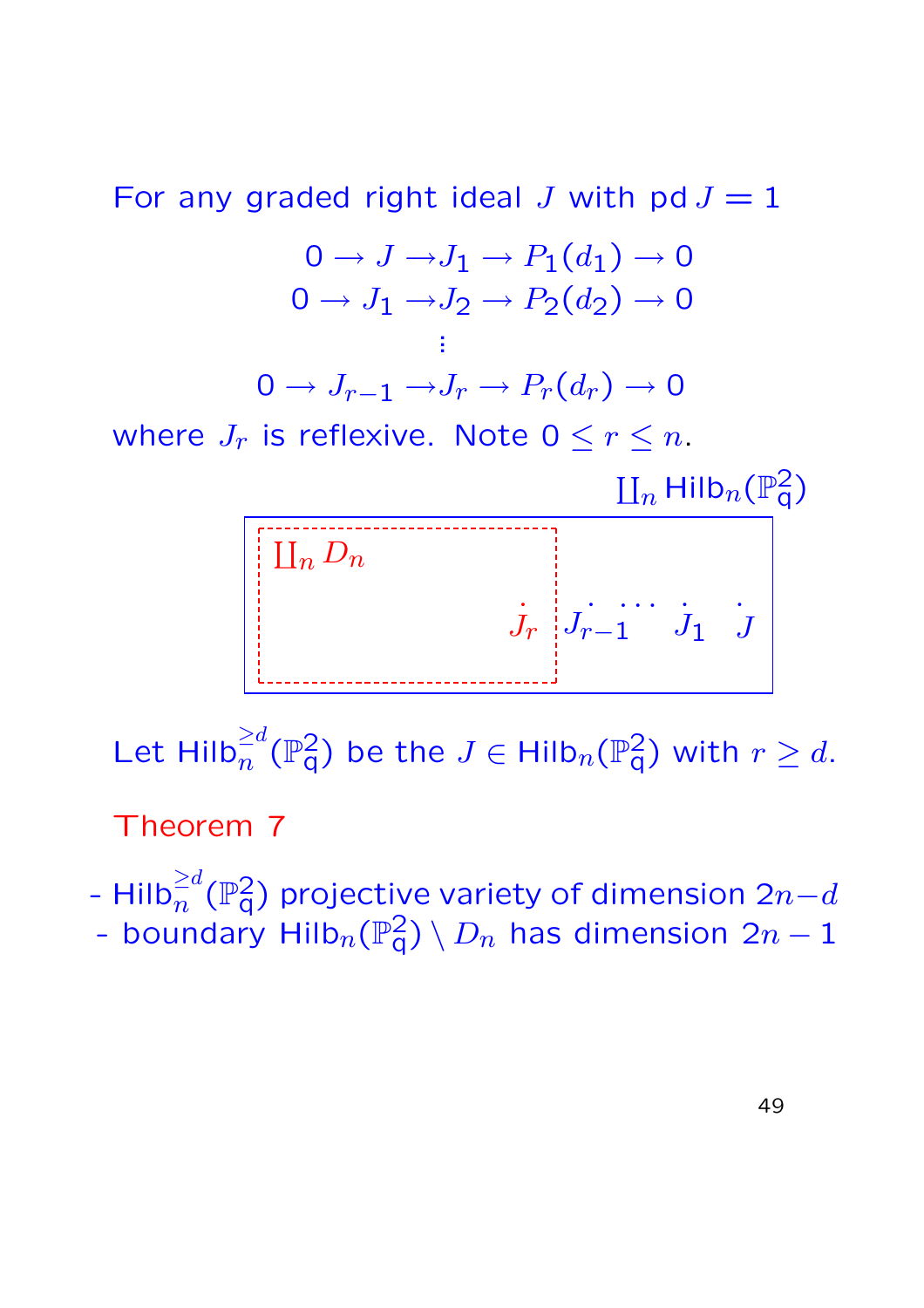For any graded right ideal J with pd  $J = 1$ 

$$
0 \to J \to J_1 \to P_1(d_1) \to 0
$$
  
\n
$$
0 \to J_1 \to J_2 \to P_2(d_2) \to 0
$$
  
\n
$$
\vdots
$$
  
\n
$$
0 \to J_{r-1} \to J_r \to P_r(d_r) \to 0
$$

where  $J_r$  is reflexive. Note  $0 \leq r \leq n$ .

 $\mathop{\hbox{\rm L}}\nolimits_n$  Hilb $_n(\mathbb{P}^2_{\sf q})$ 



Let  $\text{Hilb}_n^{\ge d}(\mathbb{P}^2_q)$  be the  $J\in \text{Hilb}_n(\mathbb{P}^2_q)$  with  $r\ge d.$ 

Theorem 7

- Hilb $_n^{\ge d}(\mathbb{P}^2_{\mathsf{q}})$  projective variety of dimension 2 $n{-}d$ - boundary Hilb $_n(\mathbb{P}^2_{\mathsf{q}})\setminus D_n$  has dimension  $2n-1$ 

Thus the "actual" Hilbert scheme of "points" on  $\mathbb{P}^2_\mathsf{q}$  is Hilb $^n_n(\mathbb{P}^2_\mathsf{q})$ , has dimension  $n$ 

50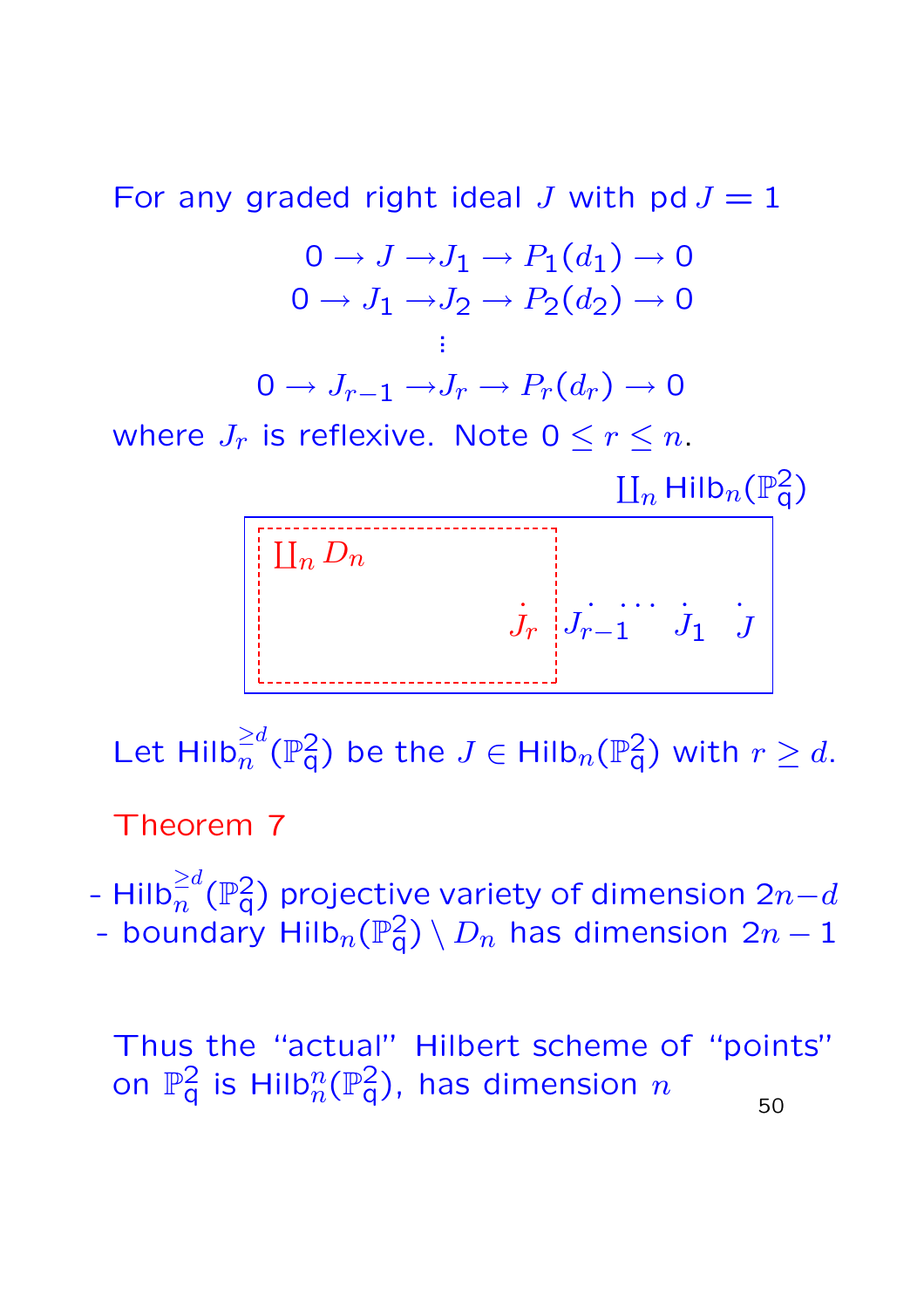# Stratification of  $\mathsf{Hilb}_n(\mathbb{P}^2_q)$

Consider all points of  $Hilb_n(\mathbb{P}^2)$  parameterizing ideals of A with same Hilbert series.

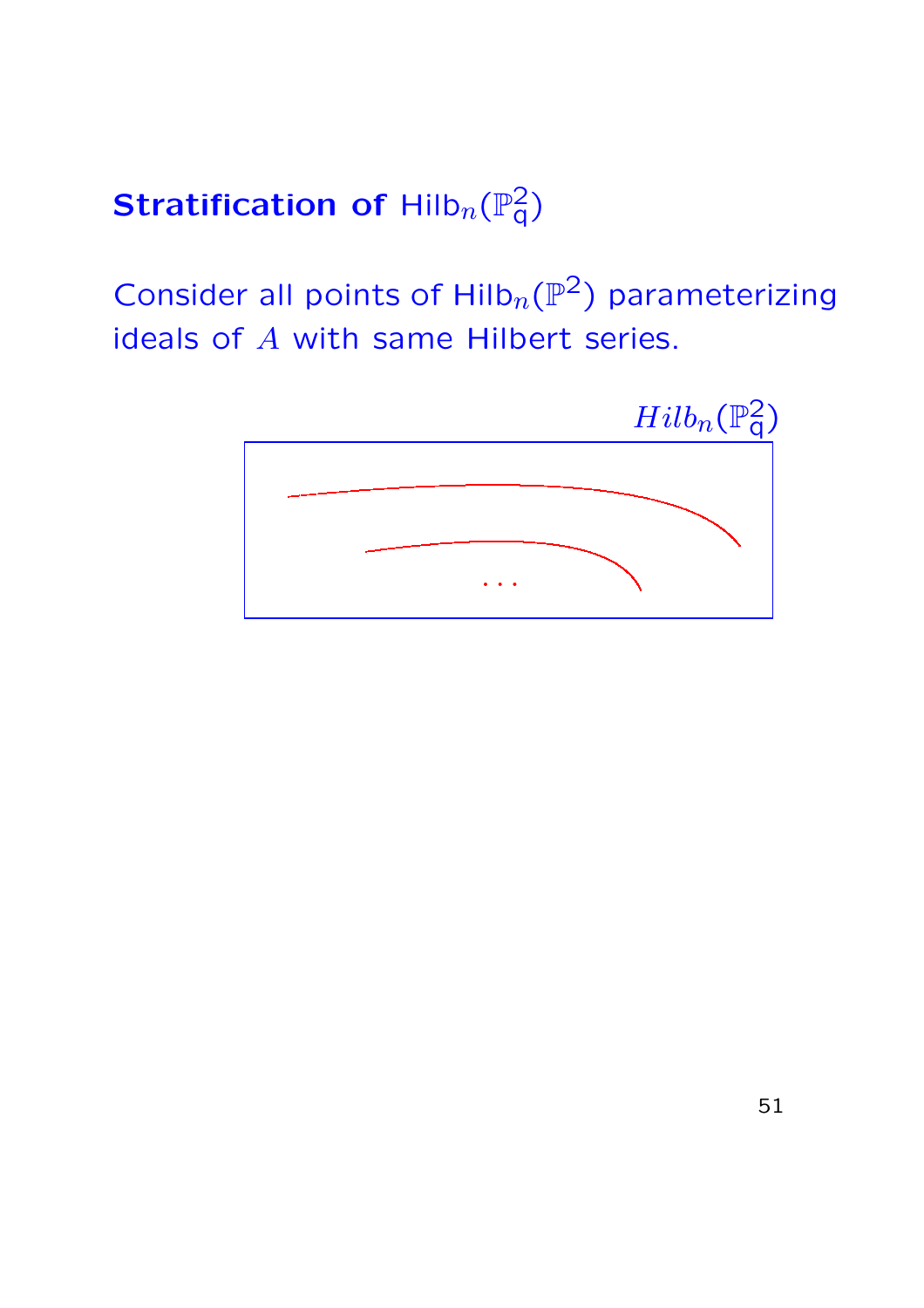# Stratification of  $\mathsf{Hilb}_n(\mathbb{P}^2_q)$

Consider all points of  $Hilb_n(\mathbb{P}^2)$  parameterizing ideals of A with same Hilbert series.



For an appearing Hilbert series

$$
h(t) = \frac{1}{(1-t)^3} - \frac{s(t)}{1-t}
$$

 $s(t)$  is Castelnuovo polynomial,  $s(1) = n$ put

 $\mathsf{Hilb}_h(\mathbb{P}^2_q) = \{I \in \mathsf{Hilb}_n(\mathbb{P}^2_q) \mid h_I(t) = h(t)\}$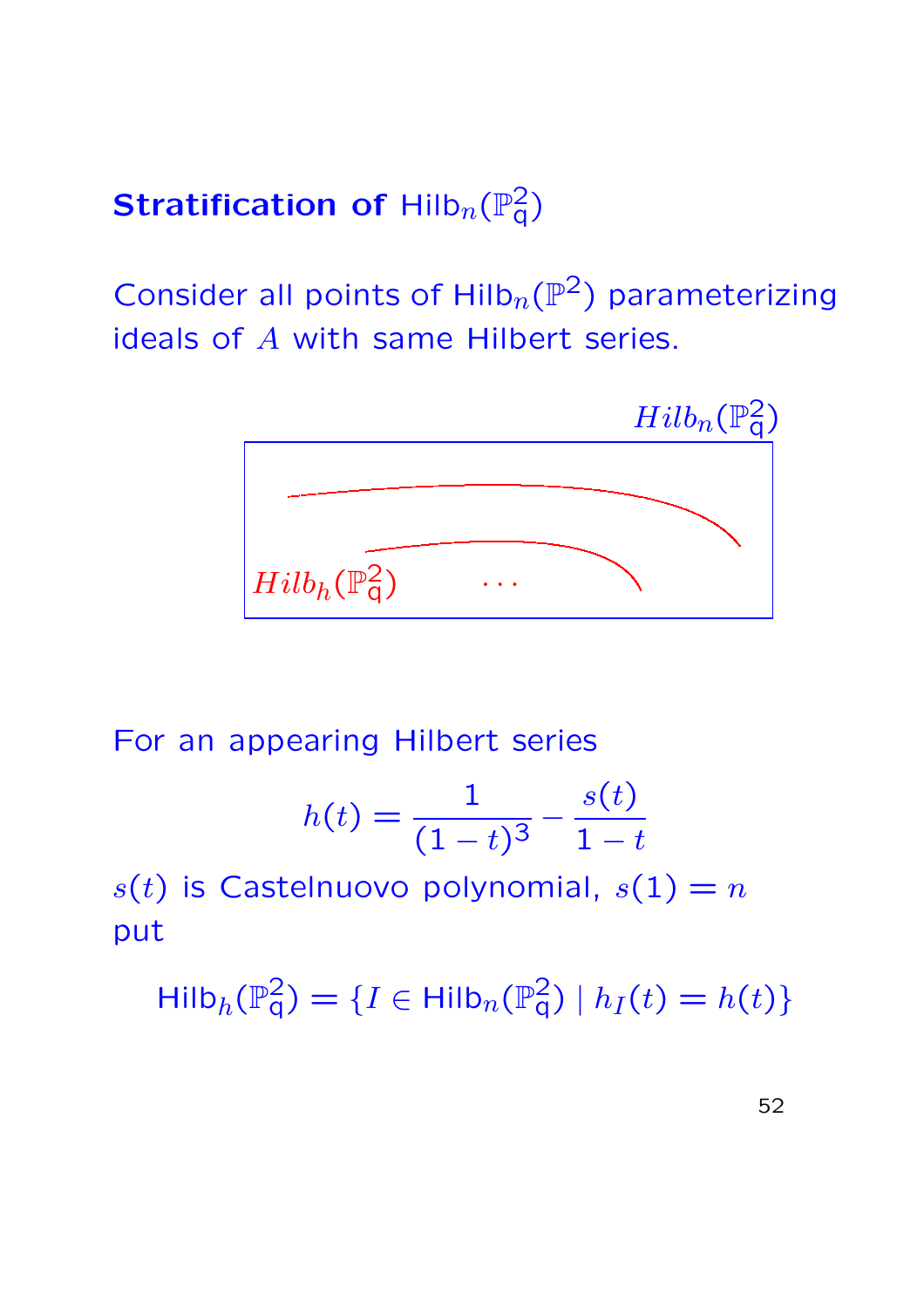

Chapter 3

 $\mathsf{Hilb}_h(\mathbb{P}^2_{\mathsf{q}}) \subset \mathsf{Hilb}_n(\mathbb{P}^2_{\mathsf{q}})$  is locally closed subvariety

- smooth
- connected

In case  $A = S$ : Proved by Gotzmann (1988)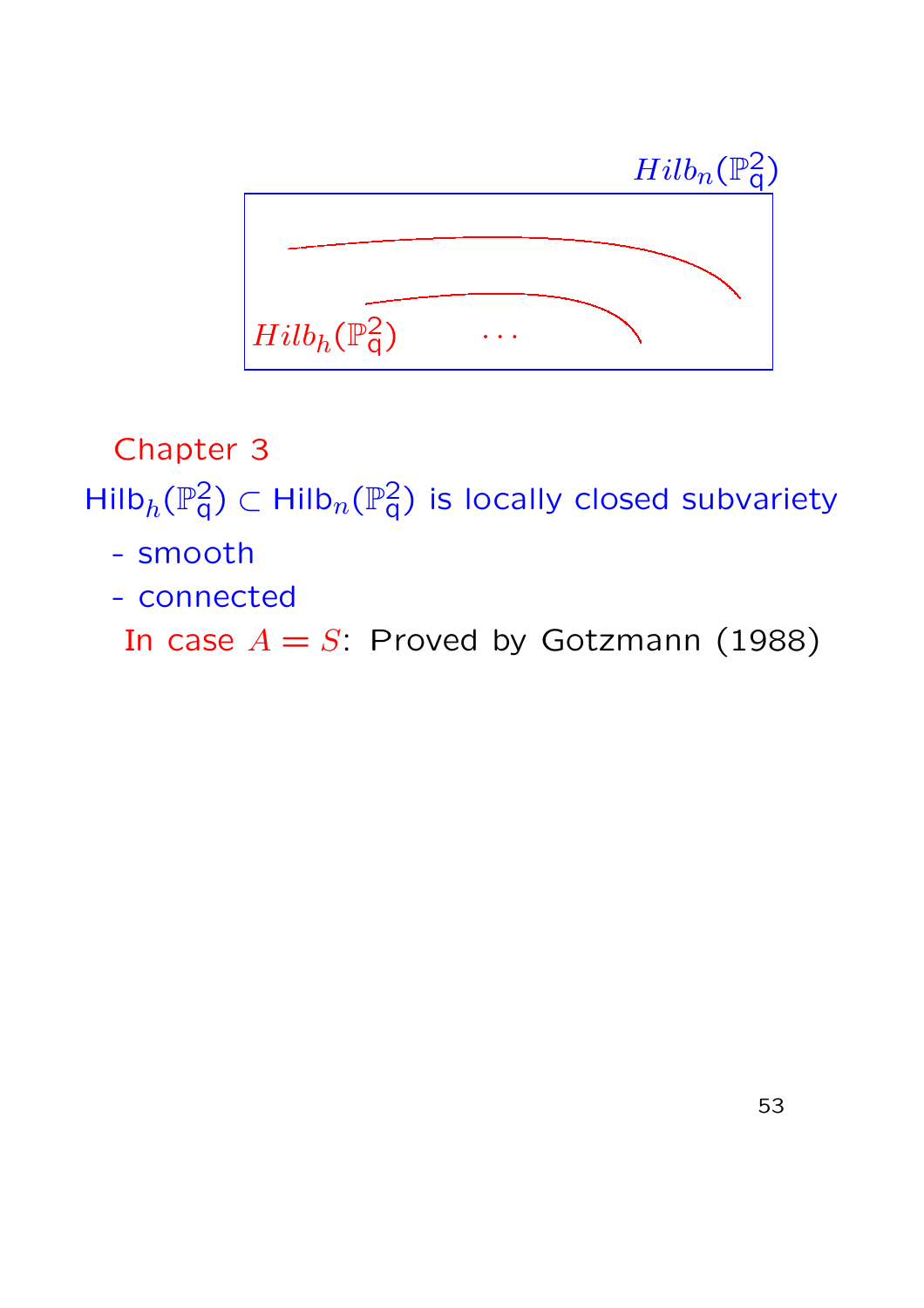

Chapter 3

 $\mathsf{Hilb}_h(\mathbb{P}^2_{\mathsf{q}}) \subset \mathsf{Hilb}_n(\mathbb{P}^2_{\mathsf{q}})$  is locally closed subvariety

- smooth
- connected

In case  $A = S$ : Proved by Gotzmann (1988)

Formula for dim  $\text{Hilb}_h(\mathbb{P}^2_q)$ :

constant term of  $(t^{-1} - t^{-2})s(t^{-1})s(t) + n + 1$ 

 $\Rightarrow$  There is an unique stratum with maximal dimension  $2n$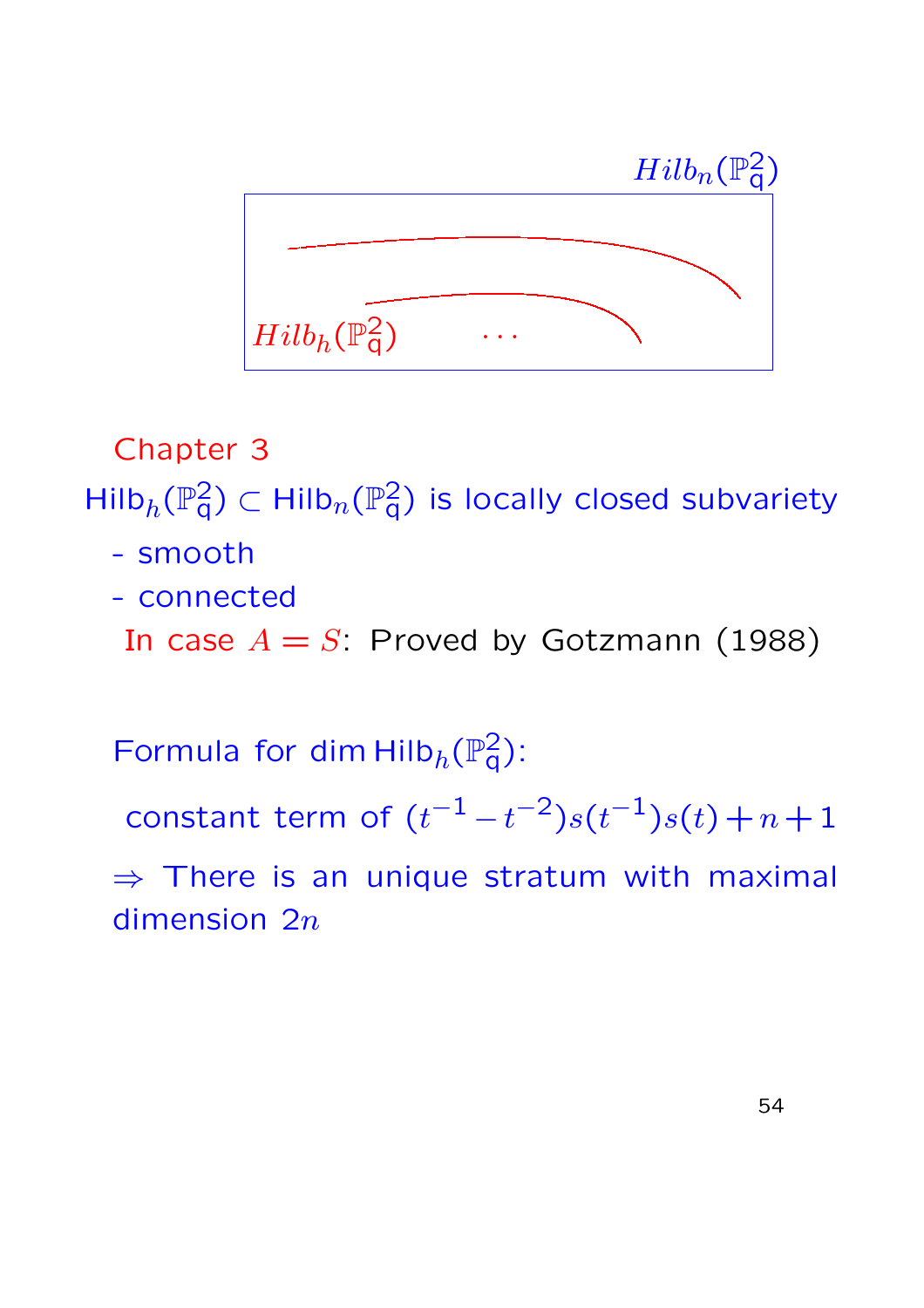

Chapter 3

 $\mathsf{Hilb}_h(\mathbb{P}^2_{\mathsf{q}}) \subset \mathsf{Hilb}_n(\mathbb{P}^2_{\mathsf{q}})$  is locally closed subvariety

- smooth
- connected

In case  $A = S$ : Proved by Gotzmann (1988)

Formula for dim  $\text{Hilb}_h(\mathbb{P}^2_q)$ :

constant term of  $(t^{-1} - t^{-2})s(t^{-1})s(t) + n + 1$ 

 $\Rightarrow$  There is an unique stratum with maximal dimension  $2n$ 

⇒ Theorem 5  $\mathsf{Hilb}_n(\mathbb{P}^2_q)$  is connected.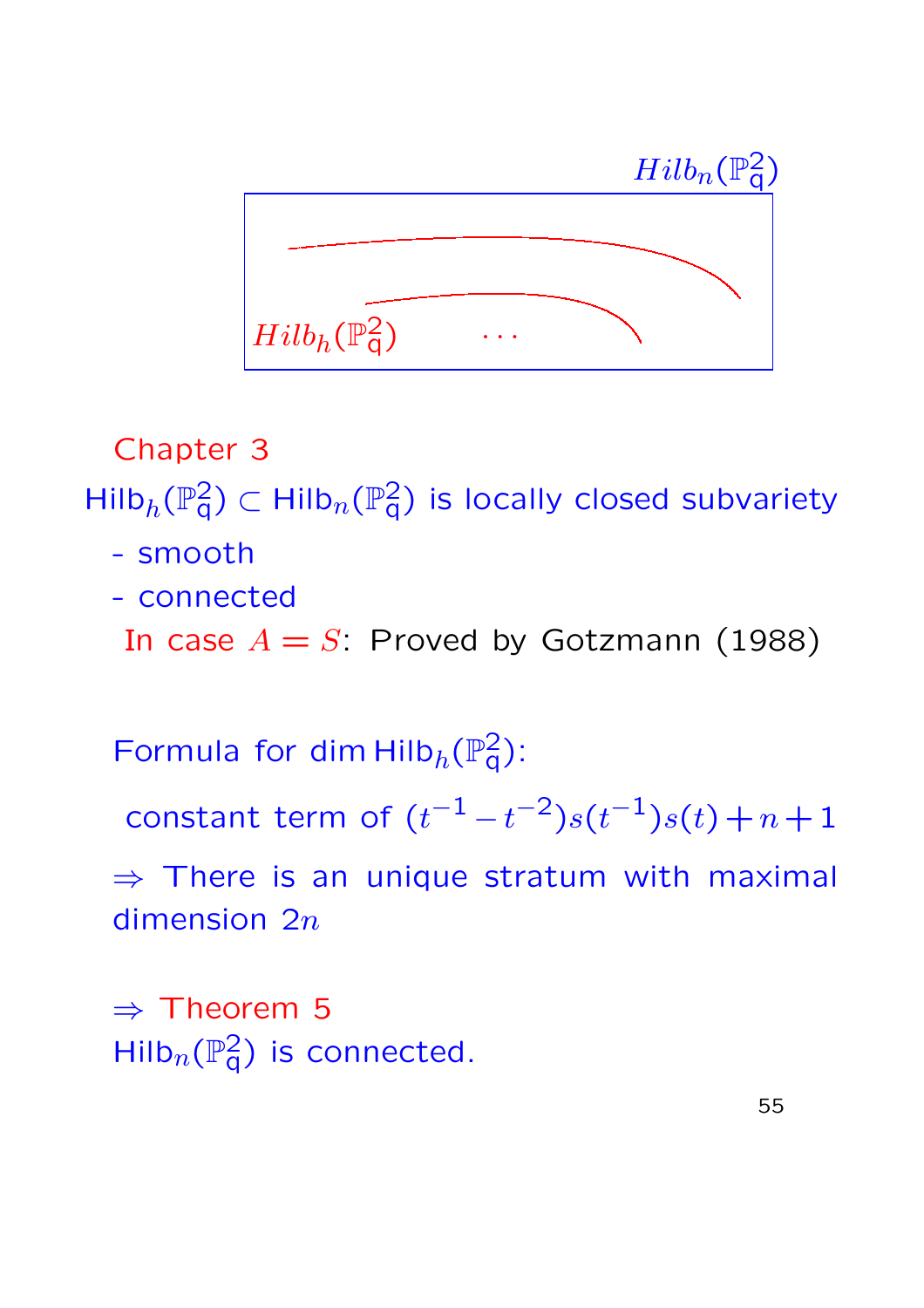

for which  $\varphi, \psi$  do we have  $H_{\varphi} \subset \overline{H_{\psi}}$ ?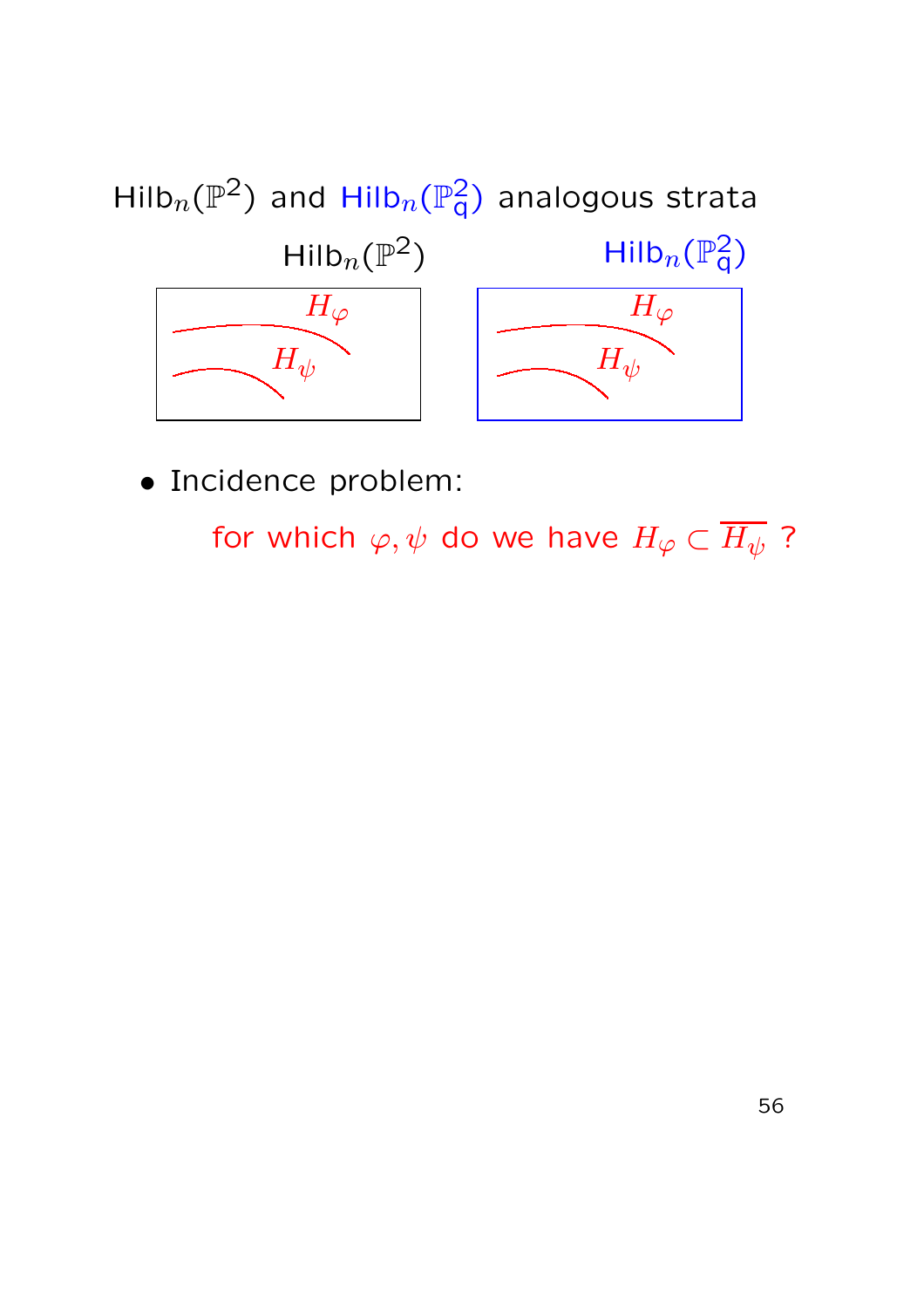

for which  $\varphi, \psi$  do we have  $H_{\varphi} \subset \overline{H_{\psi}}$  ?

General incidence problem for  $\text{Hilb}_n(\mathbb{P}^2)$ : unknown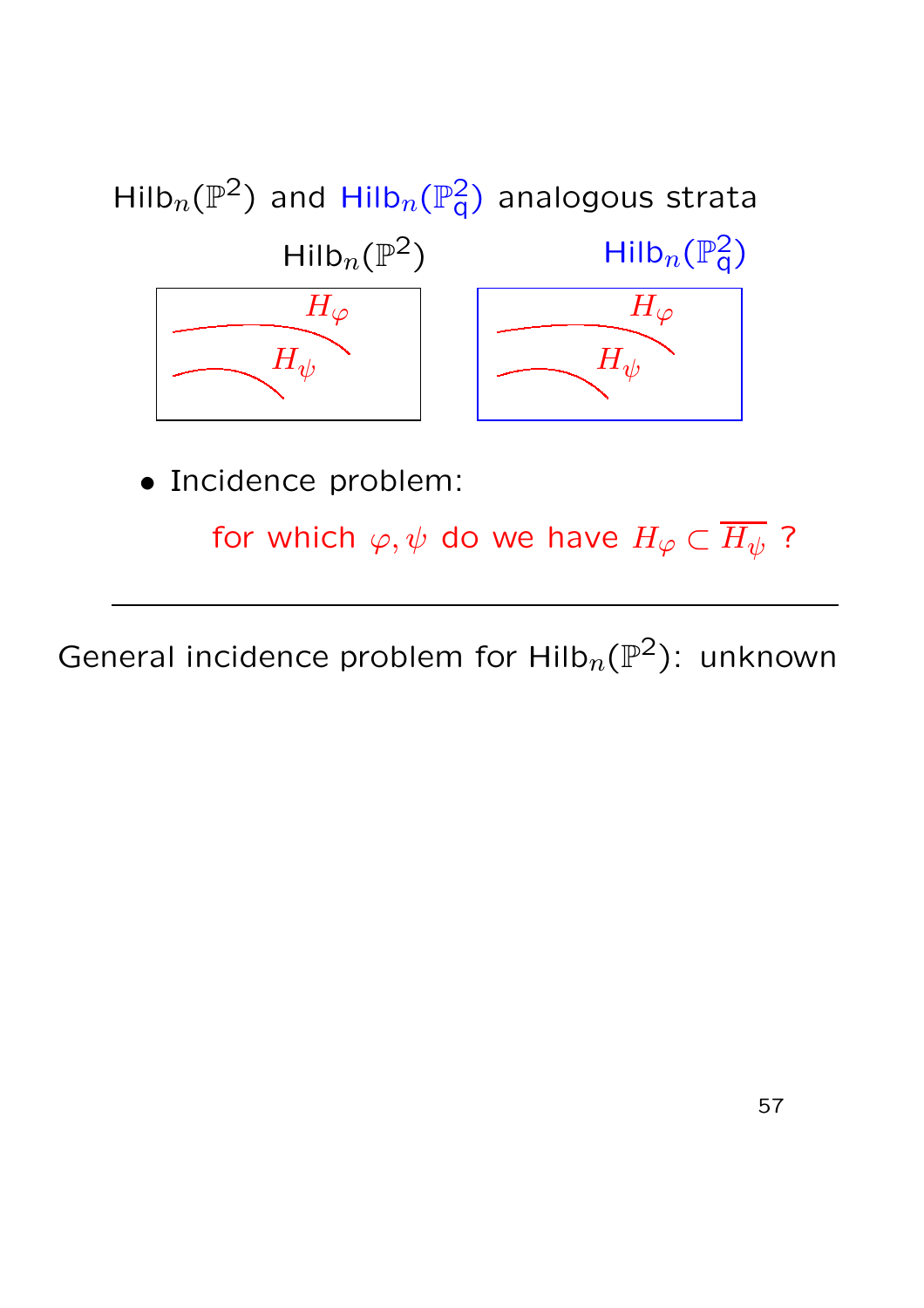

for which  $\varphi, \psi$  do we have  $H_{\varphi} \subset \overline{H_{\psi}}$  ?

General incidence problem for  $\text{Hilb}_n(\mathbb{P}^2)$ : unknown

- Guerimand (2002)

solved case  $\varphi$  and  $\psi$  are "as close as possible" under a technical condition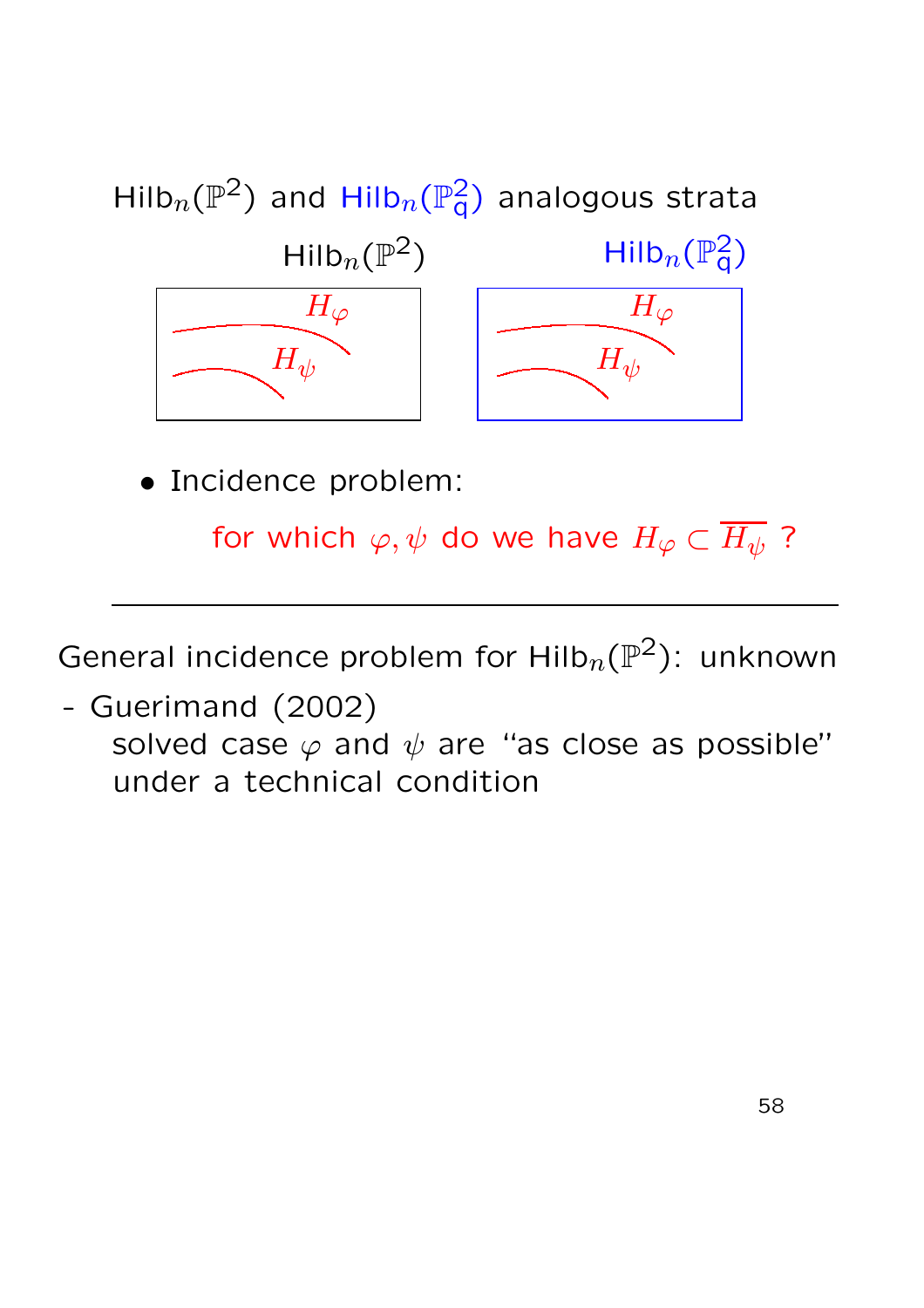"as close as possible" means: writing

$$
\varphi(t) = \frac{1}{(1-t)^3} - \frac{s_{\varphi}}{1-t}, \quad \psi(t) = \frac{1}{(1-t)^3} - \frac{s_{\psi}}{1-t}
$$

 $s_{\psi}$  is obtained from  $s_{\varphi}$  by minimal movement of one square to the left.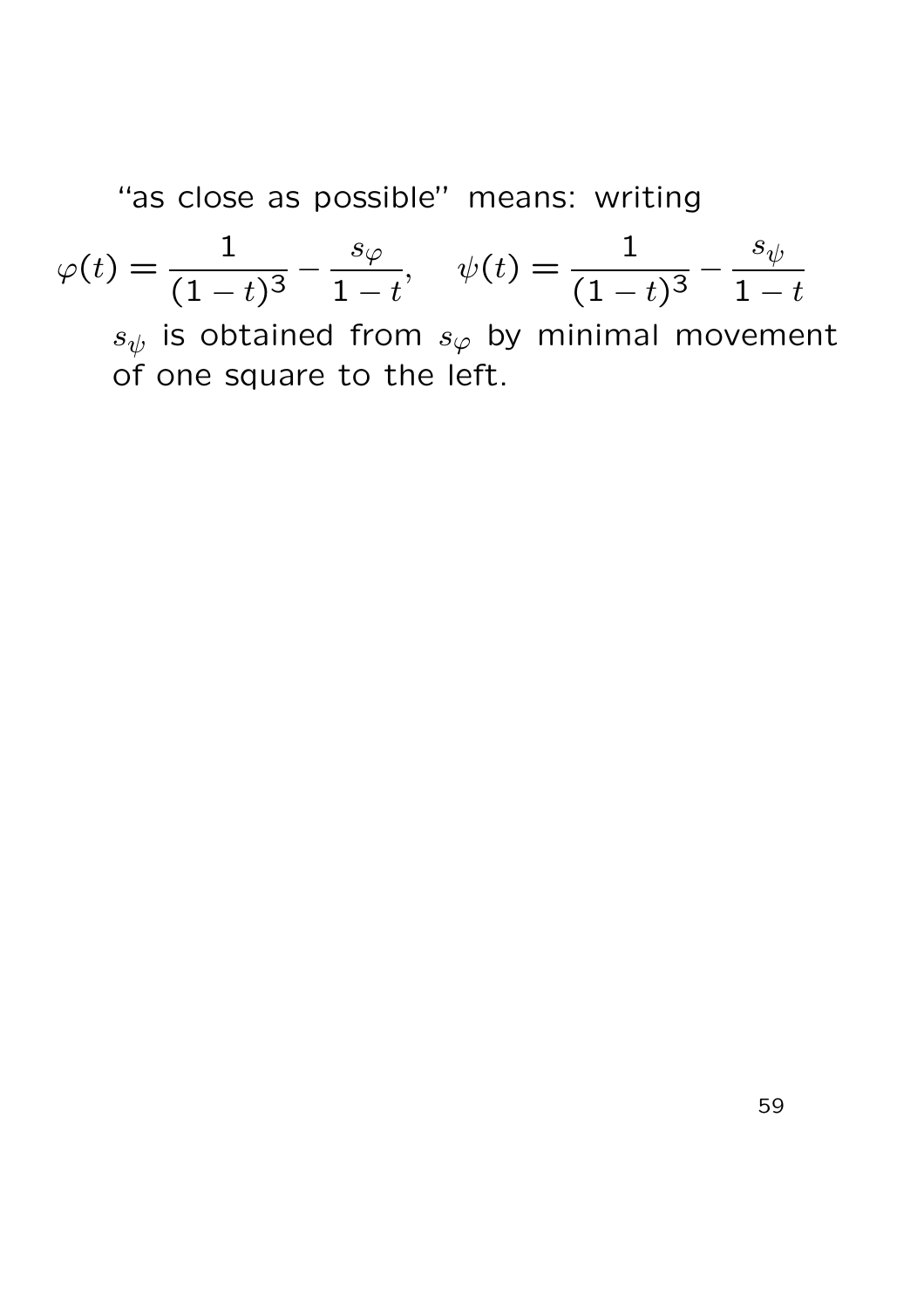"as close as possible" means: writing

$$
\varphi(t) = \frac{1}{(1-t)^3} - \frac{s_{\varphi}}{1-t}, \quad \psi(t) = \frac{1}{(1-t)^3} - \frac{s_{\psi}}{1-t}
$$

 $s_{\psi}$  is obtained from  $s_{\varphi}$  by minimal movement of one square to the left.

#### Examples:

 $n = 17$ :  $\varphi$  and  $\psi$  as close as possible

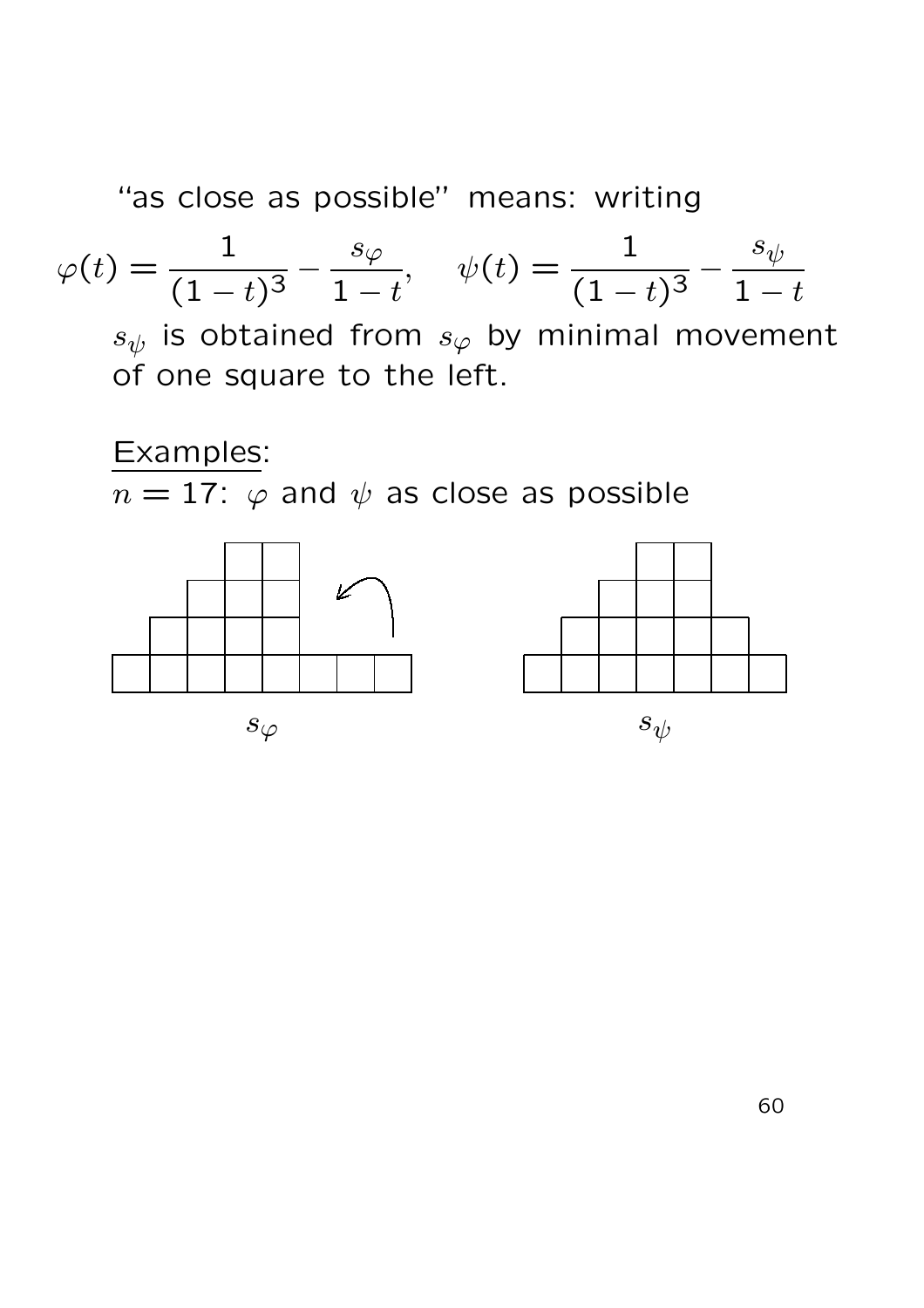"as close as possible" means: writing

$$
\varphi(t) = \frac{1}{(1-t)^3} - \frac{s_{\varphi}}{1-t}, \quad \psi(t) = \frac{1}{(1-t)^3} - \frac{s_{\psi}}{1-t}
$$

 $s_{\psi}$  is obtained from  $s_{\varphi}$  by minimal movement of one square to the left.

#### Examples:

 $n = 17$ :  $\varphi$  and  $\psi$  as close as possible







 $n = 15$ :  $\varphi$  and  $\psi$  not as close as possible



61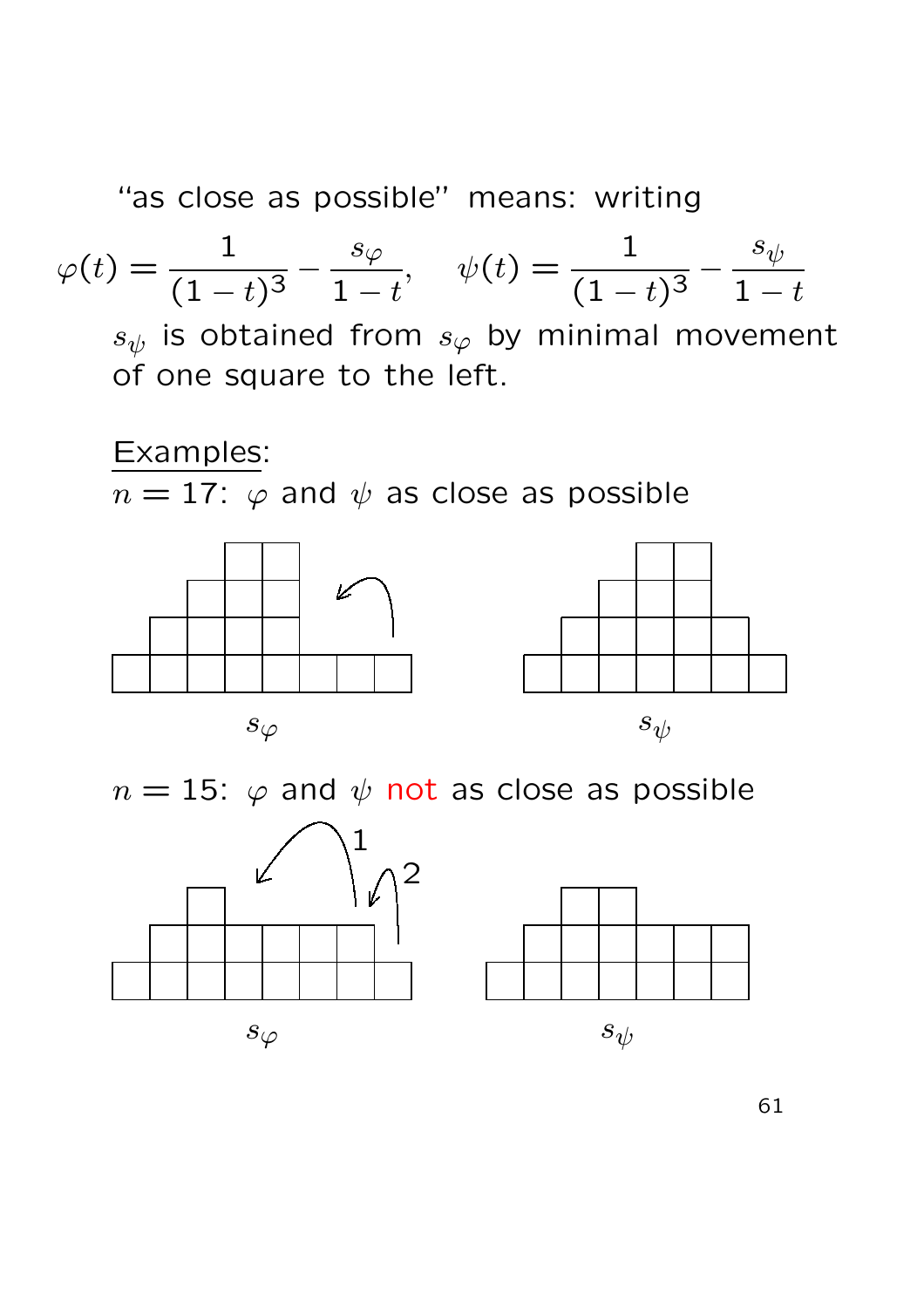

for which  $\varphi, \psi$  do we have  $H_{\varphi} \subset \overline{H_{\psi}}$ ?

General incidence problem for  $\text{Hilb}_n(\mathbb{P}^2)$ : unknown

- Guerimand (2002) solved case  $\varphi$  and  $\psi$  are "as close as possible" under a technical condition

- Theorem 9

solved case  $\varphi$  and  $\psi$  are "as close as possible"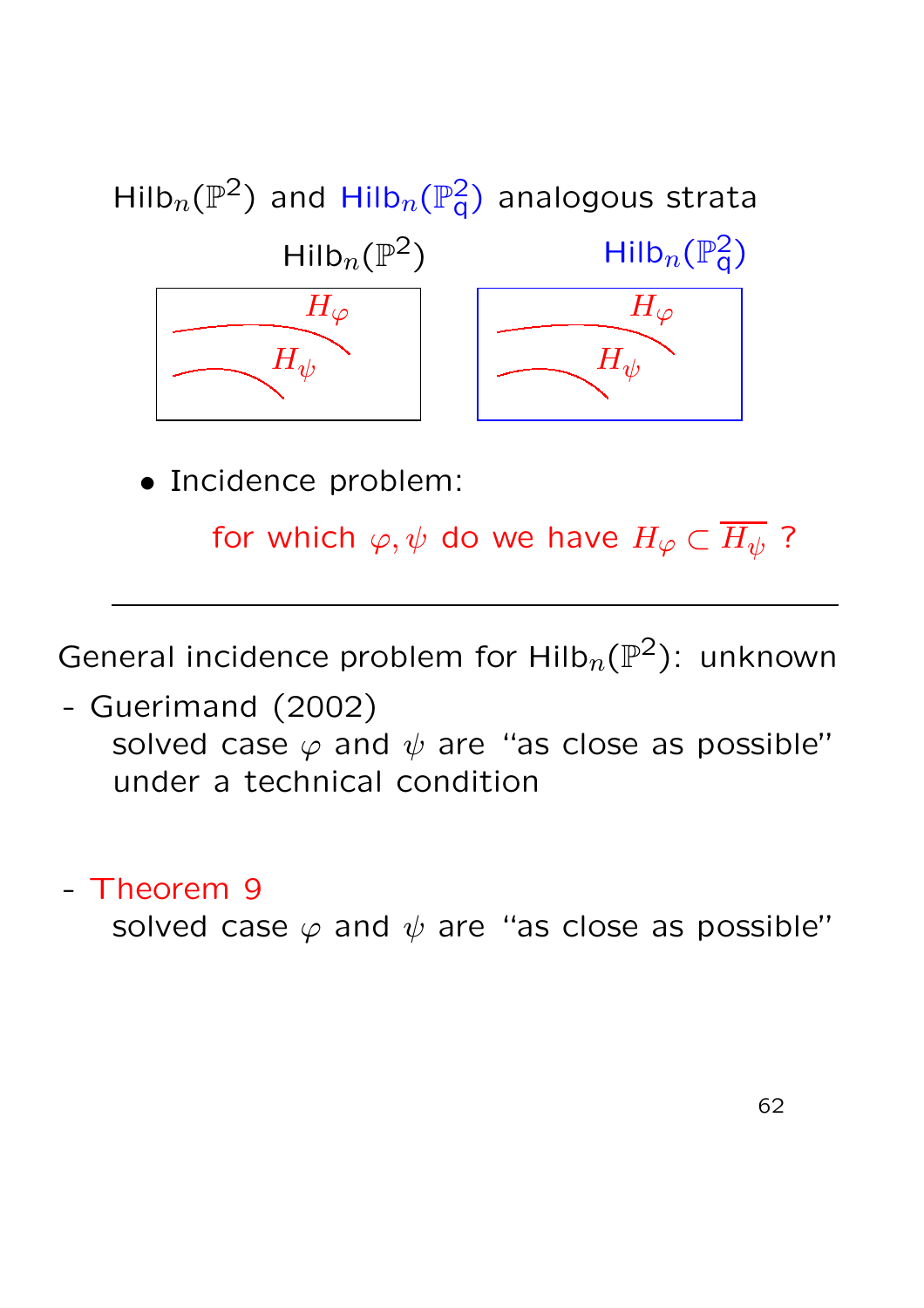If  $\varphi$ ,  $\psi$  Hilbert series "as close as possible": We have  $H_{\varphi} \subset \overline{H_{\psi}}$  if and only if



Before:  $s_{\varphi}$ , after:  $s_{\psi}$ 

63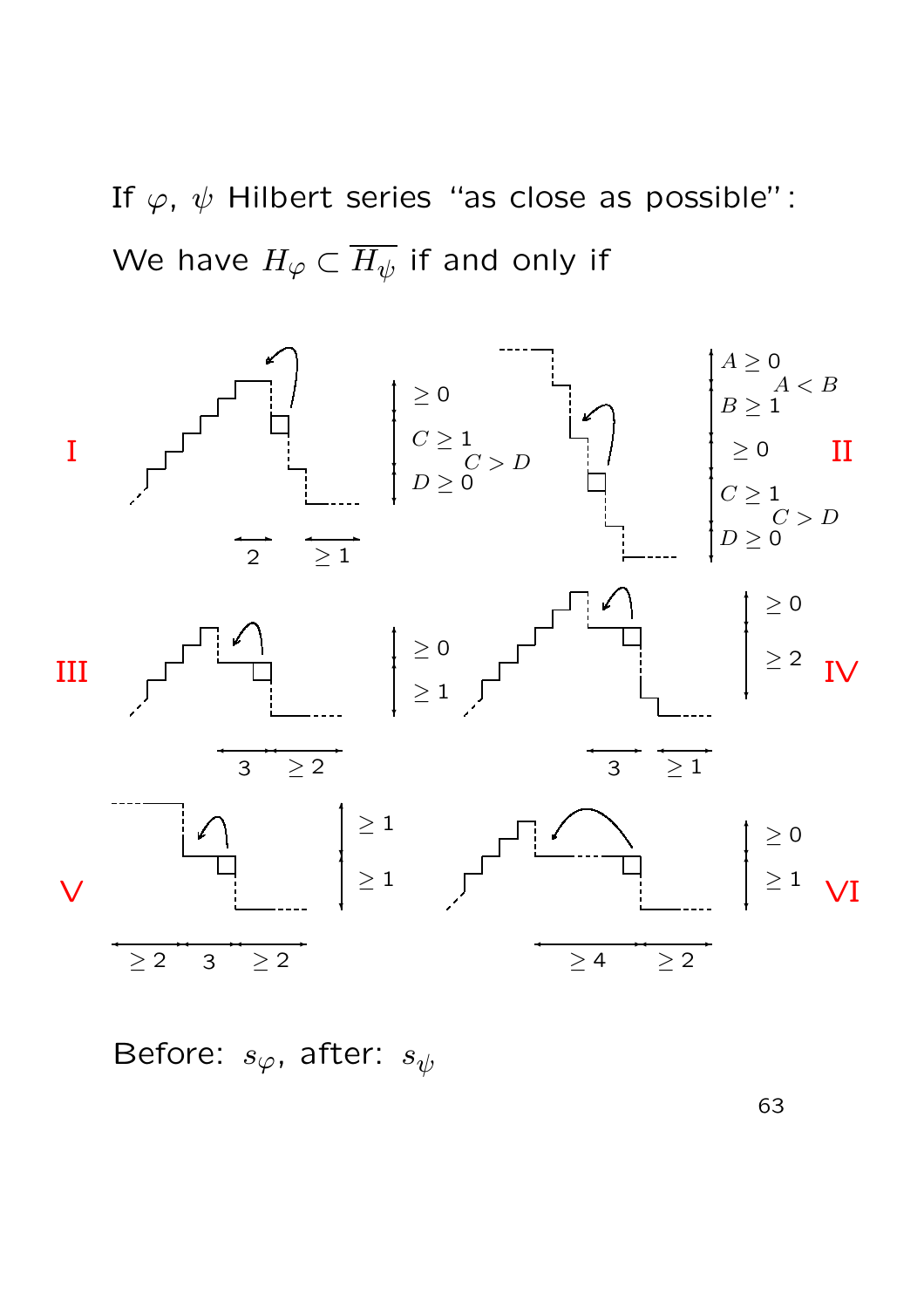for which  $\varphi, \psi$  do we have  $H_{\varphi} \subset \overline{H_{\psi}}$  ?

 $\bullet\,$  Same solution for  $\mathsf{Hilb}_n(\mathbb{P}^2_\mathsf{q})$  as for  $\mathsf{Hilb}_n(\mathbb{P}^2)$ ?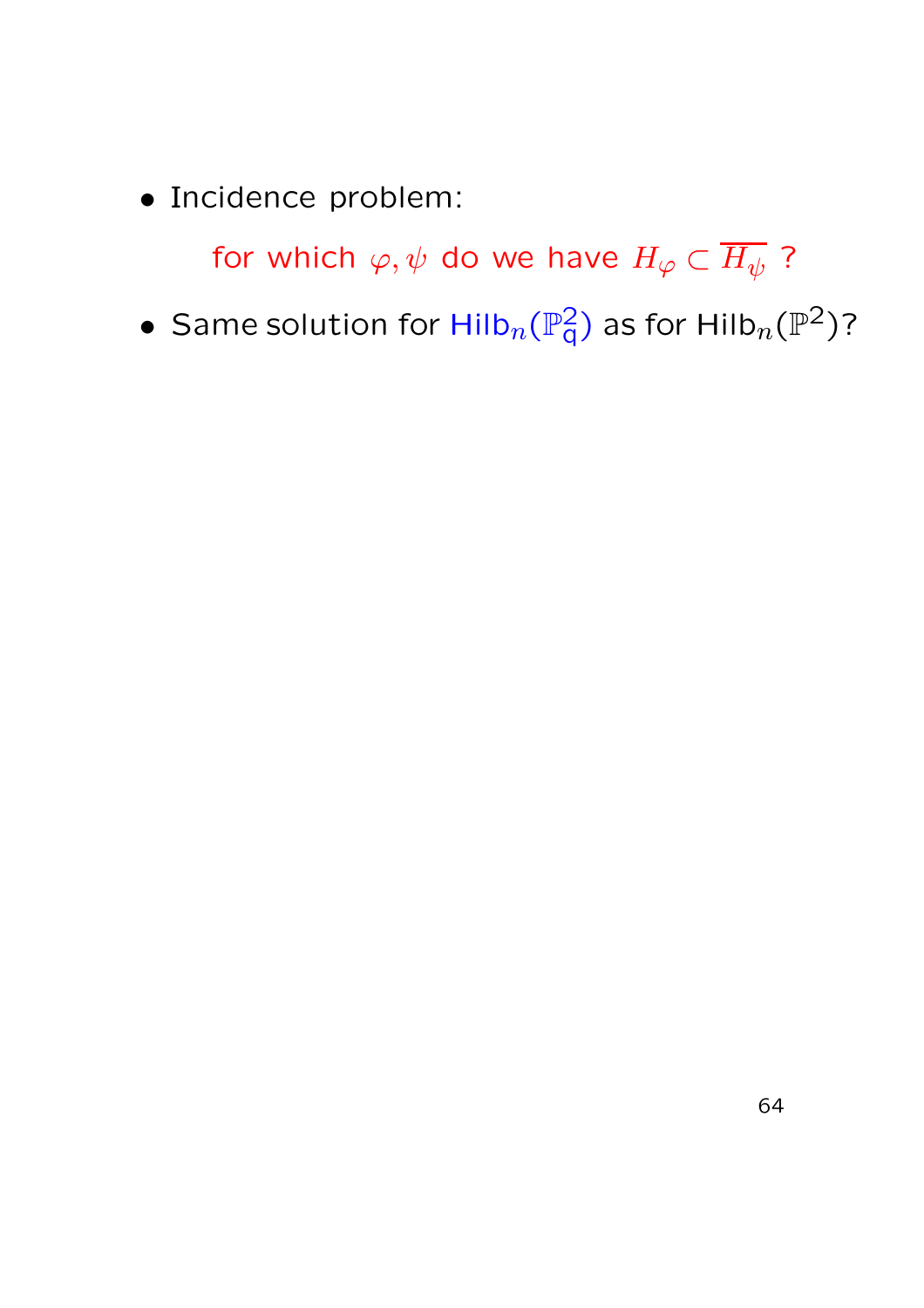for which  $\varphi, \psi$  do we have  $H_{\varphi} \subset \overline{H_{\psi}}$ ?

 $\bullet\,$  Same solution for  $\mathsf{Hilb}_n(\mathbb{P}^2_\mathsf{q})$  as for  $\mathsf{Hilb}_n(\mathbb{P}^2)$ ?

#### No for generic A



Generic  $I \in H_{\varphi}$ 

$$
0 \to A(-4) \oplus A(-7) \to A(-2) \oplus A(-3) \oplus A(-6) \to I \to 0
$$

 $\mathcal{V} = \{f: I \rightarrow F \mid h_F = \varphi - \psi\}$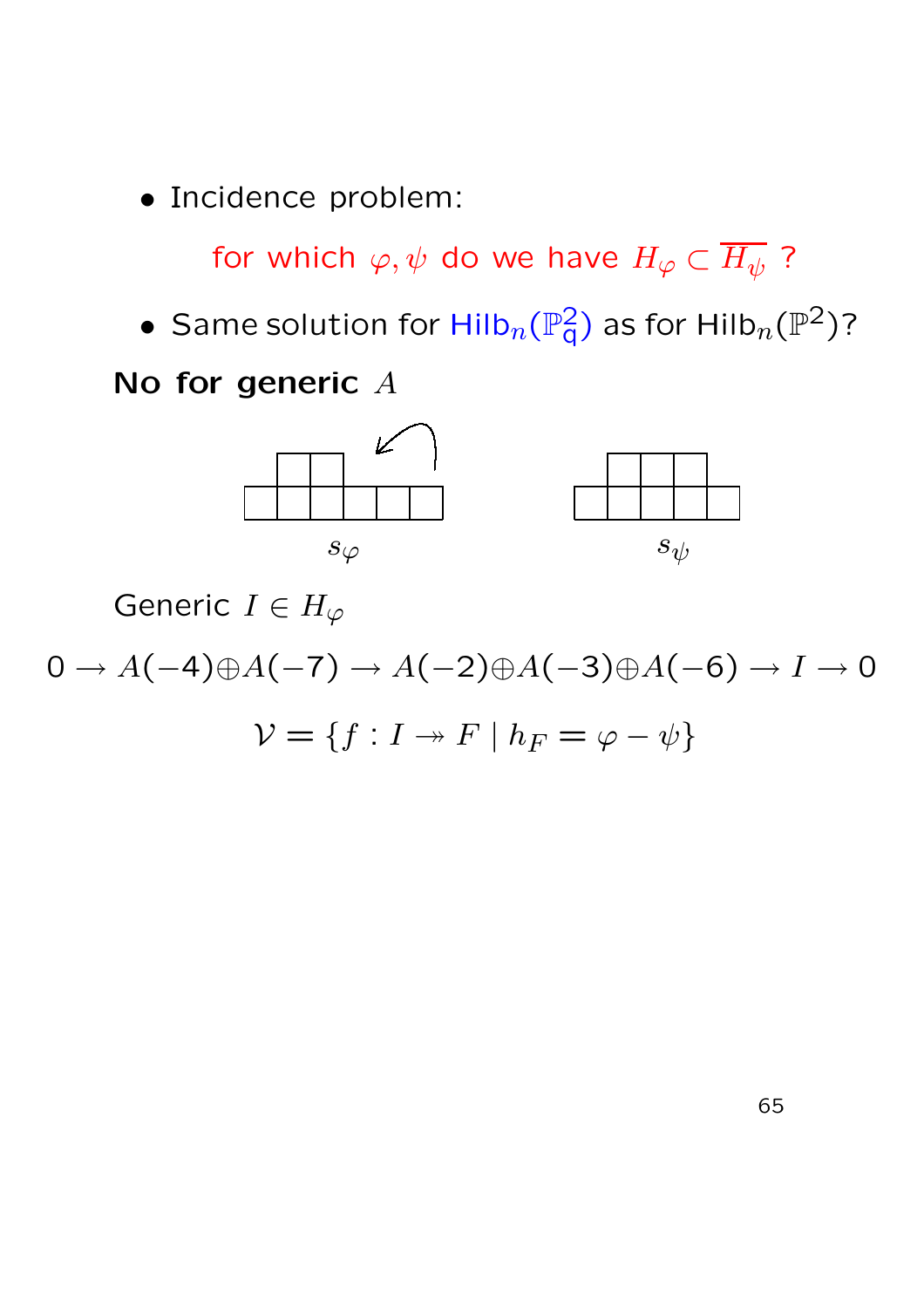for which  $\varphi, \psi$  do we have  $H_{\varphi} \subset \overline{H_{\psi}}$ ?

 $\bullet\,$  Same solution for  $\mathsf{Hilb}_n(\mathbb{P}^2_\mathsf{q})$  as for  $\mathsf{Hilb}_n(\mathbb{P}^2)$ ?

#### No for generic A



Generic  $I \in H_{\varphi}$ 

$$
0 \to A(-4) \oplus A(-7) \to A(-2) \oplus A(-3) \oplus A(-6) \to I \to 0
$$

$$
\mathcal{V} = \{f: I \to F \mid h_F = \varphi - \psi\}
$$

- commutative case:  $\mathcal{V} = \mathbb{P}^2$ 
	- $\mathcal{V}\rightarrow\mathbb{N}: f\mapsto \underline{\mathsf{dim}}_k\,\mathsf{Ext}^1_A(\mathsf{ker}\,f,\mathsf{ker}\,f)$  non-constant hence  $H_{\varphi}\subset\overline{H_{\psi}}$
- smooth elliptic case:  $V =$  three points on E

 $\mathcal{V}\rightarrow\mathbb{N}: f\mapsto \underline{\mathsf{dim}}_k\,\mathsf{Ext}^1_A(\mathsf{ker}\,f,\mathsf{ker}\,f)$  constant hence  $H_{\varphi} \not\subset \overline{H_{\psi}}$